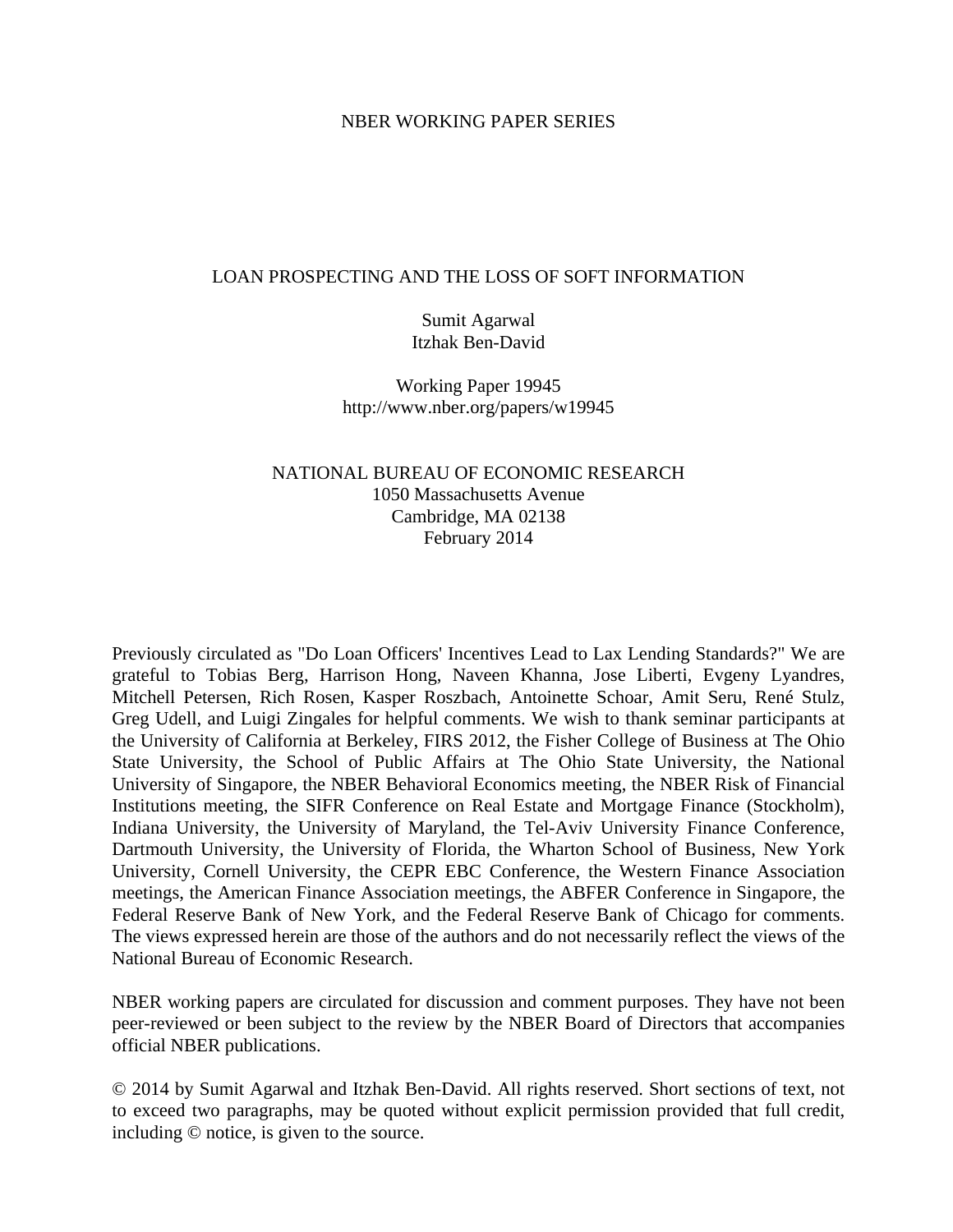Loan Prospecting and the Loss of Soft Information Sumit Agarwal and Itzhak Ben-David NBER Working Paper No. 19945 February 2014, Revised May 2016 JEL No. G01,G21

#### **ABSTRACT**

We study a controlled experiment in a large U.S. commercial bank in which loan officers engaged in loan prospecting. Consequently, loan size, loan volume, and loan default increased. We show that while the bank's credit standards did not change, it put greater weight on hard information in the approval process and thus approved many applications that previously would have been rejected. Furthermore, loan officers did not source new applications but rather convinced existing applicants to borrow larger amounts. Both factors contributed to a higher default rate and to the loss of the predictive power of the bank's credit model.

Sumit Agarwal Professor of Finance and Real Estate NUS Business School Mochtar Raidy Building, BIZ1 15 Kent Ridge Road Singapore, 119245 ushakri@yahoo.com

Itzhak Ben-David Department of Finance Fisher College of Business The Ohio State University 2100 Neil Avenue Columbus, OH 43210 and NBER bendavid@fisher.osu.edu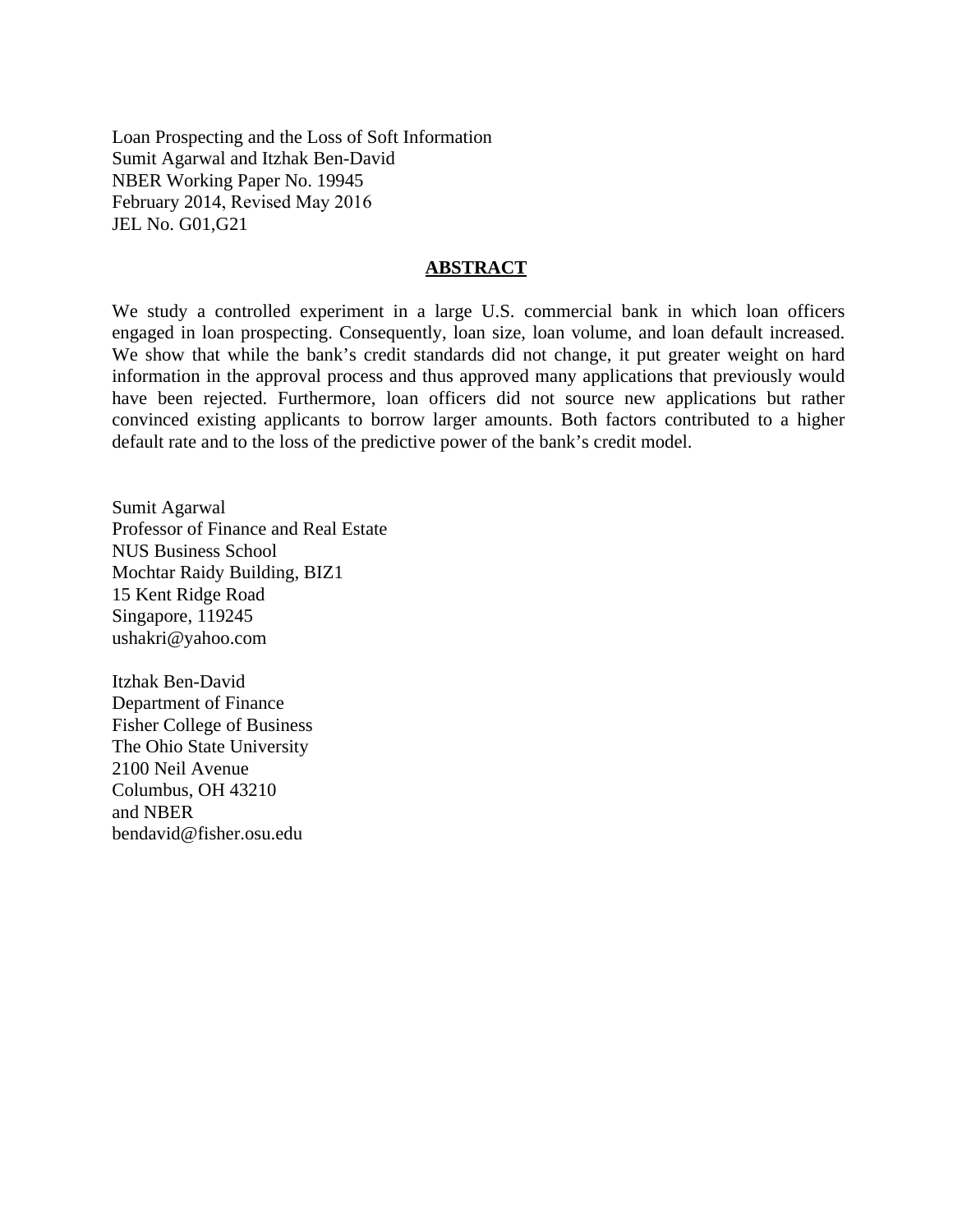#### **1. Introduction**

In many financial institutions, loan officers are expected to source new loans ("loan prospecting") in addition to their traditional role of screening applications. In contrast to loan screening, which is a passive role that involves analyzing the risk of existing applications, loan prospecting is an active role that requires loan officers to act as salespersons: they actively promote the bank's loan products. Banks typically reward loan officers for their efforts with a bonus that depends on the volume of originated loans (BLS 2012).

Previous studies have proposed that expanding the scope of the loan officer's job may affect a bank's loan origination process. Heider and Inderst (2012) examine this problem using a multitasking model first developed by Holmström and Milgrom (1991). In their model, there is an equilibrium contract in which loan officers are compensated according to originated volume and exert greater effort in seeking new loans. The model predicts that the increased competition in the credit market causes banks to rely on hard information in the approval process and lower the weight of soft information. Because critical soft information is ignored, the quantity of approved loans increases and their quality (performance) declines.

In a related literature, several empirical papers have investigated the effects of variable compensation on loan officers' approval decisions. Cole, Kanz, and Klapper (2015) use an experimental setting implemented with a group of loan officers at a commercial bank in India, which allows them to study loan approval patterns in response to incentive schemes. They find that when origination volume is rewarded, loan officers are more likely to approve applications and loan quality declines. Tzioumis and Gee (2013) document that loan officers are more likely to approve residential mortgages at the end of the month (before the bonus is paid) and that end-ofmonth approved mortgages are of poorer quality. While these studies provide a broad view on the relation between compensation and the volume and quality of loans, we still do not have empirical evidence showing how loan prospecting affects the approval process.

In this study, we provide novel empirical findings about how loan prospecting transforms the bank's use of hard and soft information and the characteristics of its book of business. We analyze a controlled experiment conducted in the small business unit of one of the largest U.S. commercial banks ("the Bank"). Following competitive pressures in the industry, the Bank's management decided to expand the scope of about half of its loan officers to include loan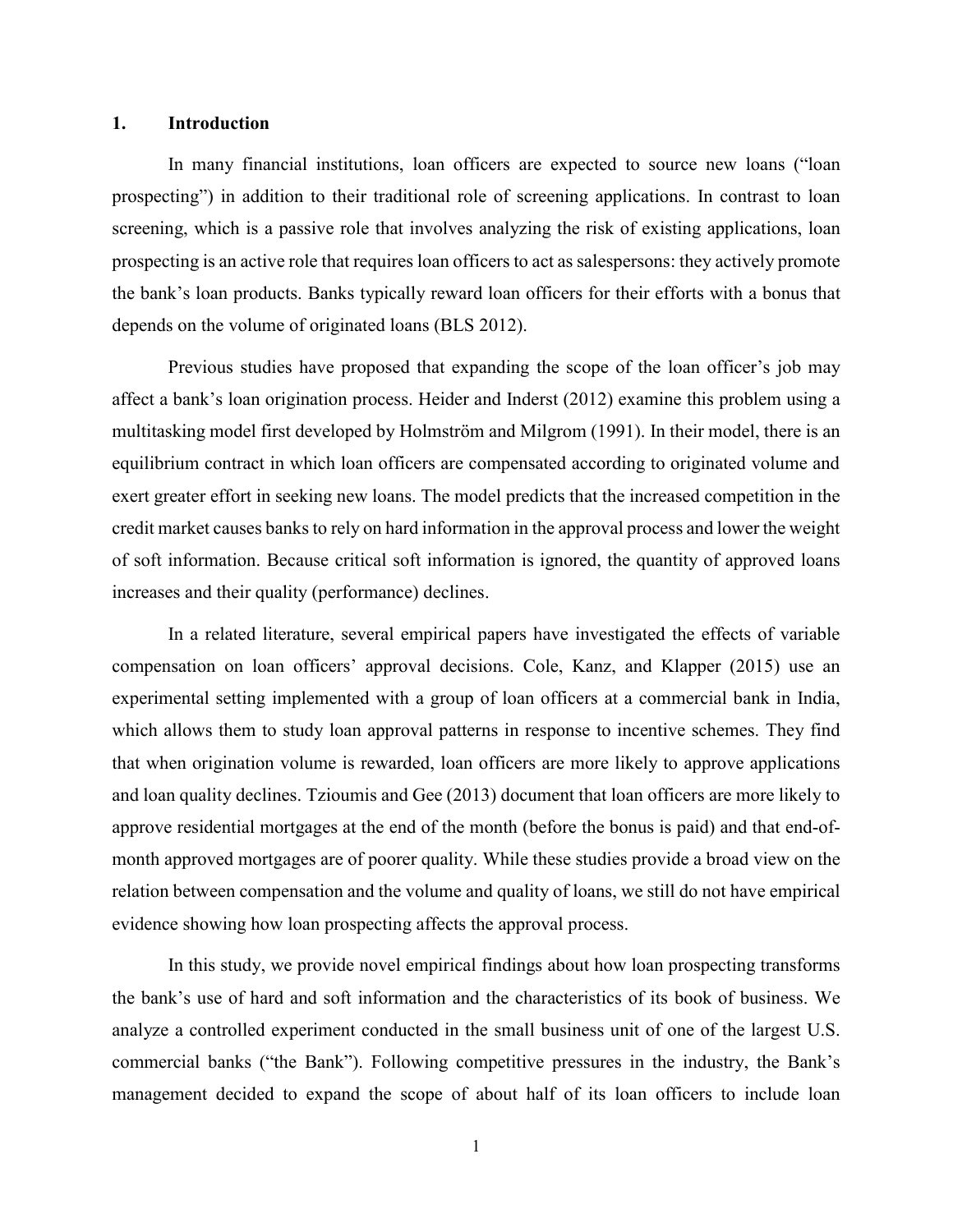prospecting activities, while the other half of loan officers maintained a narrower scope of screening activities only. As in Bénabou and Tirole's (2015) "bonus culture" economy, loan officers who were assigned to the loan prospecting group were compensated with bonuses that were based primarily on loan volume. Our data include detailed information on both loan applications and approved loans, which allows us to explore the approval process in great detail.

The pilot program that we study took place in 2005. For many years, loan officers in the Bank focused on screening loans, and their compensation was based on a fixed salary. With the credit expansion of the early 2000s, the Bank's management decided in 2004 to encourage loan officers to seek new business, and to compensate them according to loan volume. This compensation arrangement was a common practice in the banking industry at the time (BLS 2012). The pilot for the program was implemented in the following year in the Bank's New England division for about half of the loan officers. The assignment of loan officers to their groups was determined by the legacy human resources computer system to which they belonged; loan officers could not switch between systems. Although loan officers' assignment was not random, we show that there was no significant difference in any attribute of applications or approved loans in the year preceding the experiment. Our dataset contains loan details for more than 30,000 small business loan applications processed by more than 130 loan officers during the 24-month window around the change in the job scope of loan officers. We use a differences-in-differences design and within-loan officer variation to detect causal effects of loan prospecting on the approval process.

The loan prospecting program resulted in a 28% rise in the number of approved loans. What led to the approval rate change? We explore three hypotheses. The first is that loan officers worked to seek new business and therefore either increased the number of applications or increased their quality. Our results, however, show that the number of applications did not increase relative to the control group, nor was there a significant change in their characteristics. To the detriment of the Bank's management, loan officers did not source applications by accessing previously untapped pools of borrowers.

The second hypothesis is that the Bank changed its threshold for approval; i.e., the Bank was willing to approve applications with lower credit quality. Although the Bank's officials confirmed that this was not case, we conduct several tests for this effect. Specifically, we document that the average external credit scores did not significantly change. Also, the average internal risk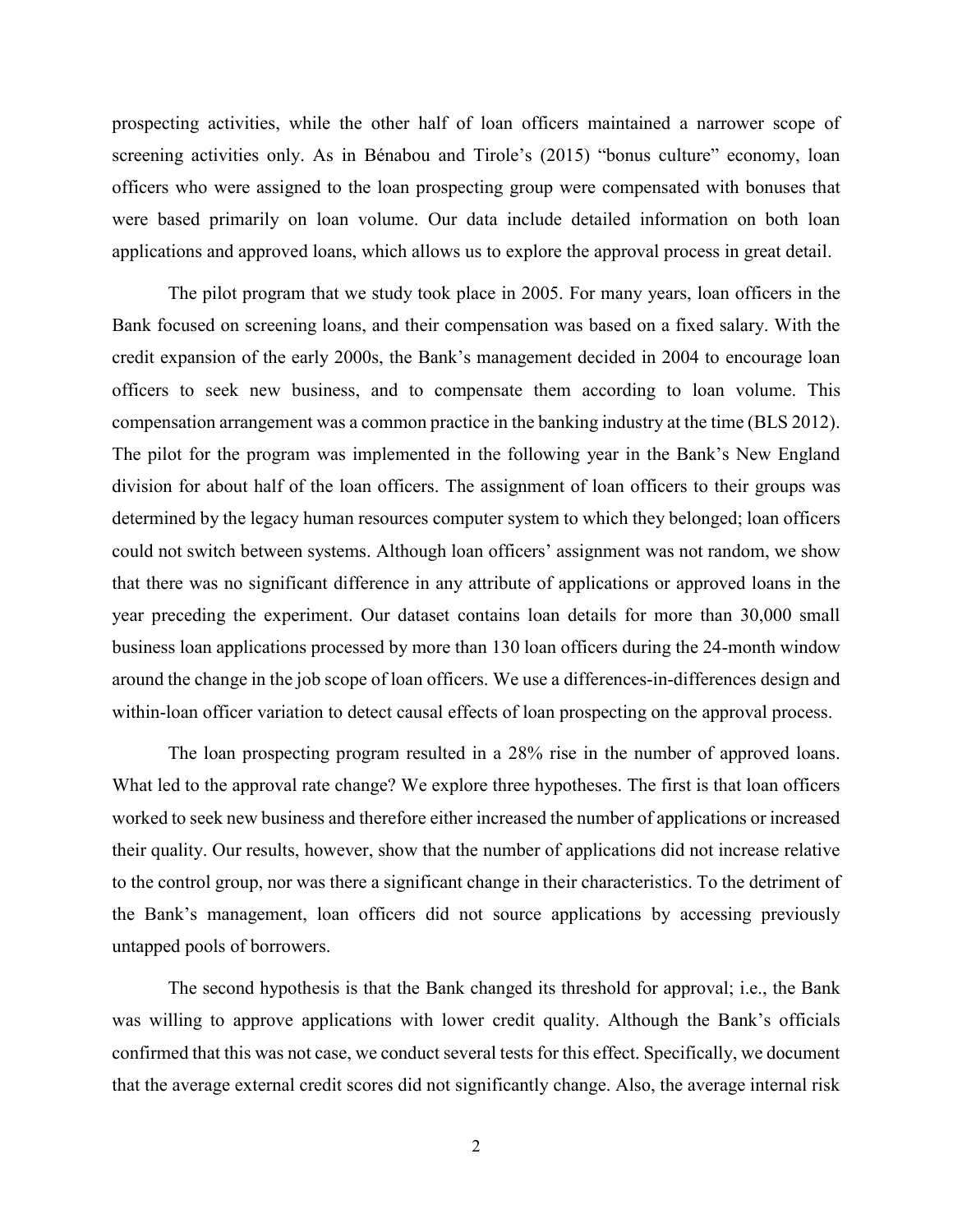rating (credit quality assessed by loan officers) and interest rate charged to borrowers did not change. Finally, we use pre-experiment data to compute the expected default likelihood. We show that the expected default likelihood did not change for approved loans in the treated group. Overall, there is no evidence that the Bank knowingly changed the credit quality threshold for loan approval.

The third hypothesis follows Heider and Inderst (2012), that the bank changed the weights of hard and soft information. We document that newly approved loans in the treatment group have hard information (e.g., credit score) that is equally as good as, or even better than, approved loans in the control group. For example, their credit scores are equally as high, and their expected (ex ante) default rate is similar. However, the ex post default rate of the loans in the treatment group is significantly higher by 24%. In other words, applications were approved if they looked good on paper (hard information), even though their soft information was not favorable.<sup>1</sup> Hence, this result confirms the mechanism proposed by Heider and Inderst (2012) as a first-order effect of loan prospecting incentives.

Another important fact that we document is that the loans originated by prospecting loan officers are significantly larger than those originated by control loans officers. On average, loans in the treatment group are 15% larger than those in the control group, and 17% of loans have amounts larger than what the borrowers originally requested (compared with 3% in the control group).

We also explore the reasons for the deterioration of loan performance in the treatment group. We identify two main factors. First is the aggressive loan amount policy. We find that about half of the increase in the default rate following the pilot stems from loans in which the approved amounts were larger than the amounts originally requested. The second factor explaining poor loan performance is the loss of predictive power of the Bank's credit model. While proxies of hard information (i.e., external credit scores) were a good predictor of loans' ex post performance for the control sample, they lost their predictive power for the treatment group. In contrast, soft information (which was discounted during the approval process) appears to have better predictive

 $\overline{a}$ 

<sup>&</sup>lt;sup>1</sup> We refer to soft information as information that is collected by the loan officer that cannot be backed by documents or hard facts. In our setting, loan officers collect hard information (e.g., credit scores from external sources) as well as additional information about the prospects of business. Loan officers summarize their overall impression in a score called the "Internal Risk Rating." "Soft information" refers to the information contained in these ratings above and beyond the hard information. See the discussion of hard and soft information in Petersen (2004).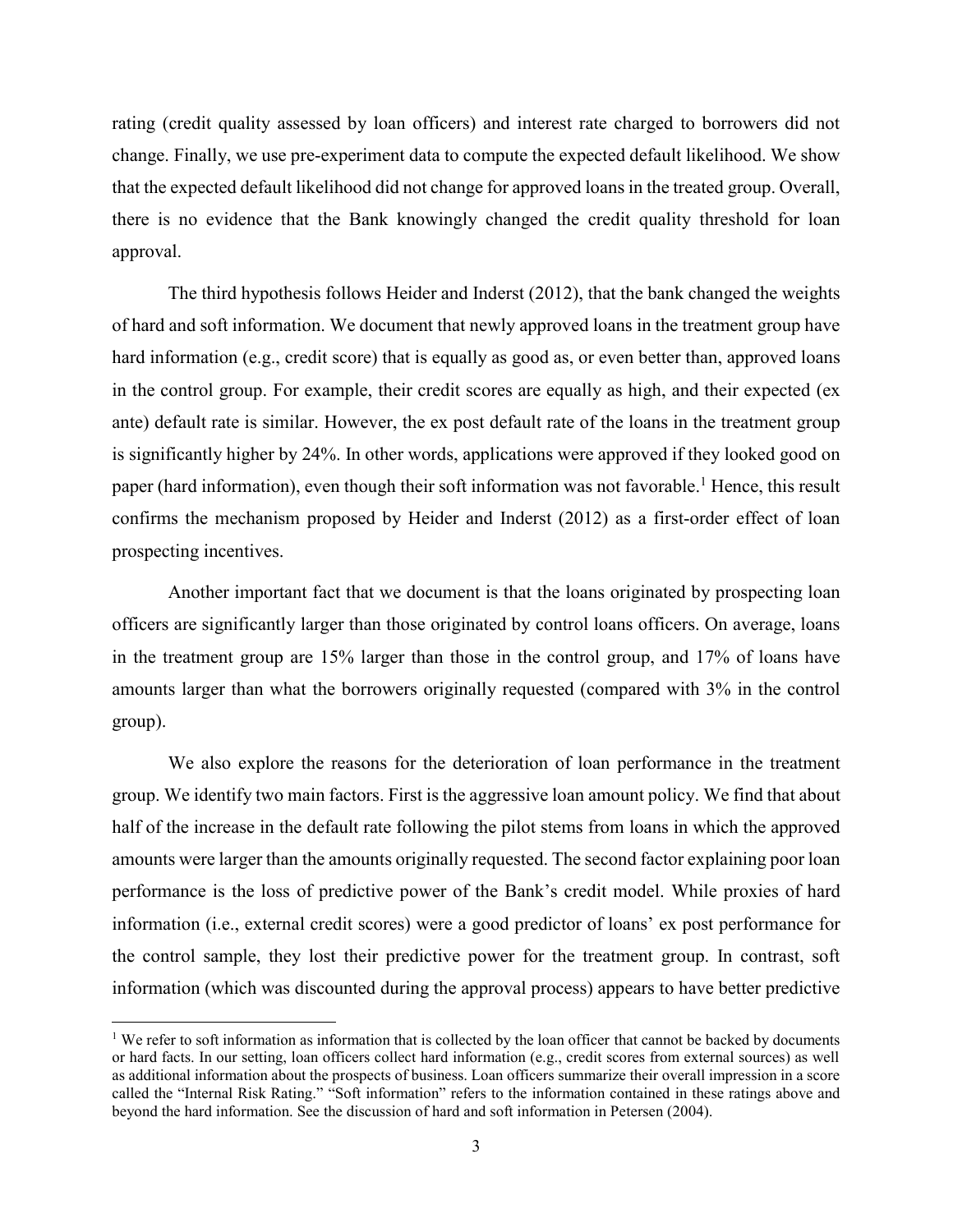power of default for the treatment group. We observe a similar phenomenon when we estimate a more elaborated predictive default model and apply it to both the control and treatment groups.

Why did ex ante credit quality variables lose their predictive power? We present evidence suggesting that these variables became obsolete because they were "fitted" over a historical range of loan variables, such as amount. We show that the predictive credit model still had good predictive power for loans with amounts that fell in the "normative" range. In contrast, the relation broke down for loans with amounts beyond this range. Because the credit model captures correlations between default and loan characteristics for a specific range, loans outside that range have different correlations not captured by the current model. This result is similar in spirit to Rajan, Seru, and Vig (2015), which presents evidence that the default models used in the residential real estate industry lost predictive power with the move toward standardized underwriting.

In a final analysis, we explore the relation between loan officer characteristics and origination outcomes. We document that applications that were handled by more tenured loan officers and by male loan officers were more likely to be approved. Also, conditional on approval, they were approved at significantly larger loan amounts. We attribute these results to fewer career concerns by tenured loan officers and by more competitive behavior on behalf of male loan officers. We also confirm that these correlations translate into actual compensation that these loan officers received: indeed, tenure loan officers and male loan officers receive larger compensation in the treatment group but not in the control group.

Overall, our results show that the loan prospecting pilot did not achieve the Bank's goals. The Bank increased its originated loan volume due to two main sources. First, the Bank overweighted hard information to prevent loan officers from promoting bad applications, but at the same time ignored critical soft information. As a consequence, many applications were approved that otherwise would have been rejected. Second, instead of increasing the Bank's market share by seeking new applications, loan officers increased the loan amounts offered to applicants. Both factors contributed to a higher default rate. Furthermore, because loan terms were outside the typical range for the Bank, the Bank's credit model lost its predictive power.

This study contributes to several strands of the literature. The first strand relates to incentives and moral hazard in banks. In particular, Udell (1989), Berger and Udell (2002), Inderst (2008), and Heider and Inderst (2012) argue that when information asymmetry is present, loan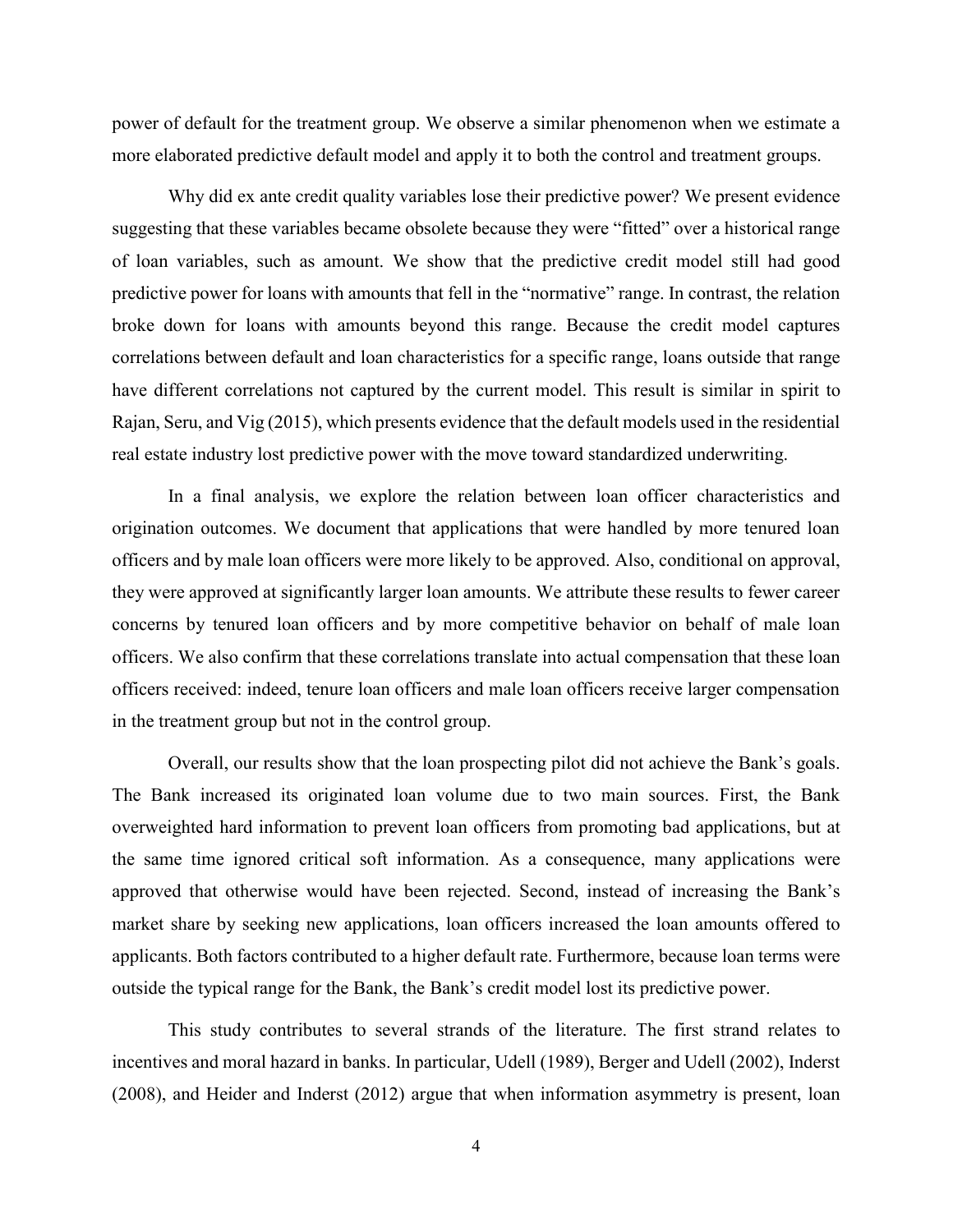officers may approve too many risky loans if their incentives are misaligned with those of their employer (the lender). An agency problem arises when the lending decision depends on information collected by the loan officer that the lender can neither observe nor verify (Petersen 2004). Although the problem can theoretically be mitigated by realigning incentives (e.g., by giving loan officers an equity stake in the transaction, see Sufi 2007), in practice, such a realignment often does not occur. More broadly, the experiment we analyze is an example of how compensation for short-run performance can lead to an increase in the risk exposure of banks (Bebchuck and Spamann 2009, Acharya, Cooley, Richardson, and Walter 2010, Acharya, Litov, and Sepe 2013).

This study also contributes to the literature on information production in lending. Banks traditionally use both hard and soft information in approval decisions (Petersen 2004). As physical distance between the bank and borrower increases, banks rely more on hard information (Petersen and Rajan 2002, Agarwal and Hauswald 2010). Also, we find that a predictive default model does not work well when used on loan applications that are materially different from the population of loans that were used to calibrate the model. This result is similar to the finding of Rajan, Seru, and Vig (2015) in the context of the subprime crisis, that default models calibrated in one subset of the universe of borrowers and conditional on loan terms was ineffective in other parts of the universe of loans.

The paper proceeds as follows. In Section 2, we provide background information about the Bank's approval process and specific details of the loan prospecting experiment. Section 3 describes the data and discusses the quality of the identification. In Section 4, we examine the direct effects of loan prospecting on the Bank's book of business: loan volume, loan amount, and loan performance. Section 5 explores several mechanisms that might potentially explain why loan volume and loan amount increased dramatically during the experiment. In Section 6, we look at the drivers behind the poor loan performance and tie them to the origination process. Section 7 offers some concluding remarks.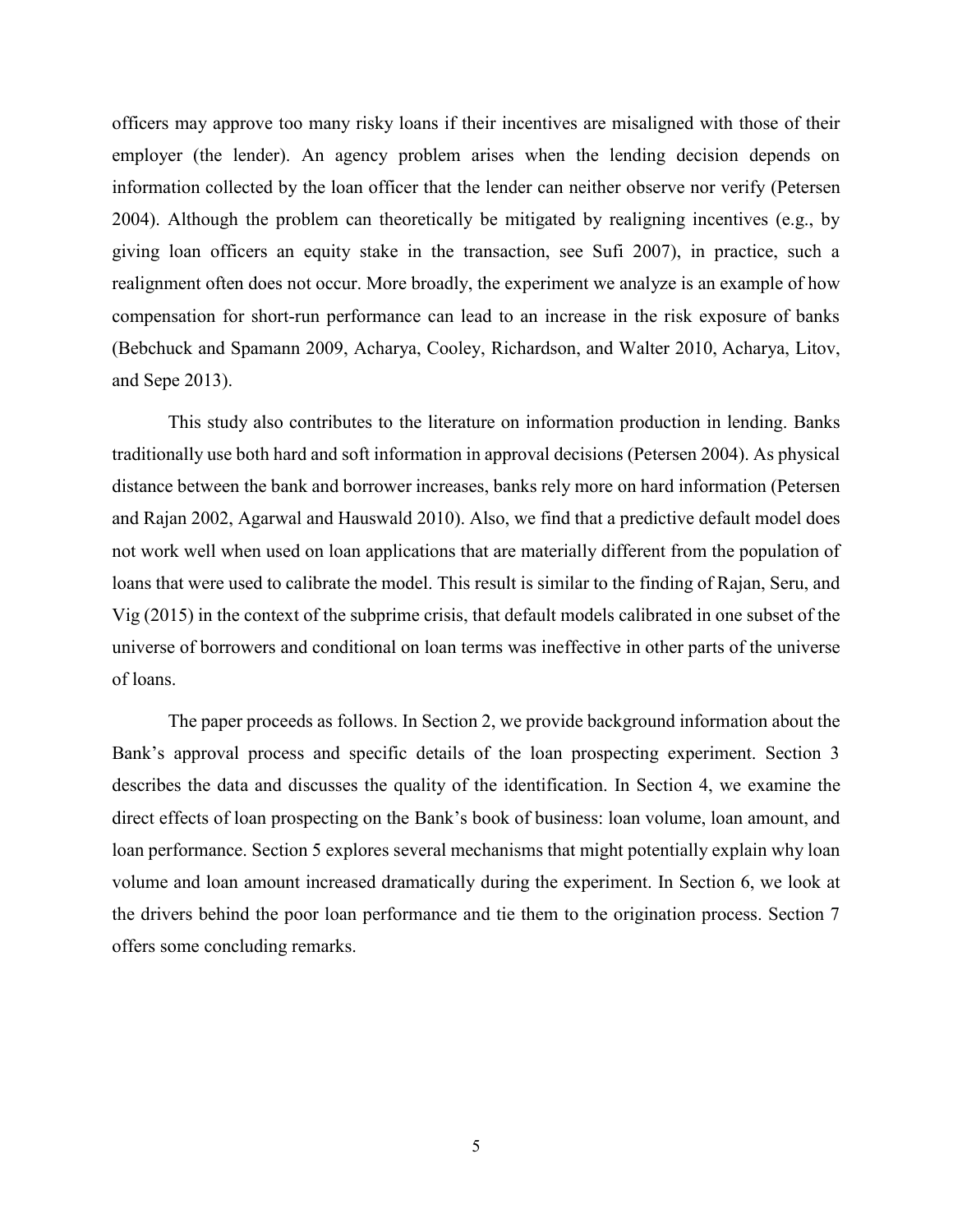#### **2 The Loan Approval Process and the Loan Prospecting Experiment**

#### **2.1 The Loan Approval Process**

l

To better understand the impact of loan prospecting on the loan approval process, one needs to understand the process of approval itself. The Bank's branches offer retail services, and each branch has a small number of loan officers (typically one per branch). The loan application process begins when a client—typically a small business owner—inquires about a potential business loan. During our sample period, the Bank offered a standard product: a five-year amortizing adjustable rate mortgage. In most cases, the loan officer encourages the client to submit an application for review on which the applicant states the requested amount, the collateral offered (either businessor self-owned collateral),<sup>2</sup> and the purpose of the loan. The client also submits supporting information such as financial and tax information, and a list of assets owned.

The application is then processed by the loan officer, who relies on both hard and soft information. The loan officer verifies the information provided by the borrower and gathers additional data to assess the borrower's creditworthiness and probability of repayment (e.g., the borrower's and business's credit rating with an external credit agency, appraisal of the collateral). Then, the loan officer conducts an in-depth interview with the client to understand why he or she is applying for the loan as well as potential risks and prospects for the client's business. In some cases, the branch will invite the applicant to follow up on open questions, review discrepancies in credit report information, discuss the prospects of the business, and so forth. Based on this information, the loan officer determines an internal risk rating score, which summarizes his or her opinion of the potential borrower.<sup>3</sup> Given the internal risk rating score and additional information such as leverage and requested loan size, the computer system provides broad guidelines for the terms of the loan.

Each loan officer enjoys considerable autonomy in the assessment, approval, and pricing of loans but has to justify any deviation from bank-wide practices. The loan officer can also adjust the firm's internal score should the applicant deserve credit in the officer's opinion despite failing

<sup>&</sup>lt;sup>2</sup> Collateralized assets are typically accounts receivable (measured at their face value) or personal homes (measured using an automatic valuation model (AVM)). Loan officers have little control over these valuations. Agarwal, Ben-David, and Yao (2015) show that AVM produces less biased valuations than human appraisers do.

<sup>&</sup>lt;sup>3</sup> The Bank's lending process resembles that described in Petersen (2004), Berger, Miller, Petersen, Rajan, and Stein (2005), and Agarwal and Hauswald (2010). There is a limited attempt at the Bank to code soft information, thereby transforming it into hard information.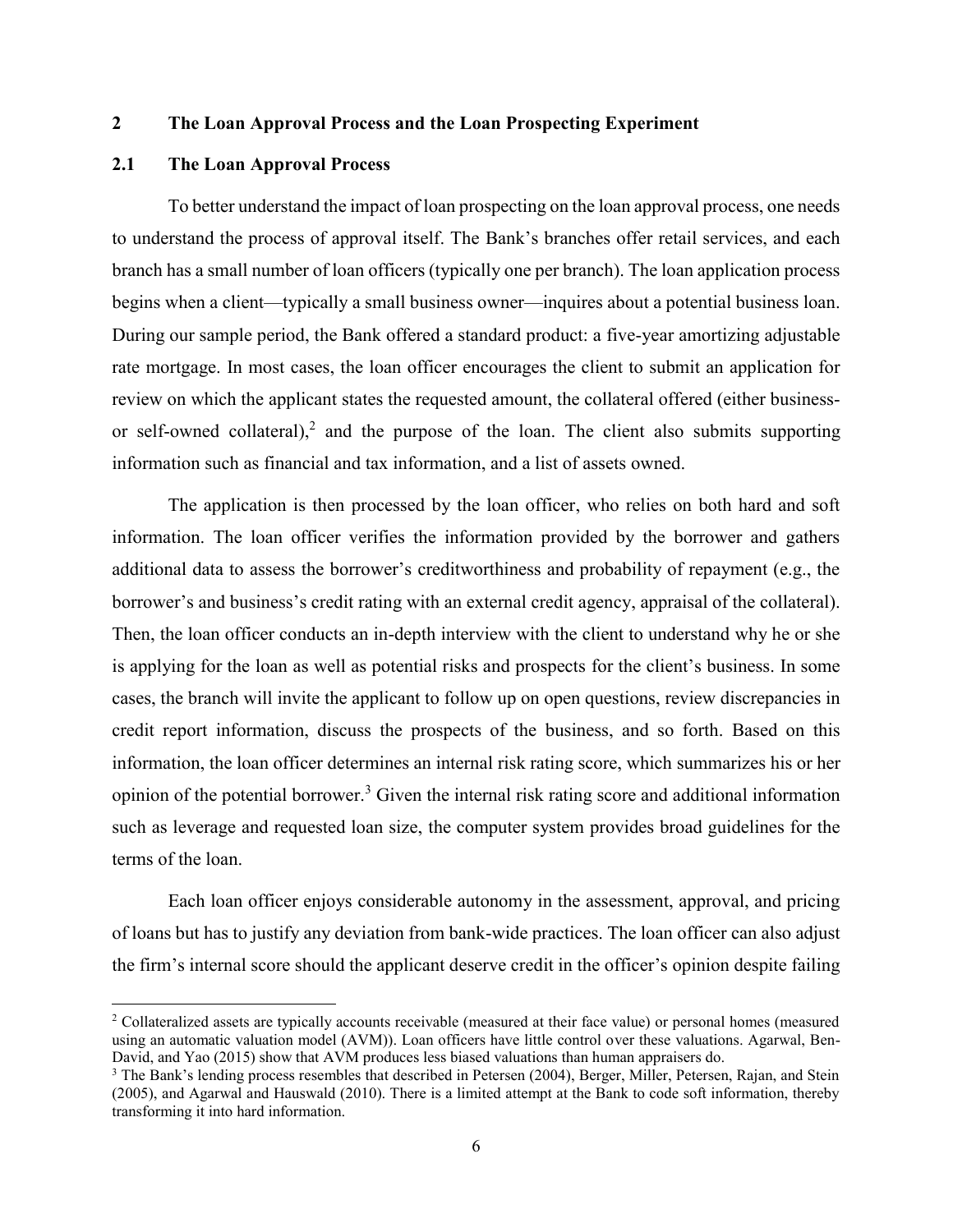to meet certain credit score requirements. These subjective score revisions represent the soft information component of the Bank's internal credit assessment (see Agarwal and Hauswald, 2011).

Credit decisions are made by the local branches' credit committees, which are composed of the branch manager<sup>4</sup> and the loan officer(s).<sup>5</sup> They sketch the terms of the loan according to the Bank's lending guidelines and restrictions and can tailor those terms (including pricing) to the specific circumstances of the application (local overrides are closely monitored by the Bank's risk management staff). Upon approval by the credit committee, the loan officer prepares an offer letter for the client with the details of the loan. Unlike residential loans, for which the lender approves or rejects the requested amount, commercial loans can be approved with an amount smaller or larger than that requested, subject to additional collateral.

Once an offer letter is received, the client may accept the loan, negotiate the terms, or withdraw the application. In 2004, 43% of loan applications made to the Bank were approved; the rest were rejected. Of the 43% approved loans, only 31% were originated, as 12% were withdrawn by applicants. All originated small business loans were nkept on the Bank's balance sheet; none were sold or securitized. The whole lending process, includig the credit decision, typically takes several weeks from the initial loan interview.

The loan officer does not have monitoring responsibilities over the loan. During the life of the loan, monitoring is done by the risk management department. On the anniversary of the loan's origination, the borrower meets with the loan officer to discuss the business's prospects and the potential need for additional financing.

## **2.2 The Loan Prospecting Pilot**

 $\overline{\phantom{a}}$ 

In 2004, the management of the New England division of a large U.S. commercial bank,<sup>6</sup> motivated by competitive pressure from other lenders, decided to explore a set of incentives for

<sup>&</sup>lt;sup>4</sup> The branch managers' career prospects and remuneration are not tied to the compensation of loan officers but rather depend on the success of their credit decisions.

<sup>&</sup>lt;sup>5</sup> Liberti and Mian (2009) find that greater hierarchical distance between the loan officers and the credit committee leads to greater reliance on hard information. In the case of the pilot experiment explored here, the hierarchy did not change during the pilot.

 $6$  During the sample period, this lender ranked among the top five commercial banks and savings institutions, according to the Federal Deposit Insurance Corporation. All loan applications fall under the definition of small- and medium-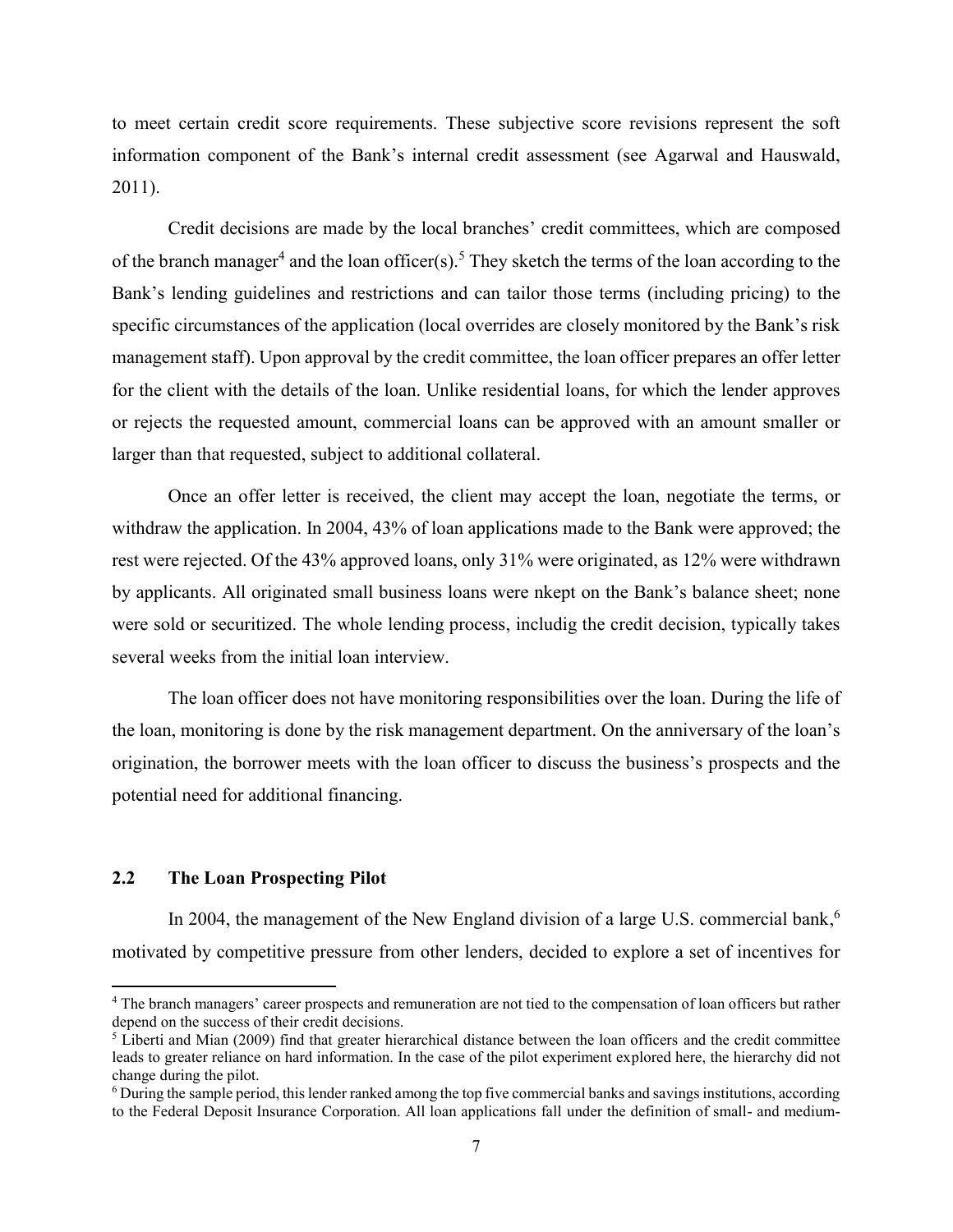small business loan officers to increase loan prospecting efforts (consistent with the "bonus culture" model of Bénabou and Tirole 2015). Other lenders in the area had initiated performancebased compensation, and the management thought that introducing such a payment structure would improve the profitability of the unit. The program altered the compensation scheme from a fixed salary to a commission-based system. Under the proposed program, loan officers would receive a lower fixed salary (80% of their original salary) and a bonus that increased with the originated volume and origination efficiency. The bonus was calculated every month. The Bank intended to implement the commission-based scheme for the entire portfolio of loan officers in stages to allow for evaluation of the effects of the new system. The pilot program was announced around June 2004.

The bonus system worked as follows. The loan officers were given a performance measurement system. The performance metric was based on three components: originated dollar amount (50% weight), number of loans (25% weight), and the application decision time (25% weight). Loan officers gained points on large loans, high origination volume, and quick decision turnaround. This three-pronged compensation structure forced the loan officer to generate loan volume efficiently and put more focus on larger loans. The incentive plan comes with a quality assessment. In order for loan officers to be eligible to participate in the incentive program, their total of unsatisfactory underwriting must not exceed 5% of total approvals, assessed in a postapproval review process.

In the first stage, beginning in January 2005, the new scheme was put into action in a subset of branches that administered their human resources through one of the Bank's legacy databases. The Bank had evolved through several mergers and acquisitions, the most recent of which took place in mid-2001. Since then the Bank still maintained two legacy computer systems that were used in administering human resources and compensation information. The incentive pilot, therefore, was implemented in one computer system (of the acquiring bank) and applied to all loan officers who were connected to that system. The rest of the loan officers continued with their old compensation structure. Loan officers were not allowed to switch between the two systems. We

 $\overline{\phantom{a}}$ 

sized enterprise lending in the Basel I Accord; thus, the total obligation of the applying firms is less than \$1 million and their sales are below \$10 million.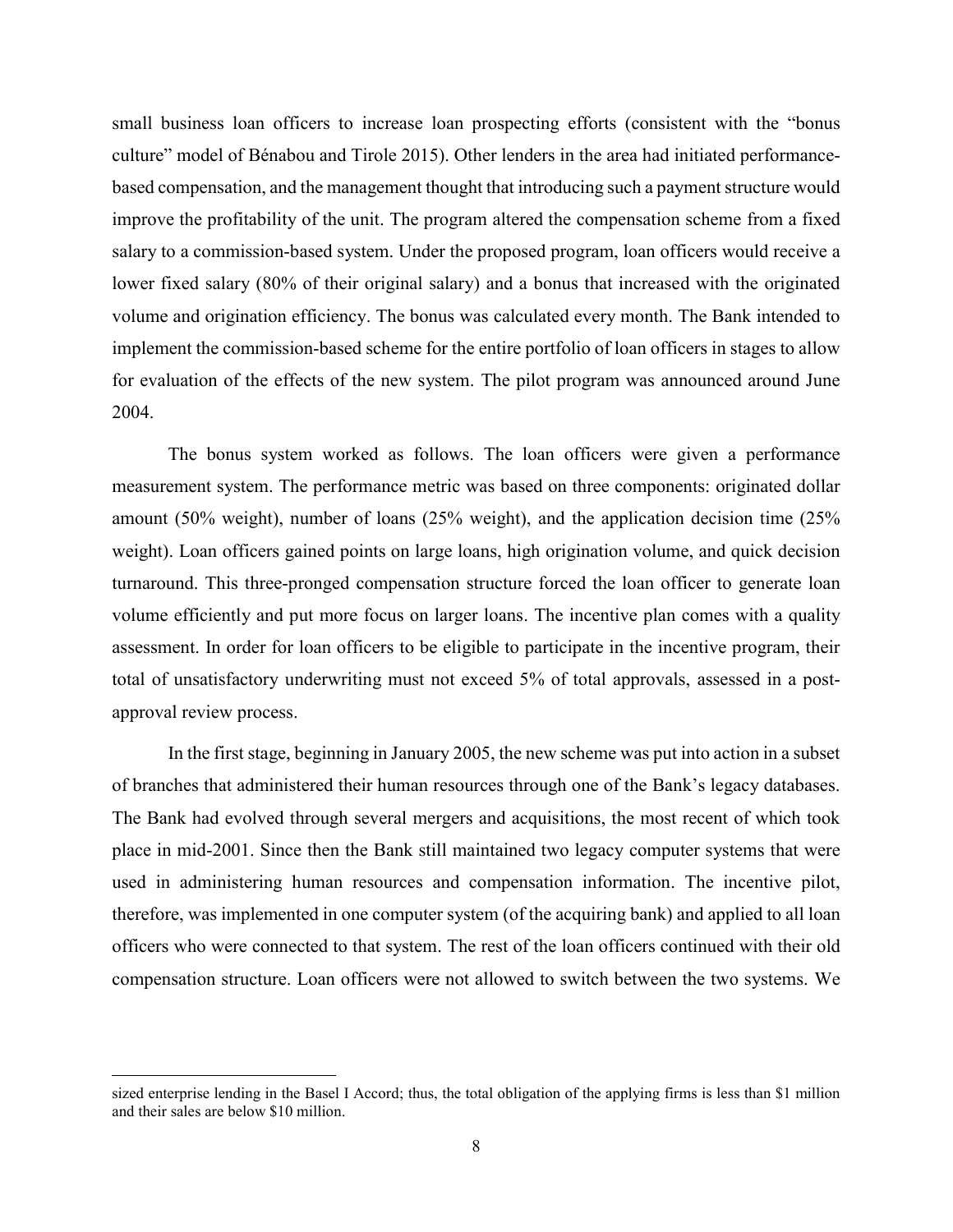call the group of branches that did not change their compensation structure Group A, and the group that experienced the compensation modification Group B.

The assignment of loan officers to each of the databases was quasi-random in the sense that it was unrelated to past performance or the prospects of loans or loan officers. Hence, the portfolio of loan applications received by the two groups of loan officers have identical expected default rates, geographic focus, portfolio management practices, and loss outcomes prior to the modification of the compensation structure. We formally test this proposition in Section 3.1.

In such an experiment, there is a possibility that loan officers behave strategically. For example, they could approve bad loans so that management will retract the bonus-based compensation scheme. While this is a theoretical possibility, we doubt that our results stem from such behavior. First, treated loan officers were located in different branches across different localities, and therefore are not likely to have colluded. Second, during informal conversations with loan officers and management, loan officers seemed enthusiastic about the new bonus scheme because it moved them closer to the compensation scheme that was prevalent in many of the competing banks. In Section 3.4 we discuss additional potential Hawthorne effects.

The complete implementation of the commission-based scheme was supposed to take place in 2006; however, the program was discontinued prematurely. The risk management division was monitoring this pilot on a monthly basis. At the beginning of 2006, the division advised the management that default rates were higher than expected and it therefore recommended abolishing the incentive program. The Bank's management decided to roll back the compensation structure to a fixed salary for all loan officers, as in the pre-2005 period.

#### **3 Data and Identification**

Our dataset contains all of the loan applications submitted to the New England division of the Bank in 2004 and 2005. Loan officer–years that were compensated with a fixed salary are defined as the control group. This group includes loan officer–years with compensation that did not change between 2004 and 2005 (Group A), as well as loan officer–months in 2004 from the group whose pay was altered in 2005 (Group B). The treatment group consists of loan officer– years in Group B in 2005—that is, loan officer–years with pay in 2005 that was based on the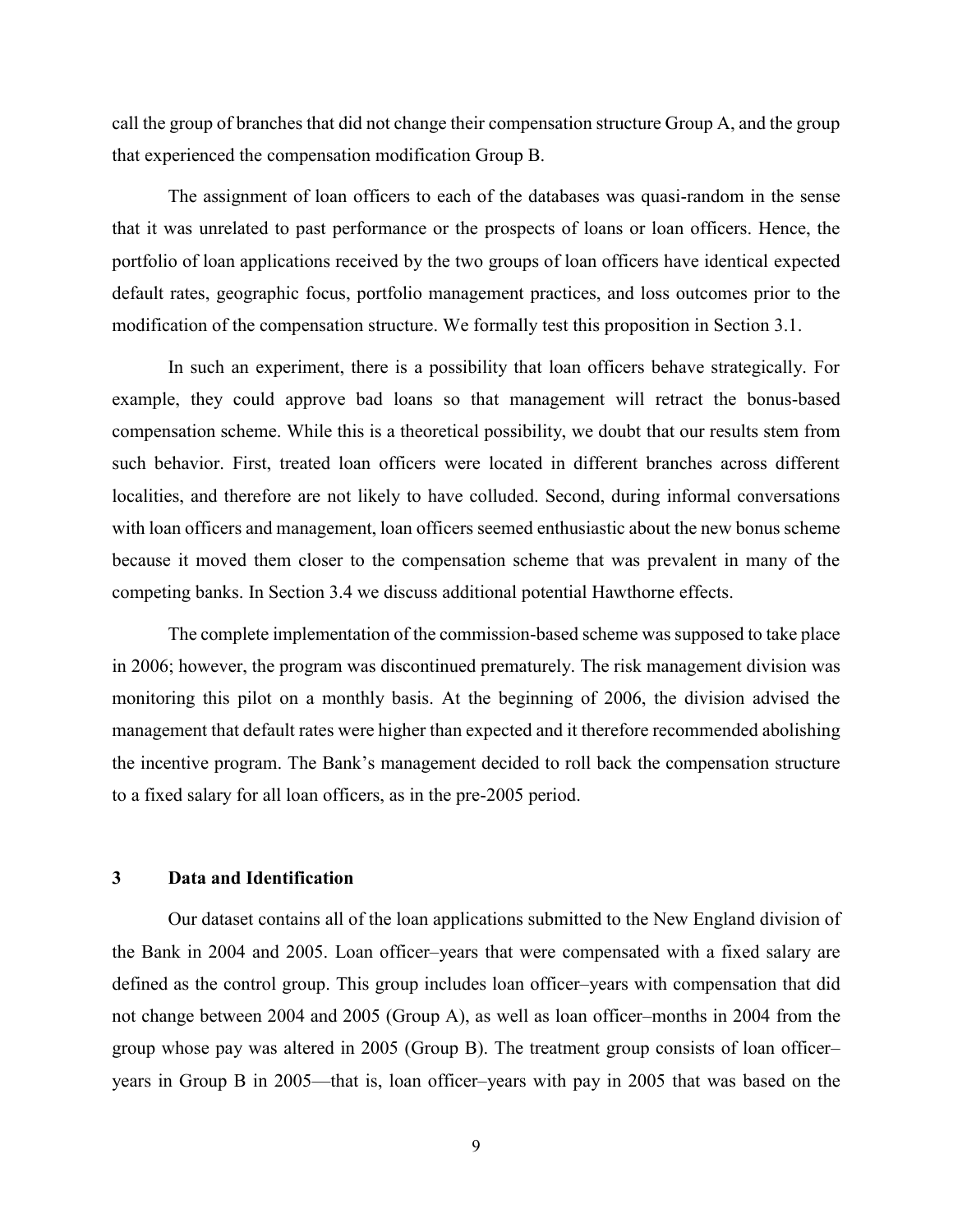volume originated. Unfortunately, we do not have access to loan applications made following the pilot in 2006.

#### **3.1 Empirical Identification**

 $\overline{\phantom{a}}$ 

In our empirical setting, the change in the scope of activities and compensation structure applied to only one group of loan officers, while the other group continued to operate as before and to be compensated at a fixed salary. The fact that the change occurred in one half of the population allows us to identify the effect of compensation using a differences-in-differences (diffin-diff) approach. In this method, one uses time fixed effects to control for any temporal systematic shocks and loan officer fixed effects to control for loan officer average effects.<sup>7</sup> Then, the interaction between the treatment time (the 2005 dummy in our case) and the treatment group dummy (the group of loan officers who received incentive pay in 2005) captures the direct effect of the treatment (called the "loan prospecting" dummy in our analysis).

For the effect of the scope of activities to be properly identified based on the diff-in-diff method, we need to ensure that there are no confounding factors in the research design. In the current study, we are concerned with two issues. The first is the possibility that the assignment to treatment and control groups was not random. Perhaps the group that was assigned to the treatment was different in some ways relative to the untreated group. Our conversations with the team responsible for the program's implementation confirmed that the only active consideration in choosing the group to be treated was the ease with which the new scheme could be implemented in the computer system. Furthermore, we use the pre-experiment period (2004) to compare a host of variables related to both applications as well as credit decisions in the two groups. Our results show that there is no significant difference in any of the variables that we explore. The detailed analysis is described in Section 3.3.

Another concern is that the emphasis on prospecting is confounded with additional changes to the lending process. Specifically, the expansion in the scope of the loan officer role could be tied to a change in the underwriting model: for example, instead of the Bank holding the loans on its balance sheet, it may decide to start securitizing them. Such action might encourage loan

<sup>&</sup>lt;sup>7</sup> Given that we have loan officer fixed effects and that borrowers are typically from the county where the branch is located, we do not include additional geographic fixed effects.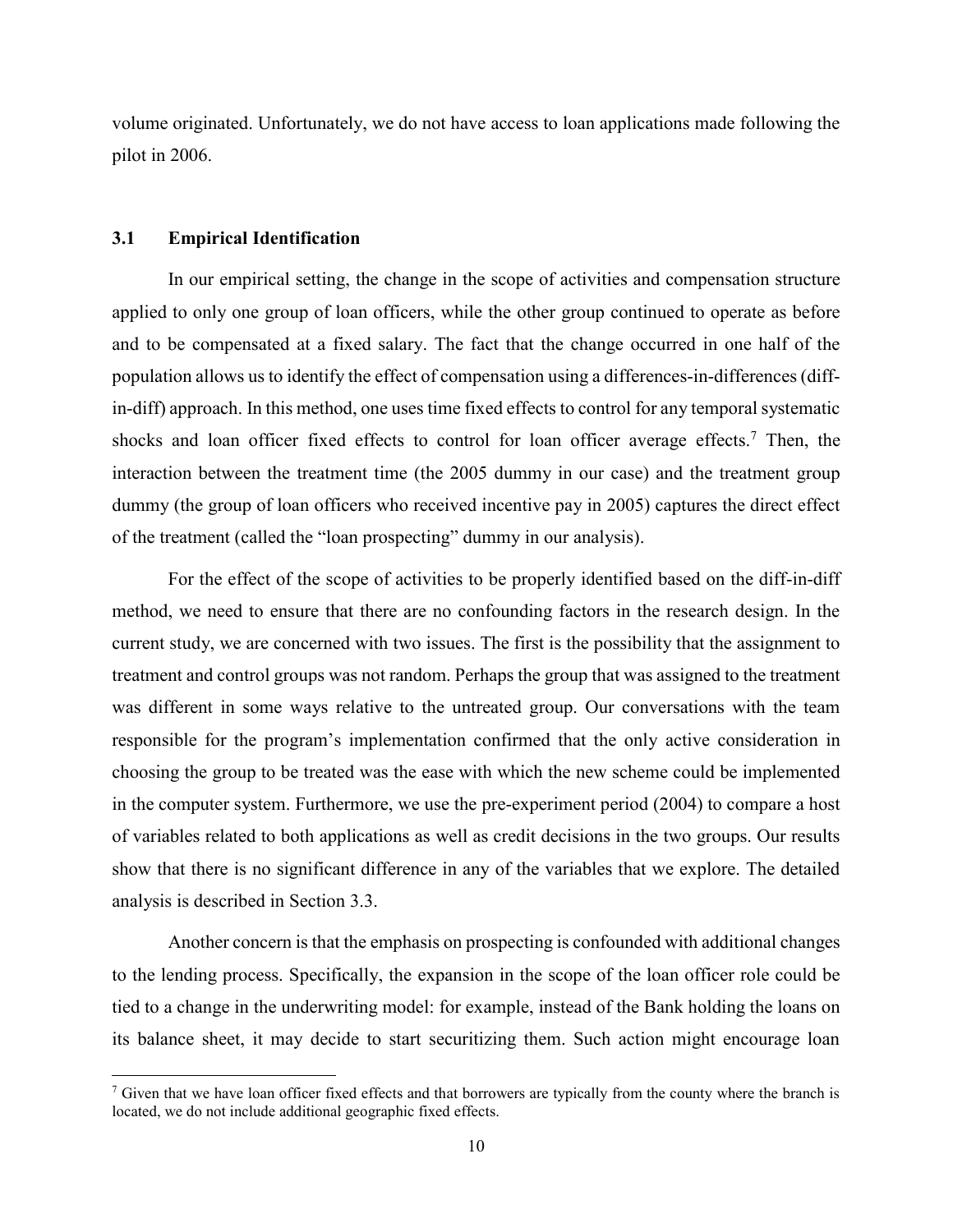officers to approve loans of lower credit quality (see Keys, Mukherjee, Seru, and Vig 2010). We discussed this possibility in-depth with the managers of the program and were assured that there were no additional structural changes in the lending process that occurred in parallel with the implementation of the pilot program. A different form of this concern relates to the expected default rate. It is possible that the Bank's management decided to lower the bar and thus accept applications with higher expected default rates. We test for this possibility in Table 4 (see Section 3.4). Our results show that the approval criteria remained unchanged.

To summarize, we conclude that the diff-in-diff identification strategy is appropriate for studying the effects of loan prospecting on the behavior of loan officers. Our identification is particularly strong because we control for loan officer fixed effects, meaning that the effects we identify are within–loan officer effects.

#### **3.2 Summary Statistics**

We begin our analysis by examining the summary statistics. Because of the large effects and the diff-in-diff research design, many of the effects reported in the paper can be observed directly through the summary statistics. We split the data into a two-by-two matrix: 2004 versus 2005 and Group A versus Group B. The treatment group consists of loan officers from Group B in 2005. The control group consists of loan officers from Group A in 2004 and 2005, as well as loan officers from Group B in 2004.

The summary statistics for loan applications and originated loans are presented separately. In Table 1, Panel A, we show summary statistics for loan applications (all variables are explained in Appendix A). Requested loan amounts are approximately \$445,000. About 26% of the applicants propose using personal collateral (typically personal residence). Applicants are, on average, of high credit quality, with an average business Experian credit score of around 198 (out of a range of 100 to 250) and a personal Experian credit score around 728 (out of a range of 400 to 850). The average internal risk rating (determined by loan officers) is 5.8 (on a 1–10 range, with a 10 meaning very high risk).

The summary statistics in Table 1, Panels A and B, reveal sharp differences between the control and treatment groups in regard to approved and originated loans. First, the approval rate is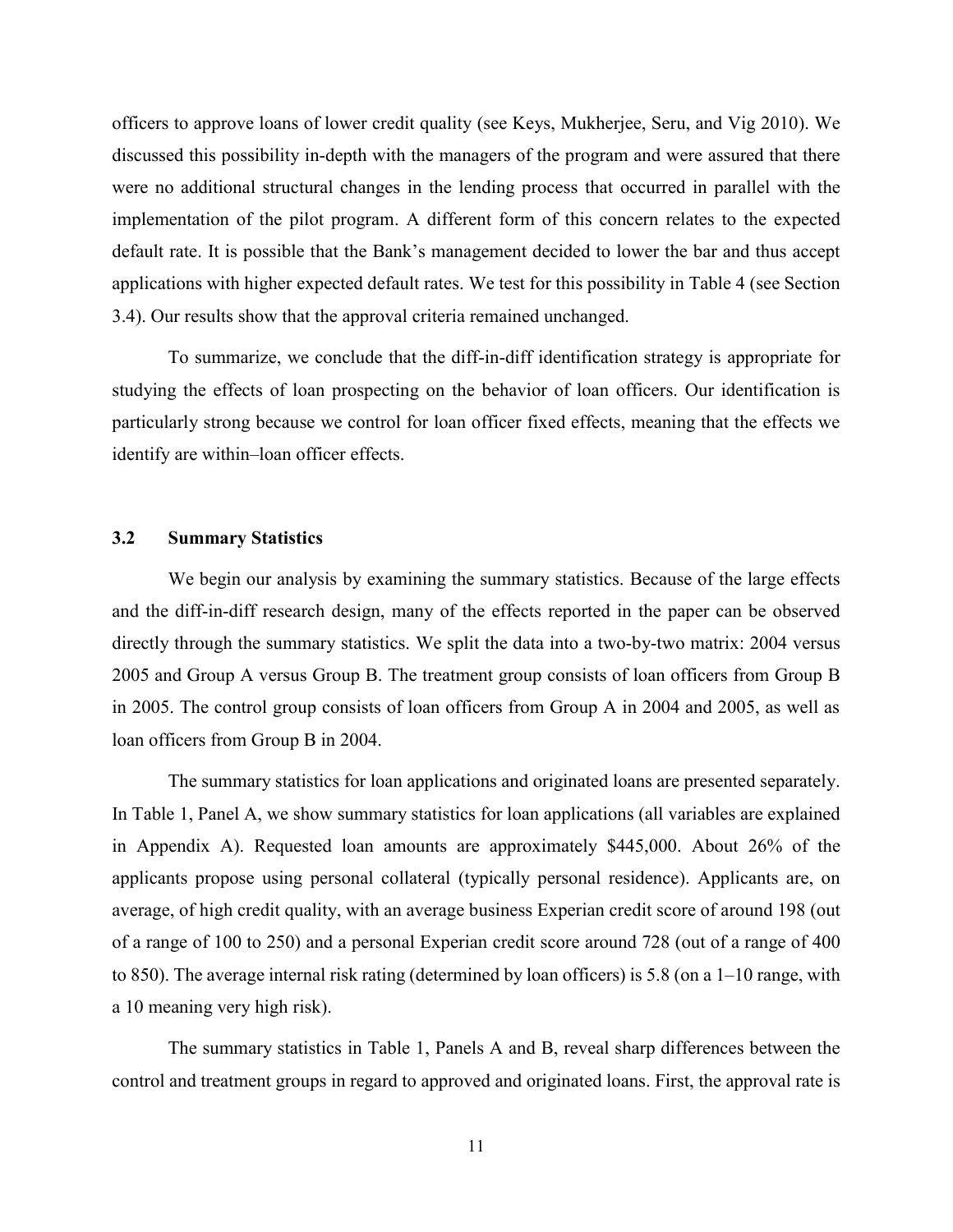44%–51% for the control group but is 59% for the treatment group (Panel A). Second, the originated loan amount is 20% higher for the treatment group. Third, the leverage of the loans originated by treated loan officers (i.e., originated LTV) is substantially higher than that of those originated by the control group: 77% versus 75%. Fourth, even though the borrowers' average credit score is higher for the treated group, the default rate—measured as 90+ days past due within 12 months—is materially higher for the treatment groups (5.2 percentage points vs. 4.2 percentage points). In the following subsections, we investigate these patterns in a diff-in-diff setting.

Table 1, Panel C, presents summary statistics at the loan officer–month level for items in the regressions that use aggregate data (Table 2, Panel A, and Table 3, Panel A).

#### **3.3 Validating the Diff-in-Diff Design**

 $\overline{\phantom{a}}$ 

The assignment of loan officers to treatment and control in 2005 was based on their association with the legacy or new human resources system. To draw conclusions from the experiment, we need to verify that the assignment of loan officers was not associated with the quality of the applications pretreatment or with the decisions that loan officers made pretreatment.

We compare the characteristics of loan applications and originated loans of the control and treatment groups in 2004, prior to the initiation of the incentive program. Appendix B, Panel A, compares the control group and the to-be-treated group on several dimensions: the requested loan size, requested LTV, personal collateral indicator, Experian business credit score, Experian personal credit score, internal risk rating, time spent on applications, and withdrawal rate of approved applications. The panel shows that the conditional means of these variables are statistically indistinguishable between the two groups. Panel B of Appendix B displays the results of a similar test for the subset of originated loans, instead of applications, in 2004. The difference between requested and originated logged loan sizes as well as between requested and originated LTV, interest rate,<sup>8</sup> Experian business credit score, Experian personal credit score, and internal risk rating are similar across groups. We intentionally omit loan officer fixed effects from the regressions; when added, the variables of interest remain statistically insignificant.

<sup>&</sup>lt;sup>8</sup> All loans are adjustable-rate loans. This should not be a concern, because all regressions include month fixed effects.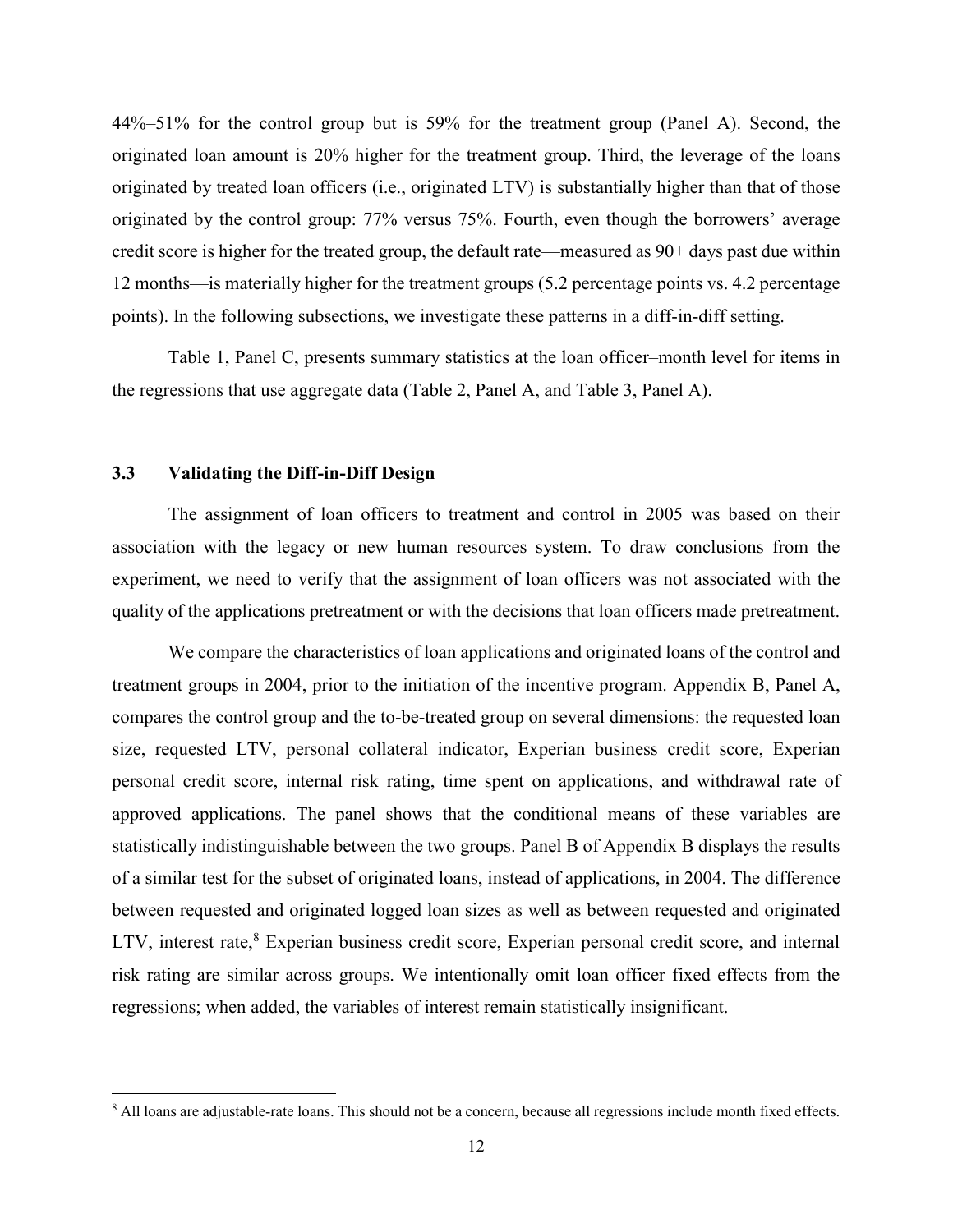Overall, these results show that there is no observable difference between the control and treatment groups in 2004; therefore, we feel confident attributing the effects in the treated group in 2005 to loan prospecting rather than to differences between the groups.

#### **3.4 Potential Hawthorne Effects**

The loan officers who participated in the pilot knew that they were observed. This fact could lead to potential Hawthorne effects ("observer effects"): participants reacting in a particular way because they are being observed. There are two potential effects. First, the actions of loan officers may have been exaggerated because the pilot was salient and new. The loan officers' reactions may have decayed over time, and thus our results are only an upper bound of the true results of the experiment. To assess whether this is the case, we examine Figures 1 and 2. Figure 1 shows the average of the residual likelihood of approving loans, by month.<sup>9</sup> Figure 2 presents the average loan size, by month. Both figures show that there is no decay or trend in the magnitude of the effects during the first 12 months after the pilot was implemented.

The second potential effect is that loan officers could have behaved strategically to sway the management to reach conclusions in one direction or another. To assess whether our results are the effect of such behavior, we analyze the potential response of loan officers to the pilot. We assume that the objective of loan officers was to minimize effort and maximize personal earnings. To do so, they would have milked the existing pool of applications in a way that (1) satisfied the Bank's credit criteria, and (2) did not require much additional work. If indeed loan officers behaved strategically, we can envision two potential cases, which lead to predictable patterns.

In the first case, loan officers may have liked the new compensation scheme and therefore acted strategically so that the pilot would succeed and the program would be approved. In this case, we would expect the loan officers to exert effort to bring new business to the bank (i.e., seek new applications). Also, they would be diligent in the approval process, so that quality does not decline.

In the second case, loan officers did not like the new compensation scheme and acted strategically so that the pilot would fail. In this case, the loan officers would have acted to show

 $\overline{\phantom{a}}$ 

<sup>&</sup>lt;sup>9</sup> See Section 5 for a complete description of the procedure generating this figure.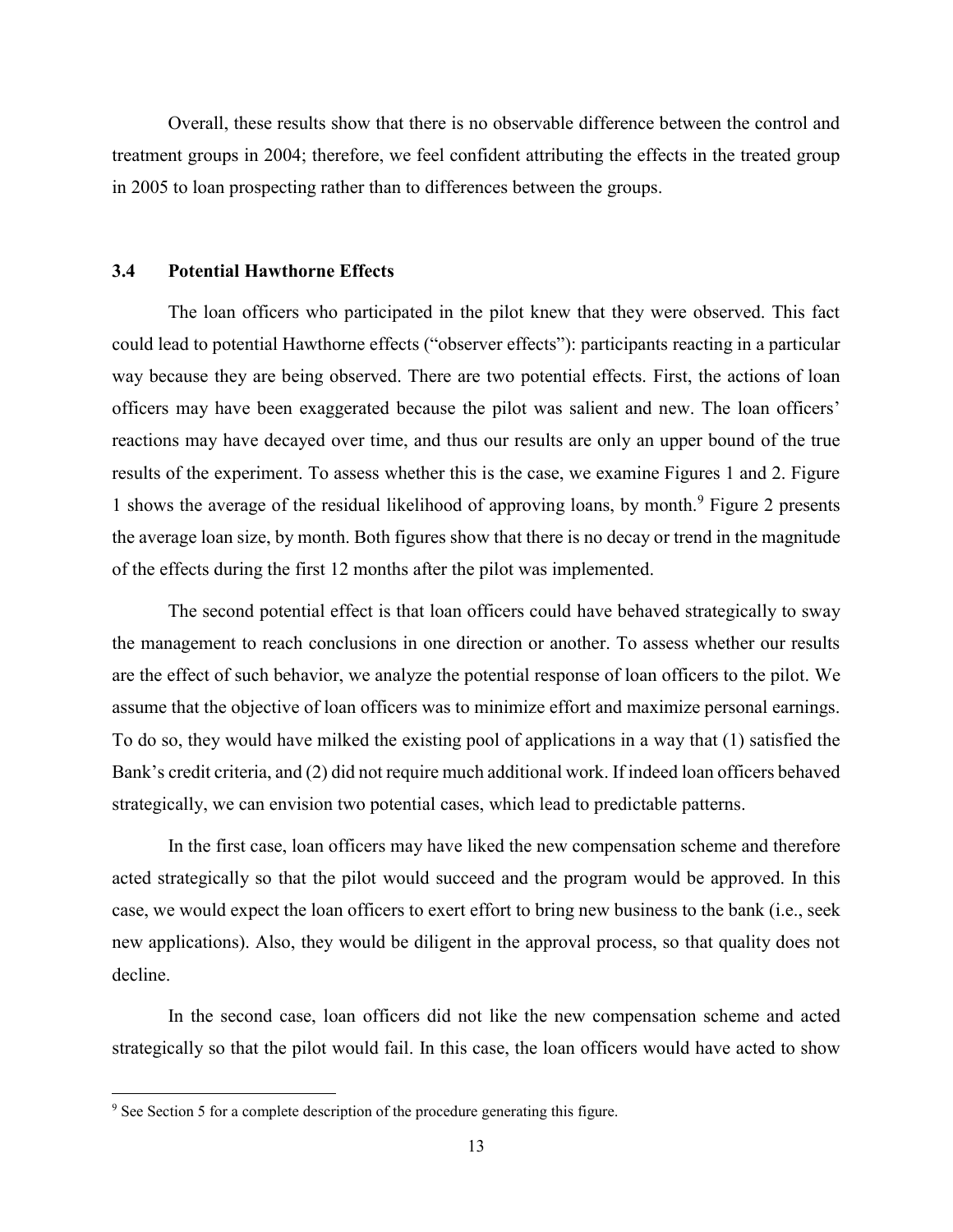that the incentives did not work and that the loan volume did not increase. Thus, the treated group would continue to act as before.

Now, let us contrast these predictions with what we observe in the data. First, we observe no significant change in behavior of the control group. Second, the behavior of the treated group appears to be consistent with a "minimum effort and maximum compensation" strategy. This means that loan officers do not seek new applications and the quality of the approved applications decline (inconsistent with the first case above). Also, their actions *do* lead to a significant increase in loan volume (inconsistent with the second case above).

Thus, our findings seem to be inconsistent with loan officers behaving in a reasonably strategic manner. We observe that compensation levels increased with little evidence of additional effort by loan officers. Specifically, we do not find evidence that the size of the application pool increased, i.e., no application sourcing from previously untapped pools. Loan officers increase loan volume by using the easiest-to-execute methods: (1) ignoring negative soft information, and (2) conditional on approval, approving larger loans.

#### **4 Direct Effects of Loan Prospecting**

We begin the analysis by diagnosing the first order effects of loan prospecting. In particular, we are interested in how the program affected the flow of applications, approval rate, turnaround time, and default rate. These are all dimensions in which loan officers could have an effect given their expanded job description and pecuniary incentives. Also, these are the dimensions that the Bank's management is likely to use to measure the program's success.

#### **4.2 Approval Rate and Loan Size**

The Bank's goal in proposing the loan prospecting pilot was to increase the originated volume and to compete more forcefully in the credit market. In the standard industry contract, which is studied here as well as in Heider and Inderst (2012), compensation is tied to the volume of loans originated. In Heider and Inderst, loan size is fixed, so loan officer compensation can be increased only by approving more loans. In contrast, in our empirical setting, loan officers receive greater compensation when either the number of originated loans is greater, or their size is larger.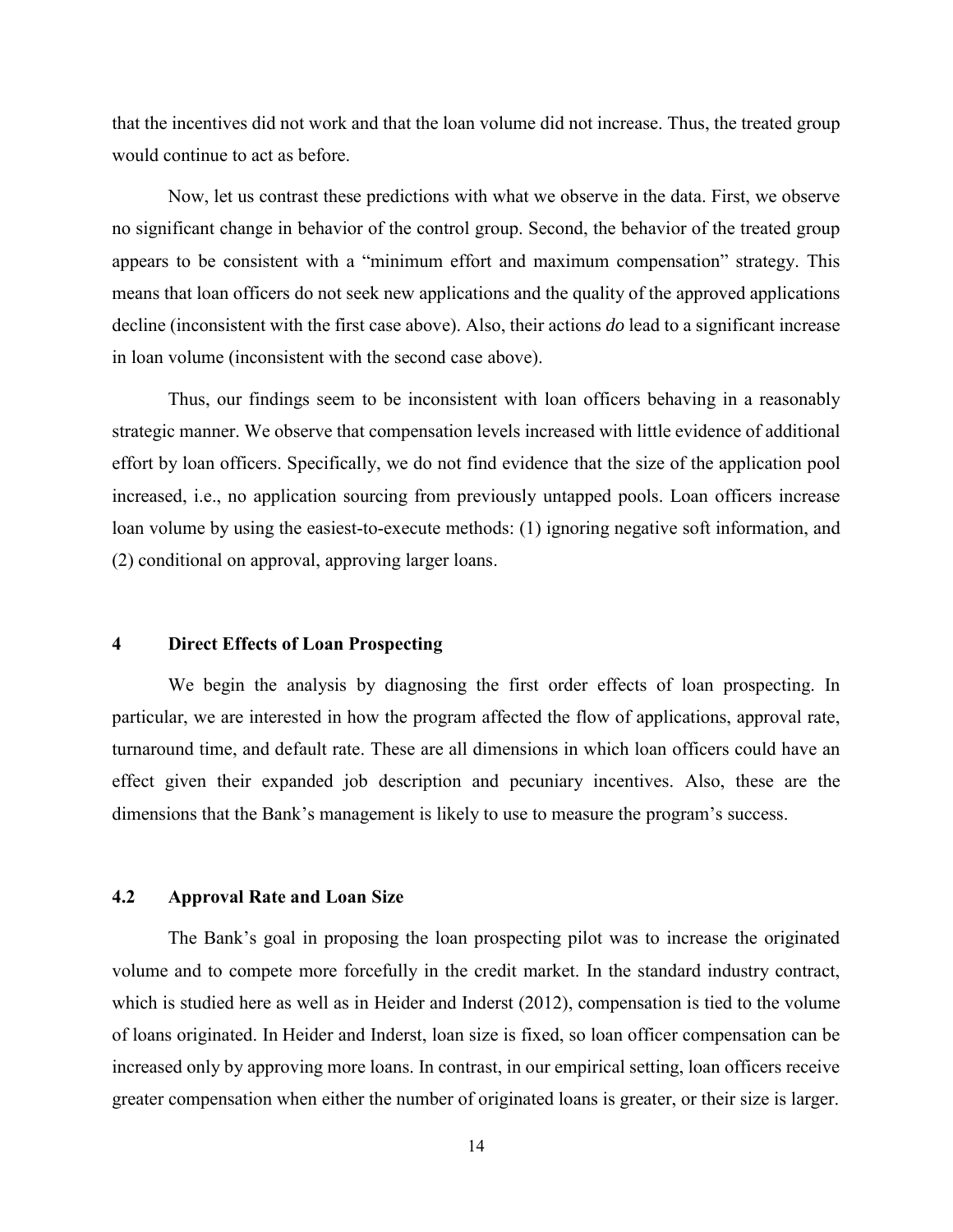In this analysis, we examine the effects of the loan prospecting program on two aspects of volume: the number of loans and the average loan amount. In Table 2, Panel A, we compute the aggregate approved and originated loan volume (Columns  $(1)$ – $(2)$  and  $(5)$ – $(6)$ , respectively) as well as the total number of approved and originated loans at the loan officer–month level (Columns (3)–(4) and (7)–(8), respectively). We regress these amounts on a loan prospecting dummy, in addition to loan officer and month fixed effects.

The regressions show a significant increase in loan volume and loan size. Following the loan prospecting treatment, the average dollar amount per loan of approved applications and originated loans increased by 14.9% and 14.5%, respectively (Columns (2) and (6)), and the number of approved and originated loans increased by a relative factor of 31.3% and 30.5%, respectively (Columns (4) and (8)). In fact, approved loan amounts in the treatment group are often larger than the amounts requested by applicants. Table 1, Panel B shows that in the treatment group, 17.4% of the approved amounts are larger than the amount originally requested, compared with about 3.5% in the control group.

#### **4.3 Turnaround Time and Withdrawal Rate**

The Bank was also interested in shortening turnaround times to help improve the quality of service. To measure whether the program indeed improved turnaround times, we measure the time from application to decision for two samples: all applications and approved applications. The dependent variable is the time from the application date to the decision date, measured in months (or month fractions). The variable of interest is an indicator for whether the application was submitted to a treated loan officer. The independent variables include the following controls: Experian business score, Experian personal score, logged requested loan amount, an indicator for whether personal collateral was used, the requested LTV, and the requested LTV squared.

The results of the analysis, presented in Table 2, Panel B, Columns (1) to (4) show that turnaround time indeed declined for the treated group in 2005. For all applications, the average turnaround times declined by about 3 days in the treated group (about 40 days in the control group, see Table 1, Panel A). The decline in turnaround time is similar for the group of approved applications.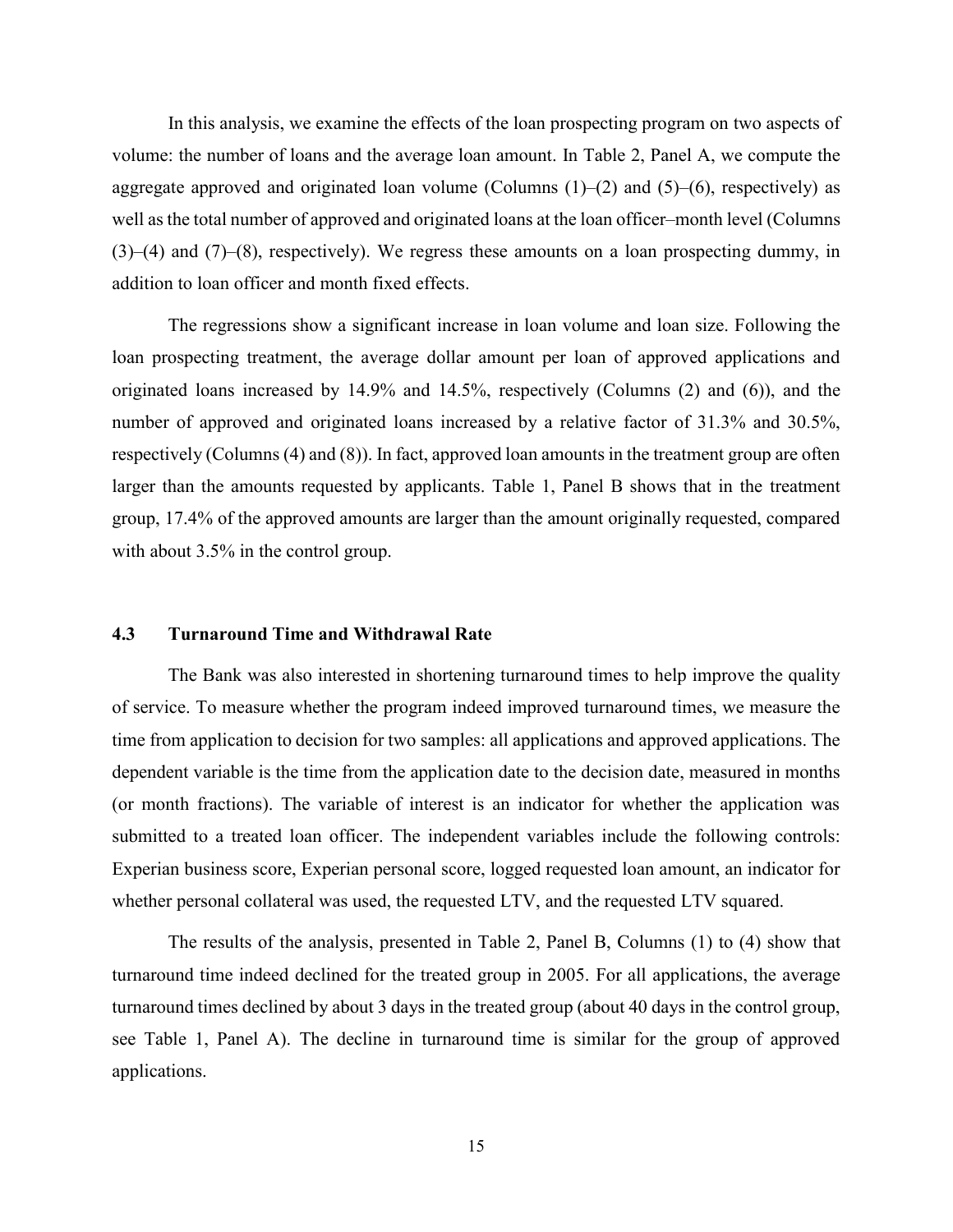We also explore the effect of loan prospecting on the rate of withdrawal of approved applications. In Table 2, Panel B, Columns (5) and (6) we use the sample of approved applications and regress a withdrawal indicator on the treatment indicator and the usual controls. The results show that withdrawal rate declines by 6.8% (Column (6)), relative to a rate of about 13% in the control (Table 1, Panel A). This effect is potentially due to combination of factors: a greater effort by loan officers to convince hesitating applicants to sign on the dotted line, improvement in processing efficiency, and more aggressive loan terms (discussed later).

#### **5 What Led to the High Approval Rate?**

In the previous section, we documented that prospecting loan officers approved significantly more loans and that these loans defaulted significantly more often. The approval rate is about 8% higher in the treatment group (relative to a base rate of about 51% in the control group in 2005) (Table 1, Panel A). Figure 1 plots the residuals from a regression of an application approval dummy on controls and fixed effects for month, loan officers, and industry (see Appendix C). We estimate the regression model using the control groups in 2004 and 2005 only, and calculate the residuals for both the control and treatment groups for 2004 and 2005. The plot shows that the high approval rate in the treatment group is not explained by observed characteristics and that the dramatic increase happened immediately after the pilot began.

In this section, we explore three hypotheses to explain the high approval rate: 1) the quantity or quality of the application flow changed; 2) the lending criteria changed; or 3) the Bank altered the weight of hard information relative to soft information.

#### **5.1 Hypothesis 1: Stronger Application Flow?**

The objective of the pilot was to incentivize loan officers to seek new business; hence, it is plausible that they improved the quantity or quality of the application flow. Loan officers could have done this in several ways. For example, they could have convinced the Bank's customers to apply for loans. They could have attracted loan applicants from other banks, e.g., by raising awareness about the Bank's products and the quality of service. Finally, they could have improved the quality of the application flow by discouraging weak potential applicants from submitting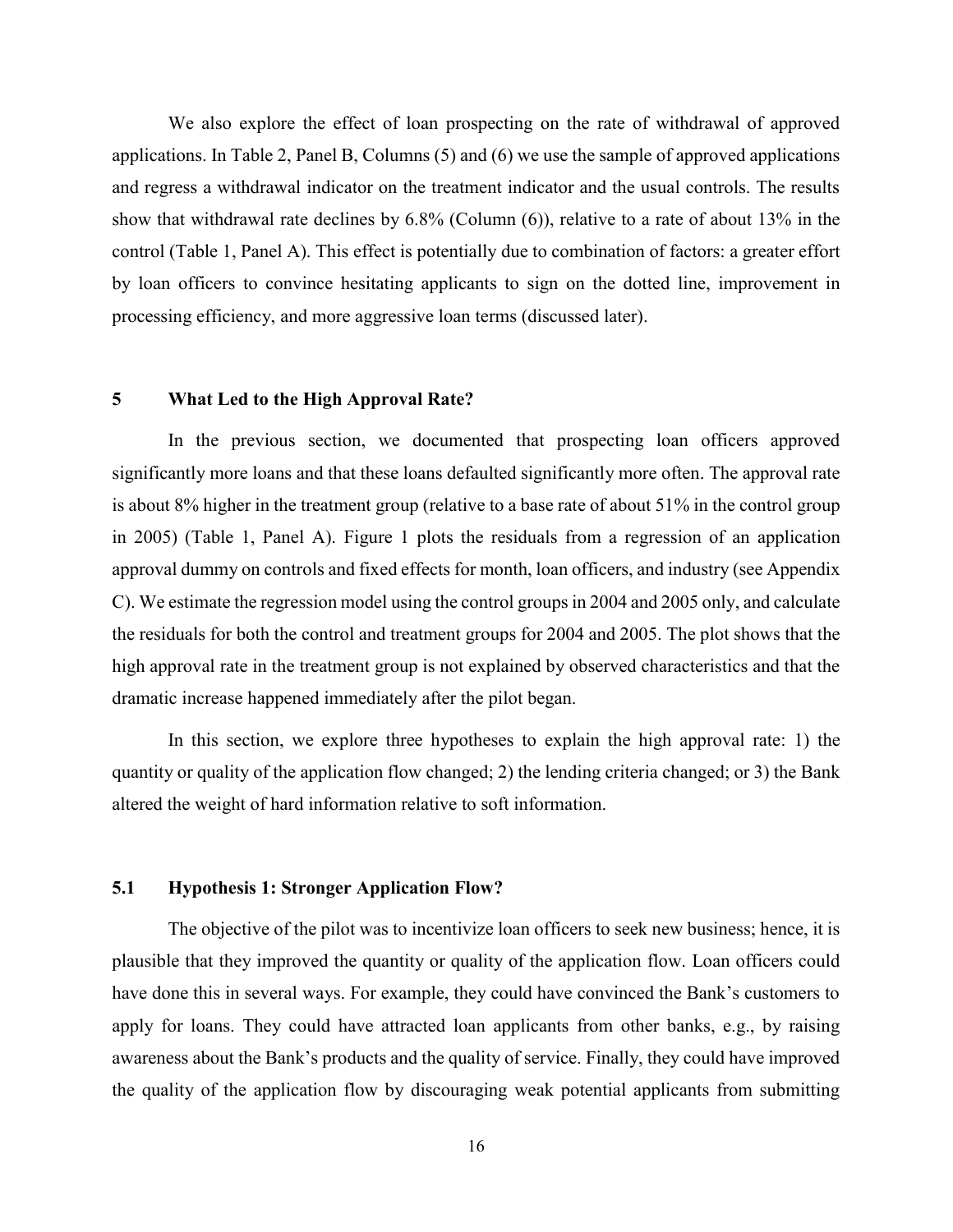applications (to save time down the line) and by encouraging strong but hesitant potential applicants to apply.

We perform three tests that explore whether the loan prospecting experiment had an effect on the flow of applications. First, we test for a difference in the quantity of applications. In Table 3, Panel A, we analyze whether the application volume is statistically indistinguishable between the treatment and control groups. For each loan officer–month, we calculate the average requested loan amount across applications as well as count the number of applications. We regress the logged amount on an indicator of whether the loan officer is prospecting for loans. The results show that although there are positive coefficients for the average requested loan amount (an increase of up to 1.9%) and the number of applications (an increase of up to 0.7%), the effects are economically and statistically insignificant.

Second, we examine whether the quality of the applications received differ. To do so, we regress loan characteristics (requested amount, requested LTV, personal collateral, credit scores, and internal risk rating) on the loan prospecting dummy. The results, presented in Table 3, Panel B, show no statistically significant difference in the quality of the applications between the two groups.

Finally, we test whether treated loan officers attracted applications that were more likely to be approved. To do so, we use pre-experiment (2004) data to estimate a model of loan approval as a function of application characteristics. Then, we predict the likelihood of approval for each application in 2005 and test whether the treated group has loans that are more likely to be approved. We present the results in Table 3, Panel C, which indicates no significant difference in the ex ante likelihood of approval in the treatment group.

Overall, the findings in Table 3 indicate that prospecting loan officers did not attract new applications to the Bank nor did they improve the quality of the applications received by the Bank.

### **5.2 Hypothesis 2: The Bank Changed Its Credit Quality Threshold**

Another factor that could explain the change in lending patterns would be if the Bank's expectations regarding borrowers' default changed. Although the pilot did not include a change in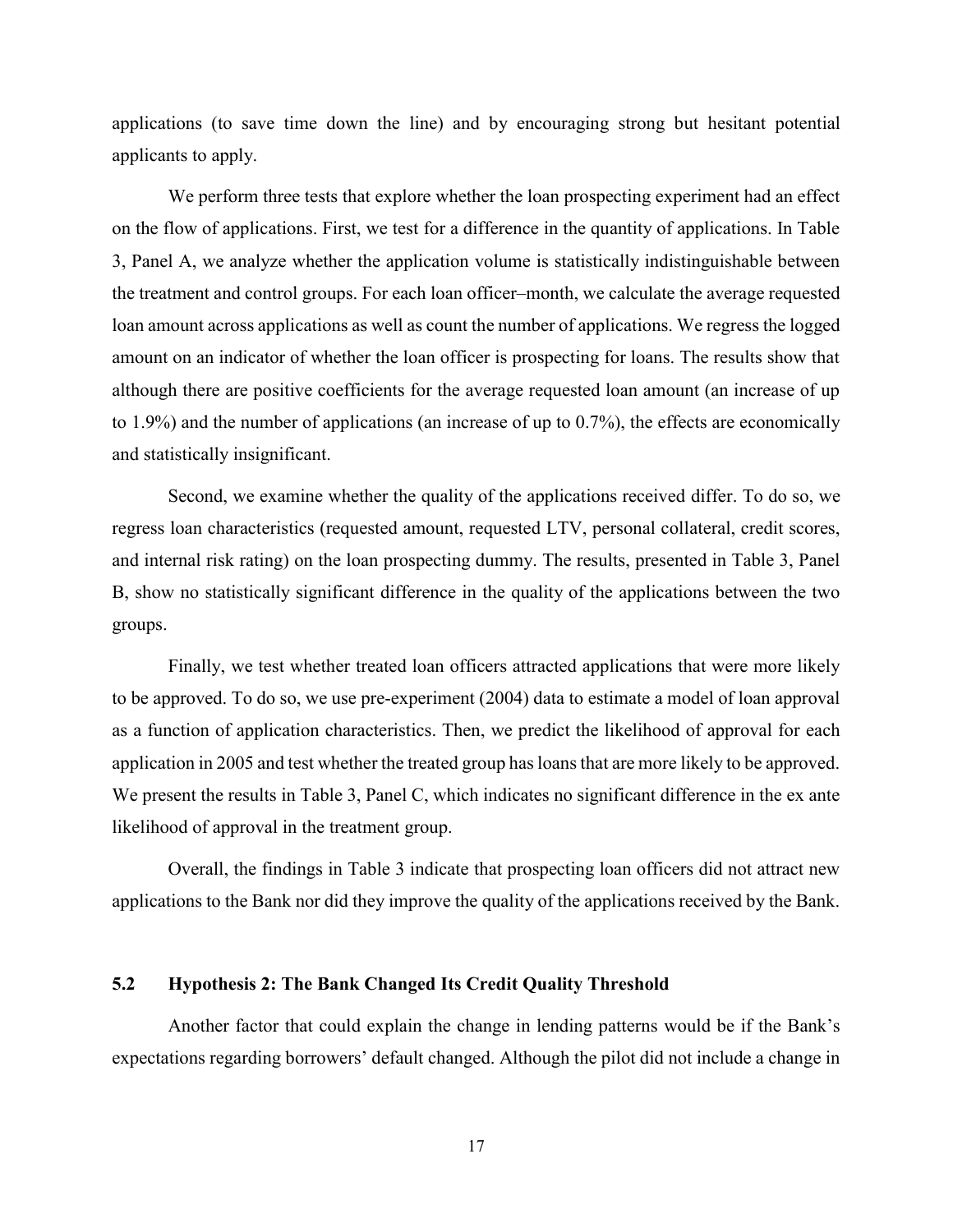the expected performance of the loans, we still run three tests to determine whether the ex ante credit quality of approved applications remained the same as before.

In the first test, we explore whether the observable characteristics of approved applications are different across the two groups. The tests are presented in Table 4, Panel A. We test whether the groups differ in terms of Experian business score, Experian personal score, internal risk rating, and interest rate. The results show that approved applications have statistically indistinguishable credit characteristics between the control and treatment groups.

In the second test, we investigate whether the ex ante credit quality for approved applications is the same in the treatment and control groups. We compute the ex ante credit quality as the likelihood of default based on a predictive regression of actual default on observable characteristics using 2004 data. In this regression, we predict default using the following characteristics: logged requested amount, a dummy for personal collateral, Experian business score, Experian personal score, requested LTV, and requested LTV squared. In addition, we control for loan officer and industry fixed effects. Next, we use the default predictions (based on the 2004 data) in the 2005 segment of the data and compare the predicted default probability of applications that were approved in the treatment and control groups in 2005. The results are presented in Table 4, Panel B. We regress the major decision outcomes of the bank on the predicted default probability. We first assess how the predicted default probability affects the likelihood of approval, interest rate, and loan size. In Column (1), we regress the approval indicator on the predicted default as well as an interaction with the treatment indicator. The results show that the likelihood of approval declines with the likelihood of default in both the control and treatment groups, and there is no statistically significant difference between the groups. This result, together with the findings in Panel A, demonstrates that the Bank did not relax the approval criteria following the introduction of the prospecting experiment. It did, however, approve significantly larger loan sizes; in the treatment group, there is no longer a relation between credit quality and loan size. The Bank potentially compensated for this through greater sensitivity of interest rates to loan quality.

In the third test, we examine the lending terms for approved loans. In Columns (2) and (3) of Table 4, Panel B, we restrict the sample to applications that were approved. Column (2) substitutes the dependent variable with the logged loan size and shows that while loans in the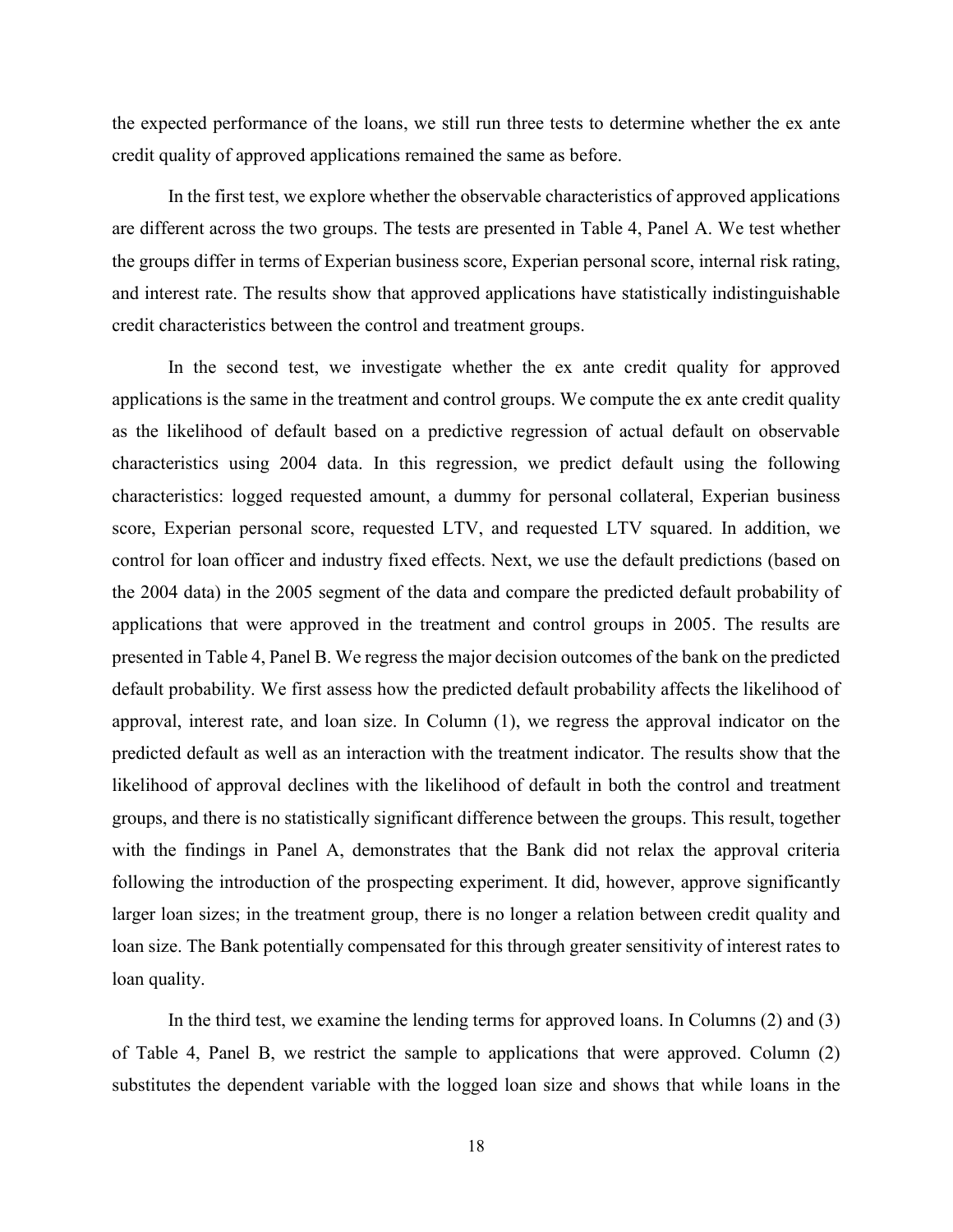control group with poor credit quality were smaller, credit quality did not determine loan size in the treatment group. Column (3) regresses interest rate on an interaction of the predicted default rate and the loan prospecting dummy. This regression shows that, as expected, interest rates increase with the predicted default probability and that the sensitivity of the treatment group is about double that of the control group. One way to interpret these results is that the Bank allowed larger loan amounts in the treatment group but charged higher interest rates for these riskier loans.

Overall, these results indicate that the ex ante credit quality of approved applications did not change. However, the loans originated under in the treatment group have more aggressive terms: controlling for borrower characteristics, these loans are significantly larger.

#### **5.3 Hypothesis 3: Focusing on Hard Information**

 $\overline{\phantom{a}}$ 

The third explanation for the Bank's high approval rate among prospecting loans concerns the balance between hard and soft information. Banks typically use two types of information when evaluating loans: hard and soft information. Given that the flow of applications did not change nor did the Bank change the expected default rate of approved applications, it is possible that the dramatic increase in the approval rate can be explained by a change in the relative importance of hard information relative to soft information. It would not be surprising if the Bank shifted the balance toward hard information, because this is one way that the Bank can fight the loan officers' moral hazard (e.g., manipulating the internal risk rating) (Heider and Inderst 2012).<sup>10</sup>

We test this hypothesis by studying the weight of hard versus soft information in the approval decisions of the treatment and control groups. In Table 5, we regress the approval indicator for all applications on interactions of loan prospecting and credit scores—both external and internal. Columns (1) and (2) present the base regressions, showing that the applications were about 8% more likely to be approved under the treatment. In Columns (3) to (6), we interact the loan prospecting dummy with both hard information measures (Experian business and personal scores) and a soft information measure (internal risk rating).

 $10$  This transformation is similar to what the market for residential mortgages experienced in the 2000s, as documented by Rajan, Seru, and Vig (2015). Investors in this market focused more and more over time on observable mortgage characteristics (in order to allow for standardization and eliminate moral hazard). In turn, mortgage originators originated loans that fit the required observed characteristics but that potentially had poor unobserved characteristics.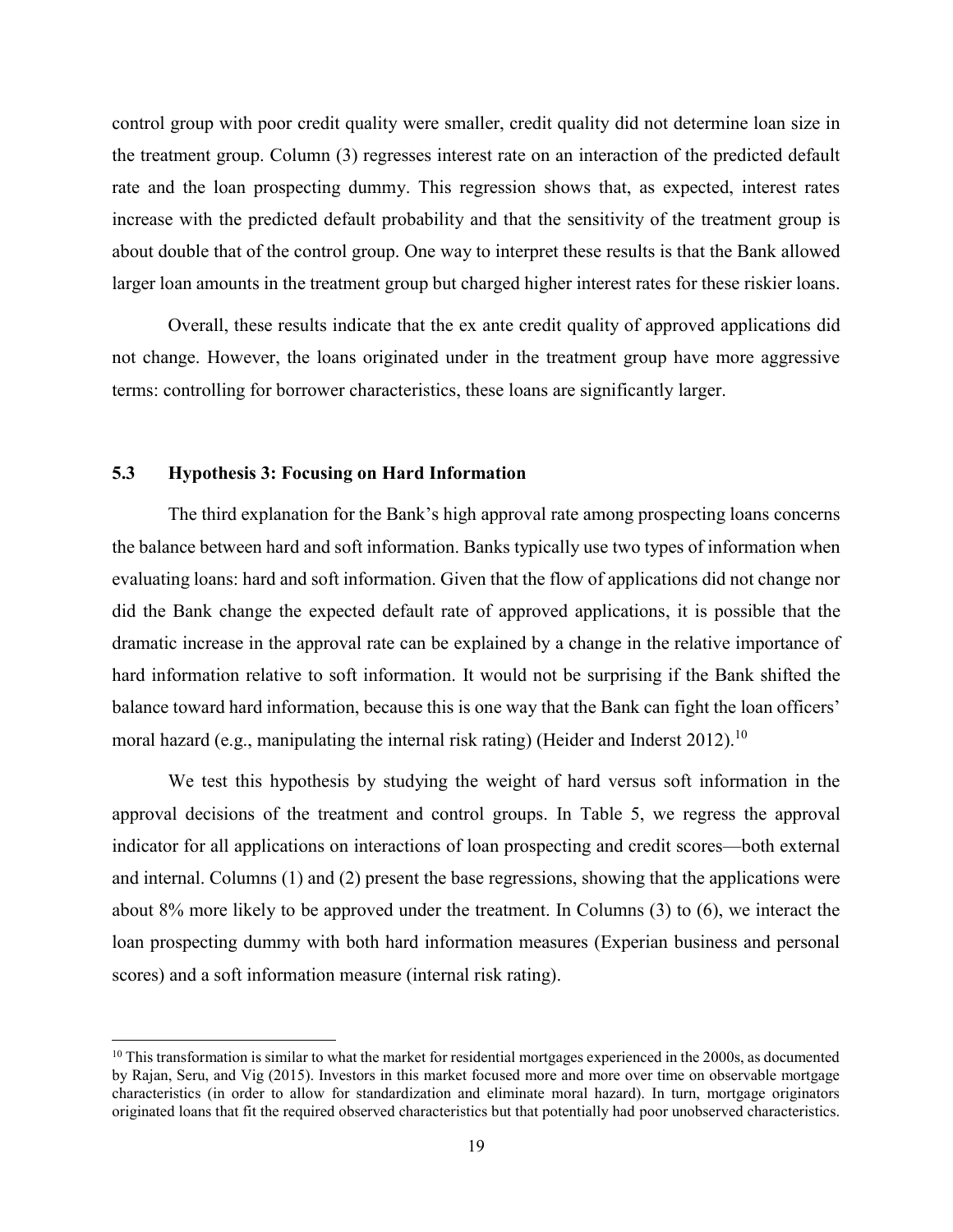The results show that the weight on hard information (i.e., external credit scores) is higher for the treatment group. The coefficients in the regressions show that the weight of external information is nearly double for the treatment group relative to the control group. In contrast, the weight on soft information (internal risk rating) declines for the loan prospecting group (recall that the internal risk rating has high values for applications with poor credit quality). The weight of the internal risk ratings in the treatment group is 67% lower than that of the control group ((0.016–  $0.024$ ) = -0.008 in the treatment relative to -0.024 in the control). Given that the standard error on the internal risk rating is in the vicinity of 0.020, this weight of soft information in the treatment group is not statistically different from zero.

These results show that hard information became much more important in the approval decision during the pilot. With the focus being primarily on hard information, many applications with favorable hard information features were approved that before would have been rejected based on negative soft information.

#### **6 Drivers of Loan Performance**

#### **6.1 Default Rate**

From the Bank's perspective, the ex post quality of originated loans is an important factor in judging the success of the loan prospecting initiative. We measure loan performance as the default rate, defined as a delinquency of 90 days or more within one year of loan origination. The raw default rate in the control group is 4.2 percentage points in 2004–2005, and in the treated group in 2005, it is higher: 5.2 percentage points (Table 1, Panel B).

To test whether the univariate difference is statistically significant, we regress a default indicator on the loan prospecting dummy in addition to loan officer, industry, and month fixed effects. The results in Table 6, Columns (1) and (2) show that the default rate of the treated group is 1.2 percentage points higher (a 27.9% relative increase compared with the base default rate of 4.3% for the control group in 2005). In Columns (3) and (4), we also control for the interest rates charged to the loans. This control should capture the Bank's perceived ex ante risk. The coefficient on the loan prospecting dummy remains virtually unchanged with this additional control, suggesting that the increase in the default rate is not priced in the originated loans. Relative to the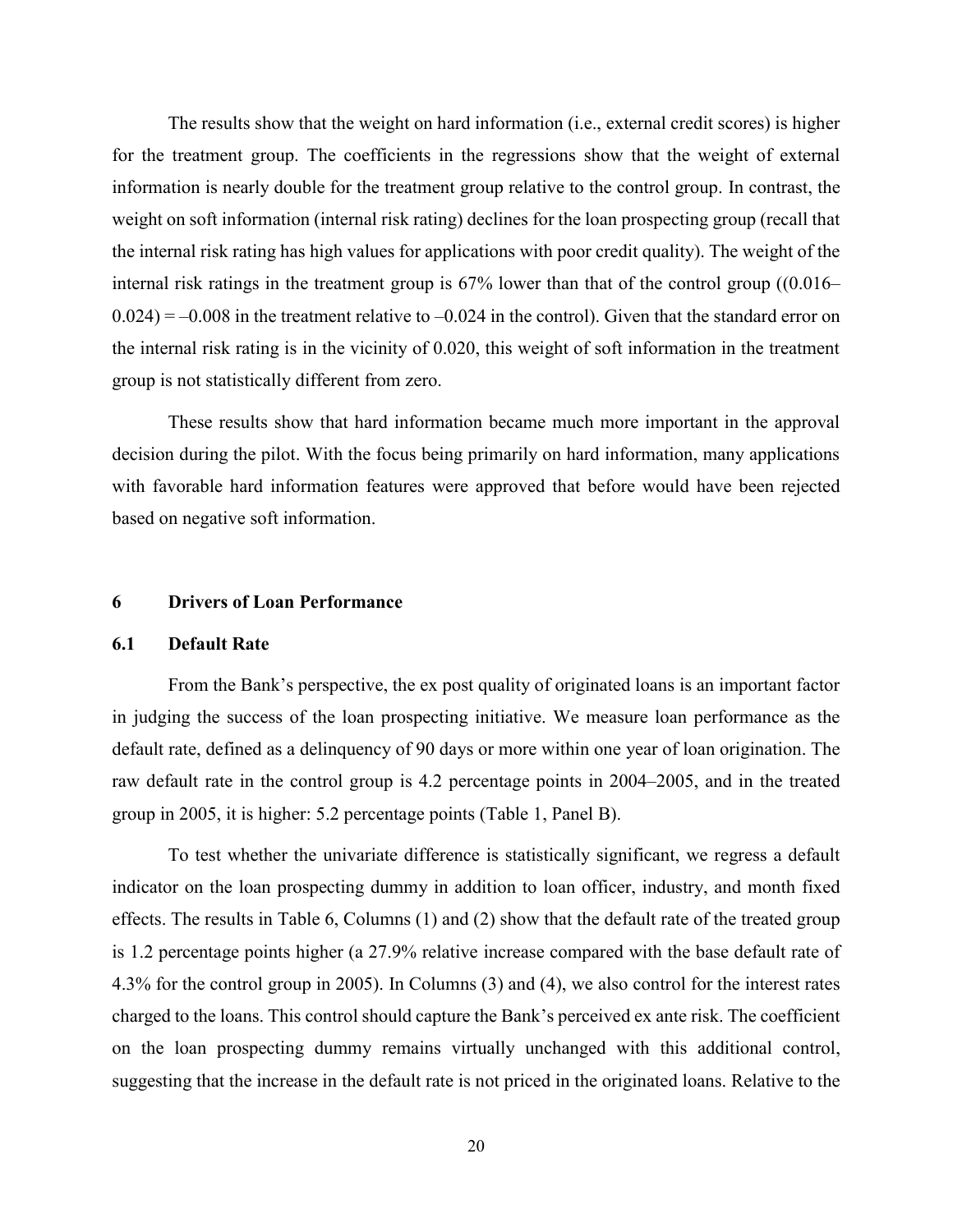base default rate, the default rate is 27.9% higher for the treated group following the implementation of the loan prospecting program. The interest rates charged to loans do not appear to capture the increased default risk.

Next, we investigate why loans in the treatment groups underperformed relative to those in the control group. We focus on two related aspects of the loan origination process: loan amount and the informational content of loan characteristics.

#### **6.2 Performance Driver: Large Loan Amounts**

Approved loans in the treatment group are significantly larger than those in the control group, both in terms of average loan amount (+14%, relative to the control) and the fraction of loans with approved amounts greater than those requested by borrowers (an increase from 3% to 17% of loans). Thus, it appears that loan officers took an active role in convincing borrowers to take loans larger than they had originally planned. Figure 2 plots the average approved loan size over time. The chart shows that the average loan size increased around the beginning of 2005 in the treatment group and remained constant throughout the year, supporting the idea that the change in loan size is a direct effect of loan prospecting.

To test the importance of loan size for loan performance, we explore the relation between loan default and loan size. In Table 7, we use a sample of originated loans and regress the 12 month default dummy on measures of abnormal loan size and controls. Column (1) shows the base regression with the usual controls and fixed effects: loan officer, industry, and month. As seen before, the treatment group's default rate is 1.3 percentage points higher. In Column (2), the variable of interest is the interaction of the loan prospecting group and an indicator for whether the loan amount was larger than what the borrower originally requested. The regression shows that loans with amounts greater than requested are more likely to default by 2.8 percentage points under the control (0.028 is the coefficient on the main effect), and by 4.6 percentage points under the treatment (=  $0.028 + 0.018$ ).

We examine two additional measures of loan size. In Column (3), the variable of interest is an interaction of the treatment dummy with a variable that reflects abnormal loan size. This variable is a residual from a regression of logged loan amount on loan characteristics, which is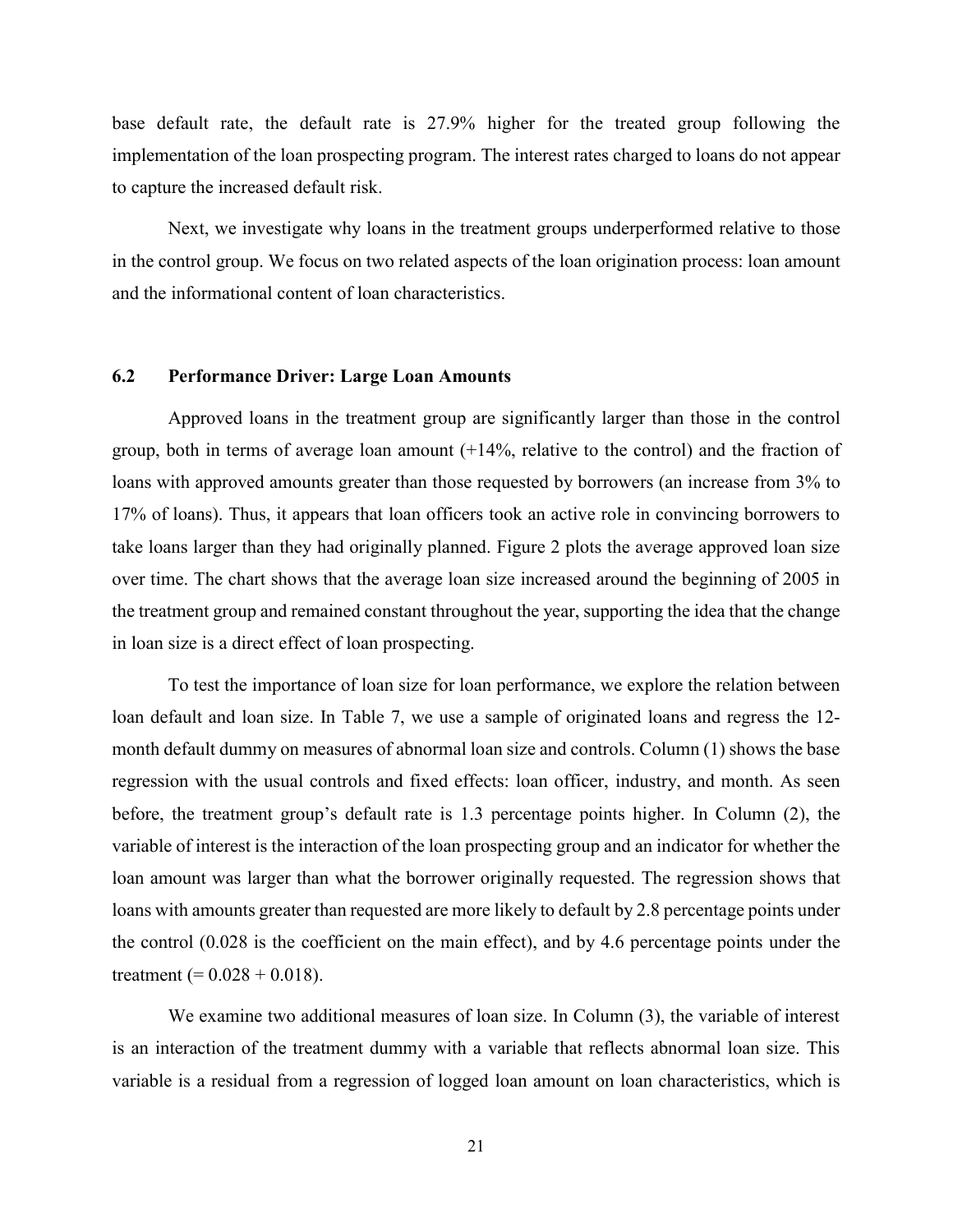based on a sample that includes only observations from the control group (see Appendix C). The regression in Column (3) shows that loans with high residuals, i.e., loan size is unusually high relative to the control group, are significantly more likely to default. The sensitivity of default to abnormal loan size is almost double that of the control sample.

In a similar fashion, we test the role of unusually high leverage. Again, we use a residual of LTV from a model based on characteristics in the control sample. In Column (4), we interact the treatment dummy with the residual from the LTV leverage. The regression shows that this variable is also important in explaining default. Here the sensitivity of the abnormal originated LTV is one-third larger in the treatment group than in the control group.

#### **6.2 Performance Driver: Breakdown of the Credit Model**

We have shown that the change in the scope of the loan officers' job and incentives significantly affected the origination process and the composition of the loan portfolio. Throughout the process, the Bank did not change its approval criteria and credit model (see Section 5.2), but did allow significantly larger loan amounts. Thus, an important question is how the Bank's predictive credit model fared. In other words, could the increase in default be predicted by the Bank? A parallel could be drawn to the residential mortgage market during the early 2000s. There, old predictive credit models were applied to a new population (subprime borrowers) with more aggressive lending terms. Rajan, Seru, and Vig (2015) show that the predictive credit models that had been fitted to borrowers with prime credit lost their predictive power once they were applied to the subprime population.

The Bank's old credit model may have become obsolete due to a combination of two factors. First, as shown in Section 5.3, the Bank's approval process shifted the weight of soft information versus hard information. The combination of both types of information may have previously formed a good screen for borrowers, whereas relying primarily on hard information may have missed crucial details about applicants. Second, loan terms under the treatment group became significantly more aggressive. It is plausible that the sensitivity of performance to factors like loan amounts and leverage are not linear. Because the Bank was using a credit model that was fit on data with a certain range of amounts and leverages, it may not have been applicable to loans with more aggressive terms.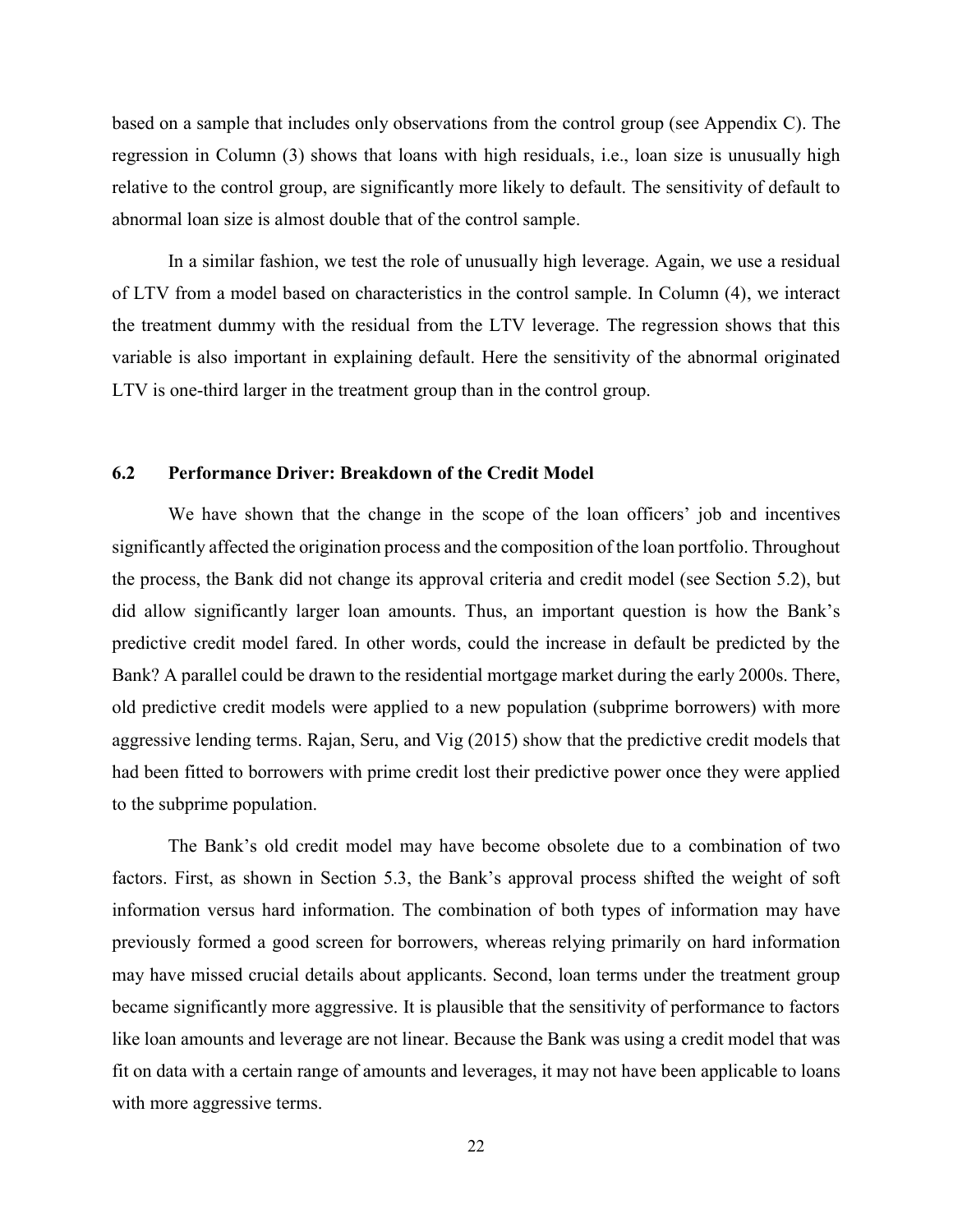To test the proposition that the Bank's predictive model became defunct, we conduct two tests. In the first, presented in Table 8, Panel A, we regress a default dummy on an interaction of the treatment dummy and the different types of information (hard vs. soft) as well as controls and fixed effects. We find that loan default is explained well by both hard and soft information variables. In contrast, the sensitivity of loan default to hard information variables in the treatment group is significantly lower, bringing the overall effect of hard information on default to zero. The effect of soft information, proxied by the internal risk rating, is about double in the treatment group compared to the control group. Ironically, the Bank began putting significantly lower weight on this type of information (see Section 5.3). Overall, these results show that raw information variables have different sensitivity to default in the control and treatment groups.

The second test explores the relation between actual default and predicted default in the control and treatment groups. The purpose is to use a predicted default regression model in an effort to emulate the credit default model that the Bank uses. As in Table 4, we use 2004 originated loans data to estimate a default model (using the following covariates: logged approved amount, personal collateral dummy, approved LTV, approved LTV squared, Experian business score, Experian personal score, and internal risk rating). Then, for each originated loan in 2005, we compute the predicted default likelihood.

The results are presented in Table 8, Panel B. Column (1) uses the control sample of originated loans in 2005. It regresses the actual default dummy on the predicted default variable as well as on the internal risk rating and interest rates. The analysis shows that all three variables explain actual default well, meaning that loans with ex ante low credit quality were more likely to default. In addition, loan officers' opinions about loans (as captured in the internal risk rating) and interest rates identified poor loan quality at origination.

We find the converse result for the loan prospecting group. In Column (2), we repeat the regression for the treatment sample but find no relation between actual default and predicted default. Furthermore, loan officers' opinions are unrelated to actual default. Finally, the sensitivity of actual default to interest rates is about half the magnitude of that in the control sample. Column (3) shows these effects in a combined sample of the control and treatment groups.

In a final analysis, we examine why the Bank's predictive model stopped working. In particular, we test whether it was effective on a subset of loans with terms that are not normative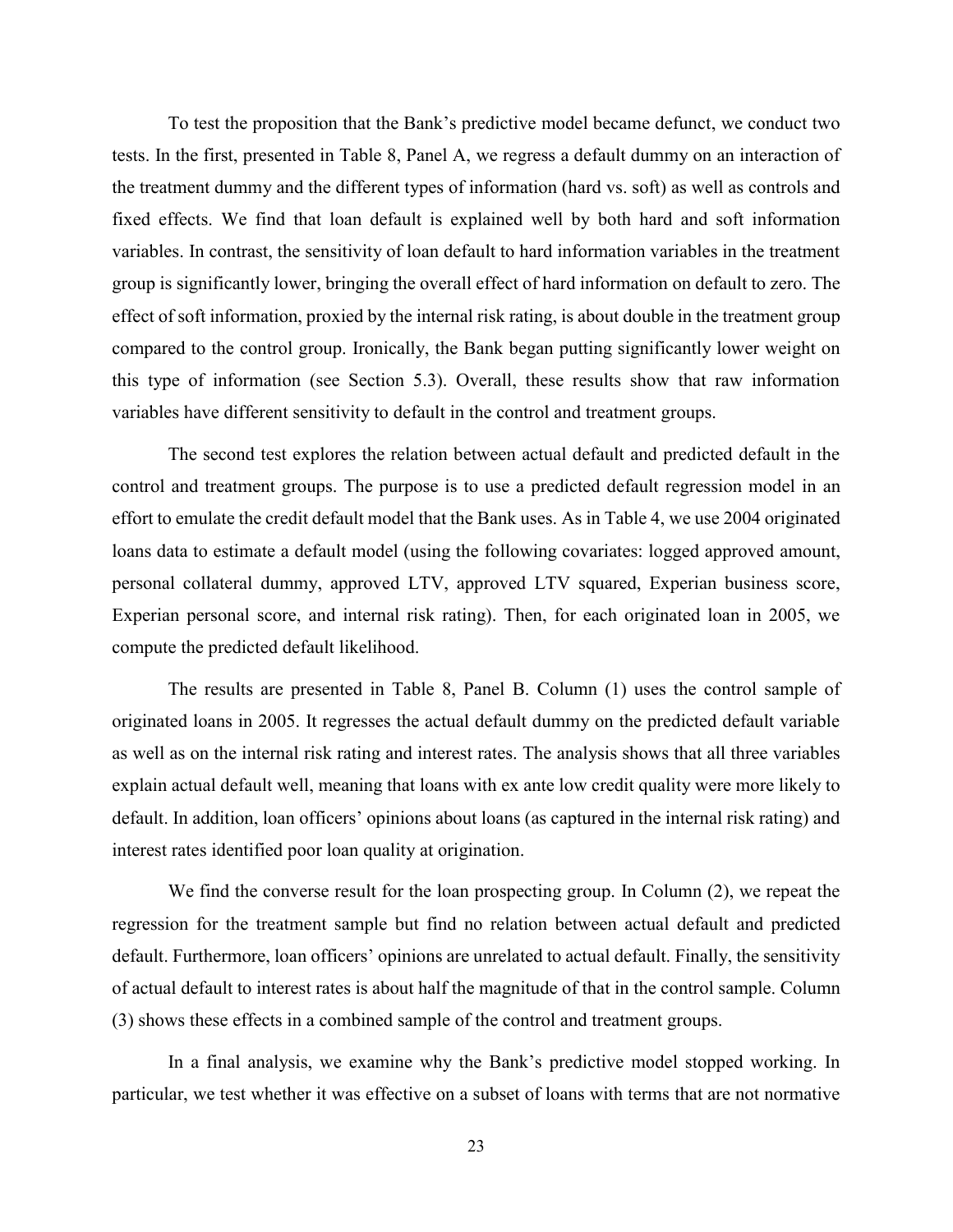within the treatment group. In other words, we observed before that many loans in the treatment group received terms that were aggressive relative to the Bank's custom loan terms. Because these loans are outside the historical normal range of underwriting for the Bank, it is likely that the predictive model underperformed for loans with non-normative terms.

In Table 8, Panel C, we repeat the regressions of actual default on the predicted default probability. We split the data in two ways, both of which attempt to approximate the aggressiveness of loan terms. The first split is by whether loan officers approved loans larger than the amounts requested by applicants.<sup>11</sup> Column (1) shows the subset of loans equal to or below the original requested amount. The regression indicates that the interaction between the loan prospecting dummy and the predicted default likelihood is statistically indistinguishable from zero. In contrast, for the subset of aggressive loans (Column (2); loan amount is greater than requested), the interaction is negative and statistically significant. The magnitude of the coefficient is as large as that in the main effect, suggesting that default is not predictable for this subset of loans based on the history of loans that the Bank made in 2004.

In the second test, we split the sample by abnormal loan amount. We estimate which loans have abnormal loan amounts by regressing the logged loan amount on observable fundamentals (using 2004 data). We use the residual as a measure of abnormal loan size. Then, we categorize the 2005 originated loans as either less aggressive (Column (3); residual is smaller than one standard deviation) or more aggressive (Column (4); residual is greater than one standard deviation). Again, we repeat the regression specification from Panel B. The results in Column (3) show that the coefficient on the interaction of the loan prospecting indicator and the predicted default likelihood is indistinguishable from zero, meaning that the default of loans with less aggressive terms is predictable using 2004 data. Conversely, the interaction in Column (4) is negative and statistically significant, indicating that the performance of loans with aggressive amounts cannot be predicted using 2004 performance data.

Overall, our results show that the Bank's original credit model was fragile. Furthermore, it appears that the loans whose performance is the least predictable are those whose amounts are

 $\overline{\phantom{a}}$ 

 $<sup>11</sup>$  As reported earlier, in the treatment sample, the fraction of originated loans with amounts greater than requested is</sup> 17%, relative to a mere 3% in the control sample.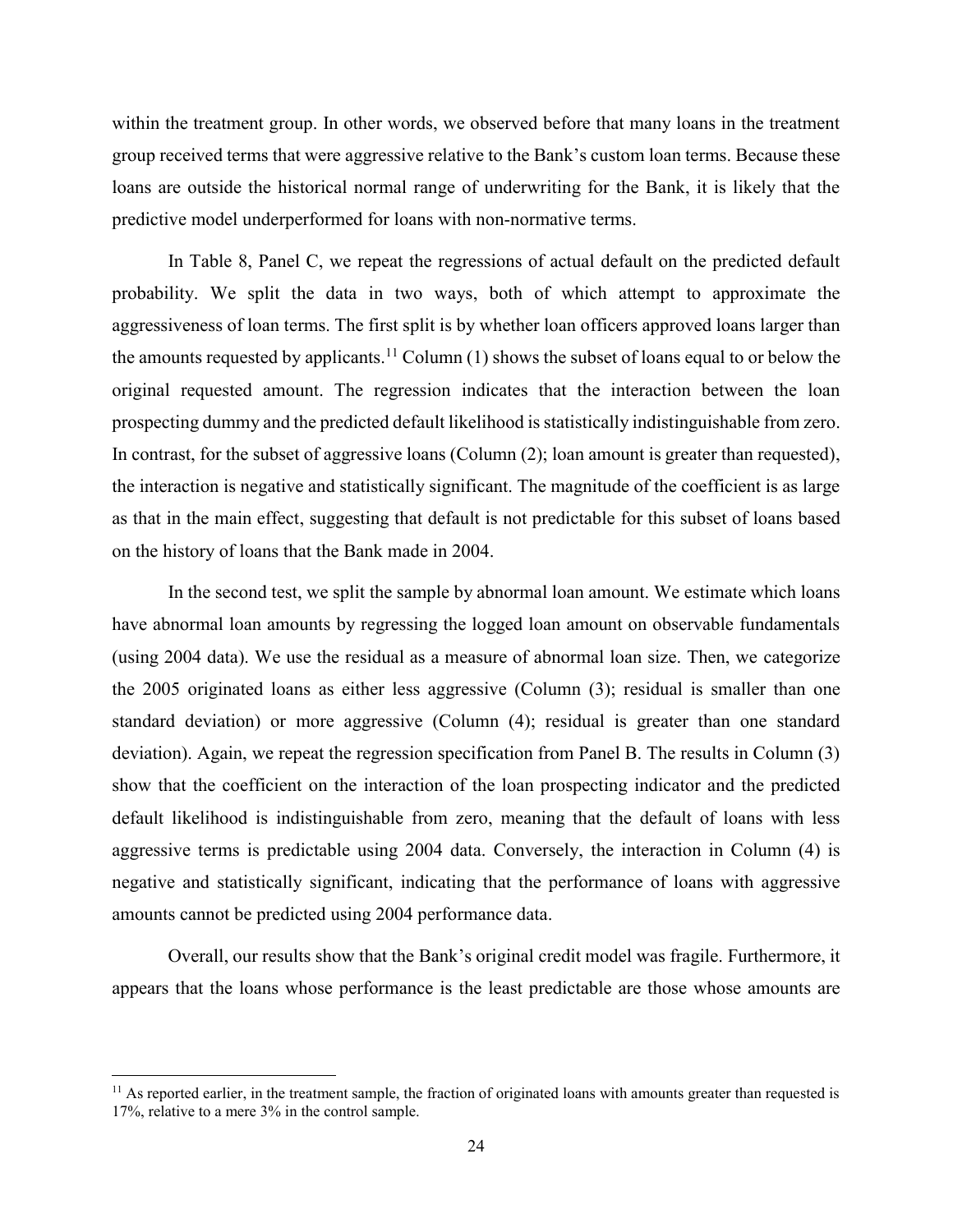outside the normative range of the Bank. Thus, changes in the approval process caused the credit model to lose its predictive power.

#### **7 Loan Officer Characteristics**

Our final analysis examines loan officer characteristics and outcomes of the loan origination process. We focus on two main characteristics: loan officer tenure and gender. Loan officers that have been on the job longer have greater familiarity with the loan origination process as well as fewer career concerns. Hence, we expect loan officers who have been with the Bank for longer periods to exhibit higher approval rates than other loan officers following the loan prospecting experiment. We test this hypothesis in Table 9, Panel A. Using the sample of all applications, we regress the approval indicator on an interaction of the treatment dummy with a dummy for whether the loan officer has above-median tenure at the Bank. The results show that more tenured loan officers have approval rates that are 2.5 percentage points higher than those of their peers (compared with a 51.2% approval rate in the control group in 2005). In Column (6), we test the relation between logged loan amount and loan officers' tenure for the sample of approved loans. After controlling for application characteristics, we find that loans originated by tenured loan officers are 5 percentage points larger than those handled by less tenured peers.

We are also interested in the effect of loan officers' gender on loan outcome. Male loan officers may exhibit stronger competitive behavior (Gneezy, Niederle, and Rustichini 2003; Gneezy and Rustichini 2004) and may therefore be more willing to push loans more aggressively through the system. We test this hypothesis in Column (3). Indeed, we find that applications handled by male loan officers in the treatment group are 2.0 percentage points more likely to be approved. Also, Column (7) shows that applications handled by treated male loan officers have loan amounts that are 7.0 percentage points larger than loans originated by treated female loan officers.

Finally, we confirm that loan officer characteristics indeed translate to larger salaries. We use a dataset of loan officer-months to test this proposition. In Table 9, Panel B, we regress logged compensation on the treatment dummy interacted with loan officer characteristics. The panel presents evidence that tenured loan officers and male loan officers earn higher salary relative to their peers in the treatment group, but not in the control group.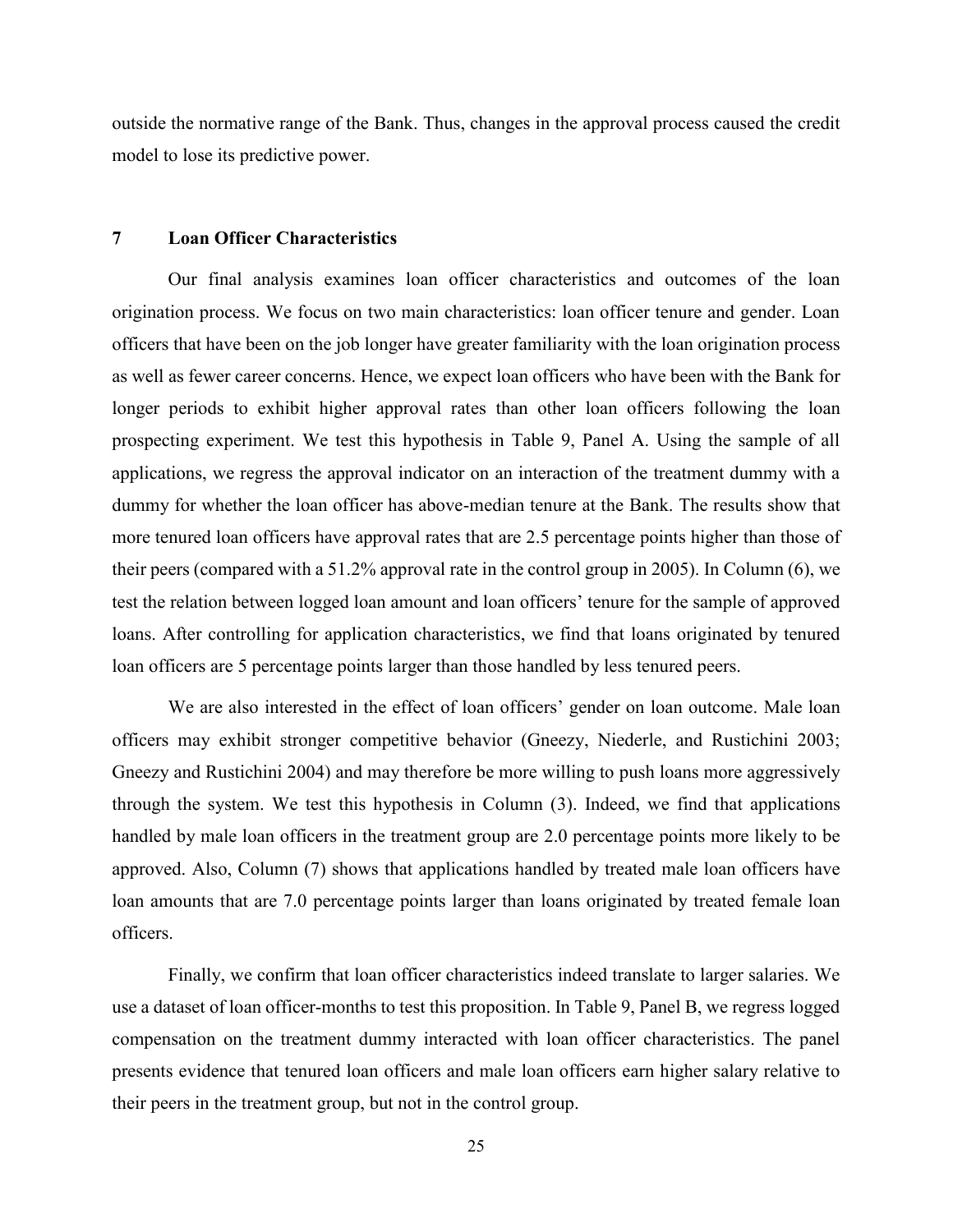Overall, our findings indicate that tenure within the organization (potentially indicating lower career concerns) and gender may amplify the effects of loan prospecting.

#### **8 Conclusion**

In this paper, we present evidence that when a large commercial U.S. bank expanded the role of the loan officer from traditional loan screening to include a loan prospecting component, it resulted in dramatic changes to the origination process. In the corporate pilot program that we study, the Bank provided incentives to loan officers to bring new business to the Bank ("loan prospecting"). The expected default of approved applications did not change, yet granted loan amounts rose. At a first glance, it appears that the pilot had some success: the Bank expanded its book of business through a greater number of approved loans at larger amounts. A caveat to this apparent success was the high default rate.

Our analysis shows that the move to loan prospecting led to several striking changes in the loan origination process. Loan officers did not bring new business to the Bank; instead, they offered more aggressive loan terms to borrowers. The Bank, presumably in an attempt to reduce the opportunity for moral hazard, relied more on hard information and discounted soft information (loan officers' input). Both of these policy shifts led to material changes in the composition of borrower and loan characteristics. We show that due to these changes the Bank's credit model broke down and lost its predictive power.

These results highlight the importance of the unintended consequences of changing business models. The management's effort to refocus loan officers to generate new business and compete better in the marketplace resulted in the dramatic loss of critical soft information, larger loans, and poor credit quality. In other words, the incentives to loan officers created a chain reaction that eventually led to a riskier loan portfolio.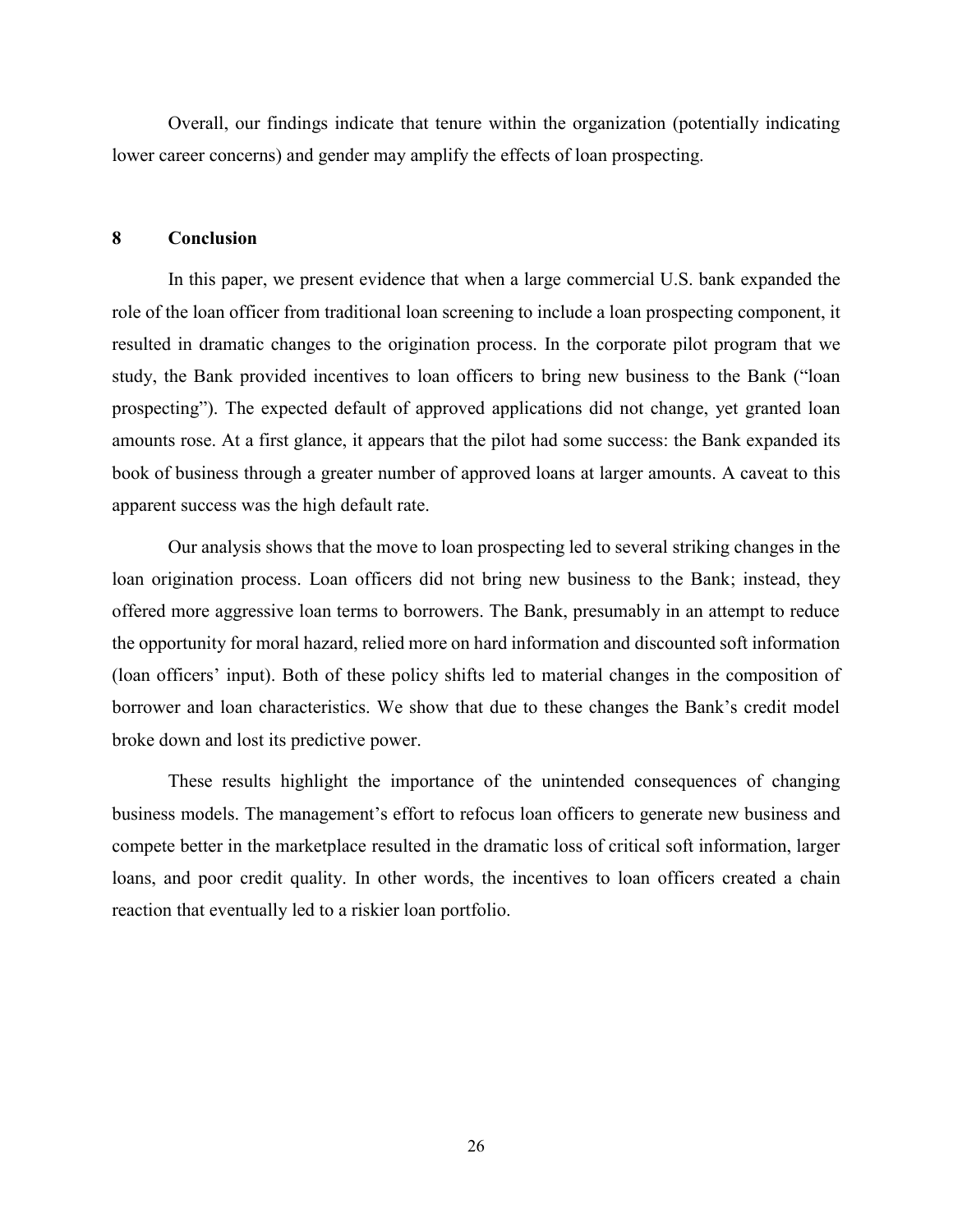#### **References**

- Acharya, Viral V., Thomas Cooley, Matthew Richardson, and Ingo Walter, 2010, Manufacturing Tail Risk: A Perspective on the Financial Crisis of 2007-2009, *Foundations and Trends* 4(4), 247-325.
- Acharya, Viral V., Lubomir V. Litov, and Simone M. Sepe, 2013, Non-Executive Incentives and Bank Risk-Taking, Working Paper, New-York University.
- Agarwal, Sumit, Itzhak Ben-David, and Vincent Yao, 2015, Collateral Valuation and Institutional Pressures: Evidence from the Residential Real-Estate Market, *Management Science*, forthcoming.
- Agarwal, Sumit, and Robert Hauswald, 2010, Distance and Private Information in Lending, *Review of Financial Studies* 23(7), 2757-2788.
- Agarwal, Sumit, and Robert Hauswald, 2011, Authority and Information, Working Paper, Chicago Federal Reserve Bank.
- Bebchuck, Lucian A., and Holger Spamann, 2009, Regulating Bankers' Pay, *Georgetown Law Journal* 98(2), 247-287.
- Bénabou, Roland, and Jean Tirole, 2015, Bonus Culture: Competitive Pay, Screening, and Multitasking, *Journal of Political Economy*, forthcoming.
- Berger, Allen N., Nathan H. Miller, Mitchell A. Petersen, Raghuram G. Rajan, and Jeremy C. Stein, 2005, Does Function Follow Organizational Form? Evidence from the Lending Practices of Large and Small Banks, *Journal of Financial Economics* 76, 237-269.
- Berger, Allen N., and Gregory F. Udell, 2002, Small Business Credit Availability and Relationship Lending: The Importance of Bank Organizational Structure, *Economic Journal* 112, 32-53.
- Bureau of Labor Statistics, 2012, Loan Officers, in *Occupational Outlook Handbook*, 2012-13 Edition, U.S. Department of Labor, [http://www.bls.gov/ooh/Business-and-Financial/Loan-officers.htm.](http://www.bls.gov/ooh/Business-and-Financial/Loan-officers.htm#tab-5)
- Cole, Shawn, Martin Kanz, and Leora Klapper, 2015, Incentivizing Calculated Risk Taking: Evidence from an Experiment with Commercial Bank Loan Officers, *Journal of Finance* 70(2), 537-575.
- Gneezy, Uri, Muriel Niederle, and Aldo Rustichini, 2003, Performance in Competitive Environments: Gender Differences, *Quarterly Journal of Economics* 118(3), 1049-1074.
- Gneezy, Uri, and Aldo Rustichini, 2004, Gender and Competition at a Young Age, *American Economic Review: Papers and Proceedings* (May 2004), 377-381.
- Heider, Florian, and Roman Inderst, 2012, Loan Prospecting, *Review of Financial Studies* 25(8), 2381- 2415.
- Holmström, Bengt, and Paul Milgrom, 1991, Multitask Principal Agent Analyses: Incentive Contracts, Asset Ownership and Job Design, *Journal of Law, Economics, and Organizations* 7 (Special issue), 24- 52.
- Inderst, Roman, 2008, Loan Origination under Soft- and Hard-Information Lending, Working Paper, University of Frankfurt.
- Keys, Benjamin J., Tanmoy Mukherjee, Amit Seru, and Vikrant Vig, 2010, Did Securitization Lead to Lax Screening? Evidence from Subprime Loans, *Quarterly Journal of Economics* 125(1), 307-362.
- Liberti, Jose M., and Atif Mian, 2009, Estimating the Impact of Hierarchies on Information Use, *Review of Financial Studies* 22(10), 4057-4090.
- Petersen, Mitchell A., 2004, Information: Hard and Soft, Working Paper, Northwestern University.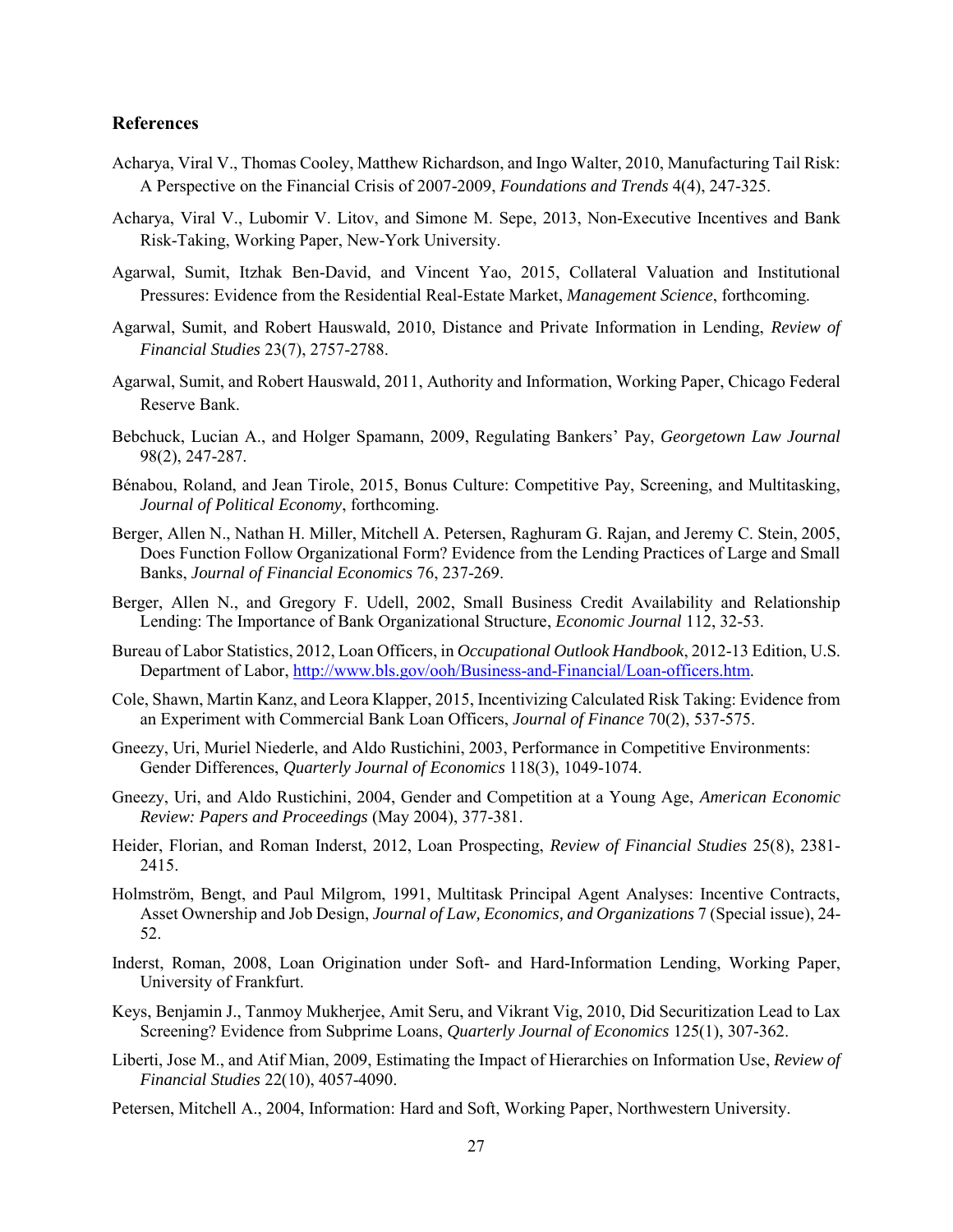- Petersen, Mitchell A., and Raghuram G. Rajan, 2002, Does Distance Still Matter? The Information Revolution in Small Business Lending, *Journal of Finance* 57(6), 2533-2570.
- Rajan, Uday, Amit Seru, and Vikrant Vig, 2015, The Failure of Models that Predict Failure: Distance, Incentives and Defaults, *Journal of Financial Economics* 115(2), 237-260.
- Sufi, Amir, 2007, Information Asymmetry and Financing Arrangements: Evidence from Syndicated Loans, *Journal of Finance* 62(2), 629-668.
- Tzioumis, Konstantinos, and Matthew Gee, 2013, Nonlinear Incentives and Mortgage Officers' Decisions, *Journal of Financial Economics* 107(2), 436-453.
- Udell, Gregory F., 1989, Loan Quality, Commercial Loan Review and Loan Officer Contracting, *Journal of Banking and Finance* 13(3), 367-382.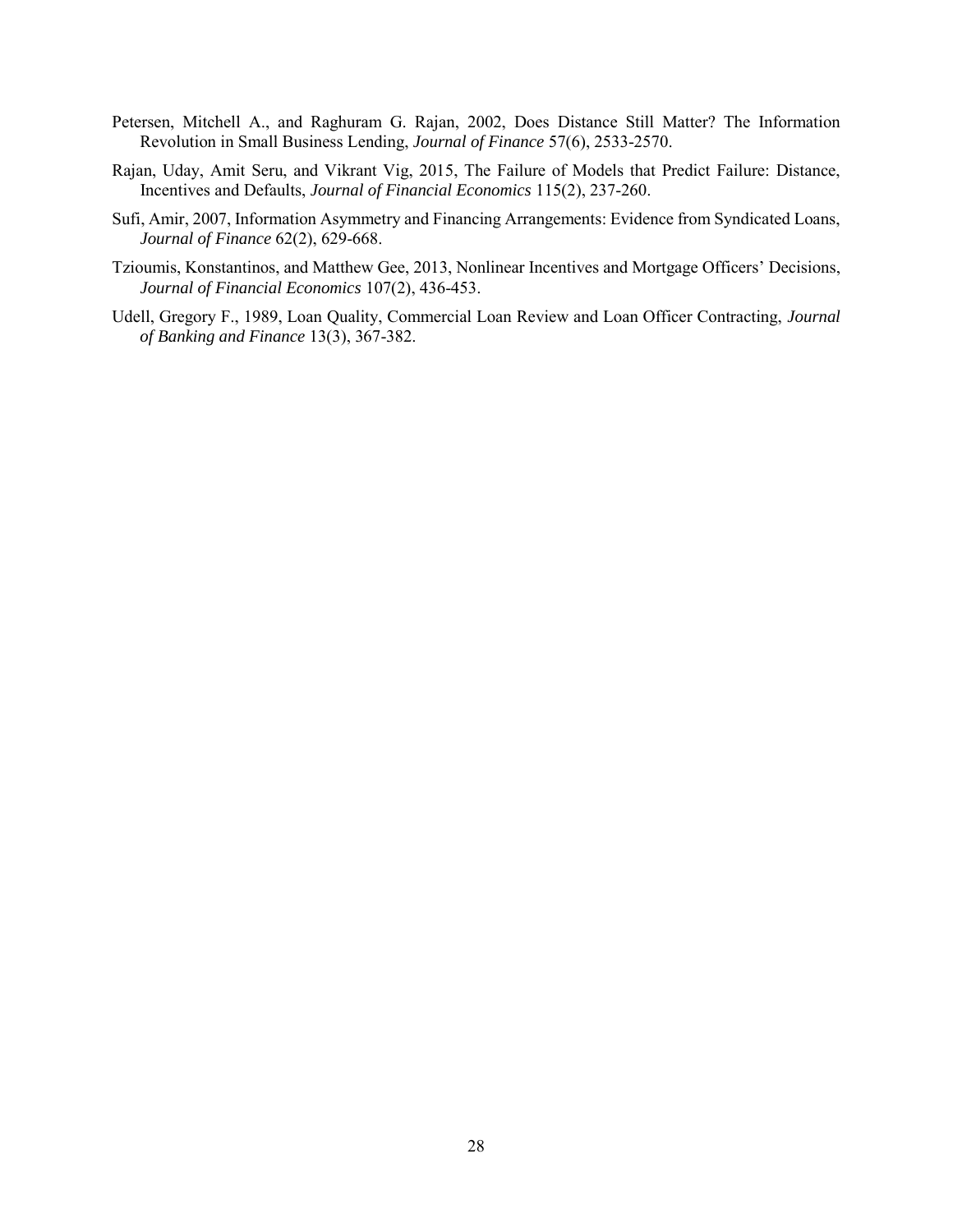| <b>Variable</b>                                    | <b>Description</b>                                                                                                                                                                               |
|----------------------------------------------------|--------------------------------------------------------------------------------------------------------------------------------------------------------------------------------------------------|
| Requested amount                                   | The dollar amount requested by the loan applicant.                                                                                                                                               |
| Originated amount                                  | The dollar amount originated by the Bank.                                                                                                                                                        |
| Personal collateral                                | An indicator variable as to whether the loan applicant proposes to collateralize a<br>personal asset $(=1)$ or a business asset $(=0)$ .                                                         |
| $Loan-to-value (LTV)$                              | The loan amount divided by the value of the collateral.                                                                                                                                          |
| Experian business score                            | Applicant's Experian business credit score. Scores range from 100 to 250. A higher<br>score means higher credit quality.                                                                         |
| Experian personal score                            | Applicant's Experian personal credit score. Scores range from 400 to 850. A higher<br>score means higher credit quality.                                                                         |
| Time spent                                         | Time interval between application submission and decision. Measured in months.                                                                                                                   |
| Internal risk rating                               | Applicant's risk rating as computed by the loan officer. Scores range from 1 to 10.<br>Unlike Experian scores, a low internal risk rating reflects higher credit quality.                        |
| Withdrawn                                          | An indicator of whether a loan application was withdrawn before or after a decision<br>was made by the Bank.                                                                                     |
| Loan prospecting                                   | An indicator of whether 1) the loan application was handled by a loan officer who is<br>part of Group B (loan prospecting treatment in 2005) and 2) the year of the loan<br>application is 2005. |
| Interest rate                                      | The interest rate paid on the loan.                                                                                                                                                              |
| Default within 12 months                           | An indicator of whether the loan became delinguent (90 days or more past due) within<br>12 months of origination.                                                                                |
| Loan originated                                    | An indicator of whether a loan application was originated by the Bank.                                                                                                                           |
| Residual from loan<br>originating regression       | Residual from a regression of the loan originated variable on loan characteristics (see<br>Appendix C).                                                                                          |
| Residual from internal risk<br>rating regression   | Residual from a regression of the internal risk rating variable on loan characteristics<br>(see Appendix C).                                                                                     |
| Residual from LTV regression                       | Residual from a regression of the LTV variable on loan characteristics (see Appendix<br>$C$ ).                                                                                                   |
| Residual from log(Originated<br>amount) regression | Residual from a regression of the log(originated amount) variable on loan<br>characteristics (see Appendix C).                                                                                   |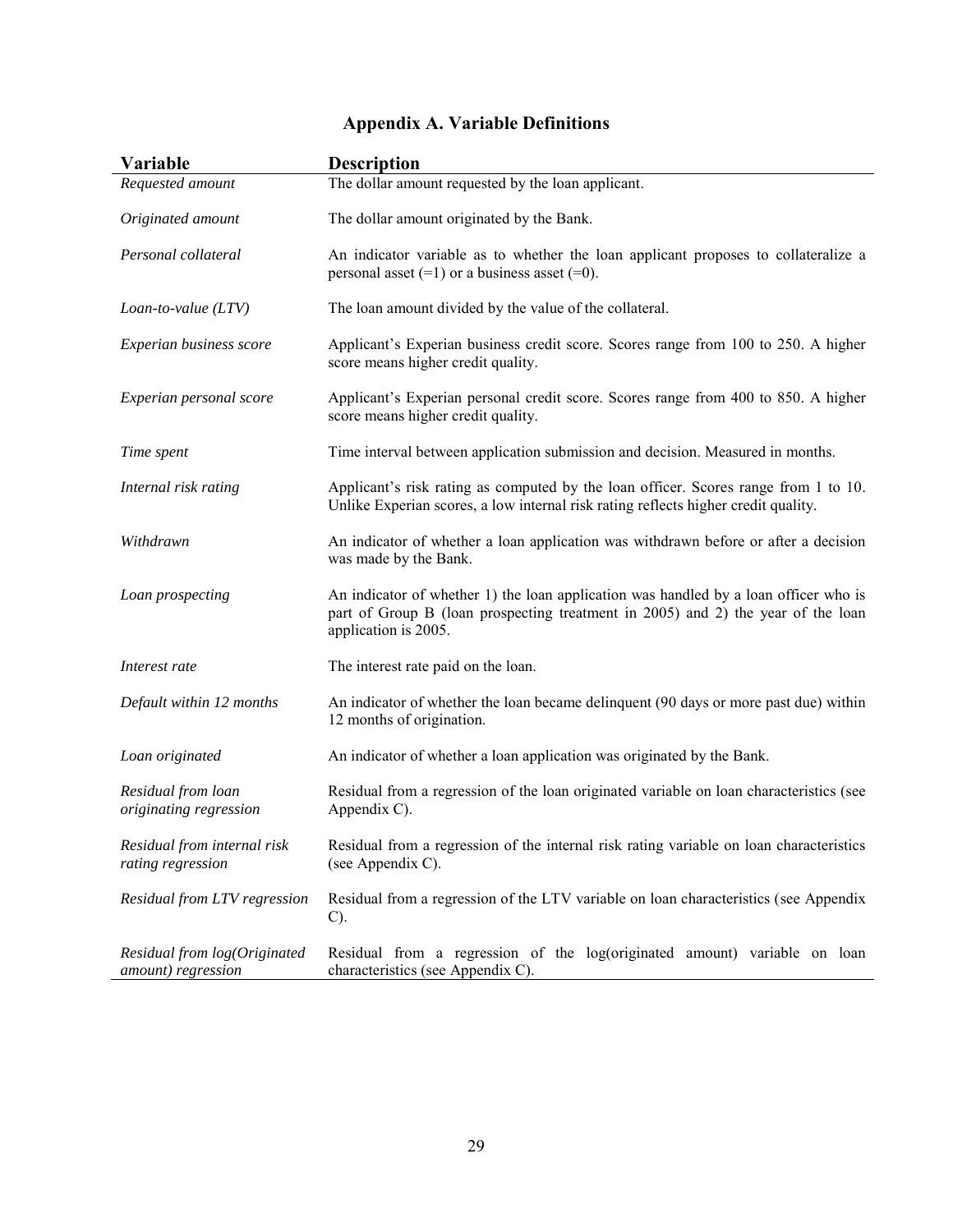#### **Appendix B. Comparing Groups A and B in 2004**

The table compares the characteristics of applications and originated loans of Groups A and B in 2004. Panel A tests whether loan applications received by Group A (control) and Group B (to be treated in 2005) are different in the pretreatment period (2004). Panel B does the same for originated loans. All regressions are ordinary least squares regressions. Variables are defined in Appendix A. Standard errors are clustered at the loan officer level. Standard errors are reported in parentheses. \*\*\*, \*\*, and \* denote statistical significance at the 1%, 5%, and 10% levels, respectively.

|                                         |            | Personal   | Requested   | Experian   | Experian                      | Internal    | Time        | Application | Loan officer |
|-----------------------------------------|------------|------------|-------------|------------|-------------------------------|-------------|-------------|-------------|--------------|
| Dependent variable: log(Req'd amount)   |            | collateral | <b>LTV</b>  |            | business score personal score | risk rating | spent       | withdrawn   | salary (\$k) |
|                                         | (1)        | (2)        | (3)         | (4)        | (5)                           | (6)         | (7)         | (8)         | (9)          |
| Group B (to be treated in 2005) $(0/1)$ | $-0.035$   | $-0.041$   | 0.001       | $-3.169$   | $-4.176$                      | 0.004       | 0.001       | 0.003       | 0.343        |
|                                         | (0.050)    | (0.125)    | (0.014)     | (3.298)    | (5.623)                       | (0.007)     | (0.048)     | (0.009)     | (0.579)      |
| log(Requested amount)                   |            |            | $0.036***$  | $-0.013$   | $-0.006$                      | 0.004       | 0.007       | 0.135       | 0.773        |
|                                         |            |            | (0.011)     | (0.010)    | (0.014)                       | (0.018)     | (0.026)     | (0.057)     | (0.818)      |
| Personal collateral (0/1)               | 0.046      | 0.022      | $-0.027$    | 0.033      | 0.021                         | $-0.007$    | $-0.009$    | $0.030*$    | 0.260        |
|                                         | (0.046)    | (0.075)    | (0.026)     | (0.022)    | (0.028)                       | (0.041)     | (0.055)     | (0.015)     | (0.176)      |
| Requested LTV                           |            |            | $0.018***$  | 0.037      | $0.001**$                     | 0.002       | 0.002       | $0.070***$  | 0.028        |
|                                         |            |            | (0.006)     | (0.037)    | (0.000)                       | (0.008)     | (0.010)     | (0.019)     | (0.021)      |
| Requested LTV <sup>2</sup>              |            |            | $0.038***$  | $-0.043**$ | $-0.004***$                   | 0.004       | 0.005       | $0.0407*$   | 0.008        |
|                                         |            |            | (0.005)     | (0.021)    | (0.001)                       | (0.038)     | (0.055)     | (0.021)     | (0.007)      |
| Experian business score                 | $0.028***$ | $0.047***$ | $-0.064***$ |            | $0.030***$                    | $-0.007***$ | $-0.005$    | $-0.141***$ | 0.265        |
|                                         | (0.008)    | (0.008)    | (0.015)     |            | (0.008)                       | (0.003)     | (0.003)     | (0.050)     | (0.420)      |
| Experian personal score                 | 0.0368     | $0.057***$ | $-0.020$    | $0.029*$   |                               | $-0.035***$ | $-0.045***$ | $-0.091*$   | 0.182        |
|                                         | (0.058)    | (0.018)    | (0.034)     | (0.017)    |                               | (0.004)     | (0.004)     | (0.048)     | (0.136)      |
| Loan officer fixed effects              | No         | No         | No          | No         | No                            | No          | No          | No          | No           |
| Industry fixed effects                  | Yes        | Yes        | Yes         | Yes        | Yes                           | Yes         | Yes         | Yes         | No           |
| Month fixed effects                     | Yes        | Yes        | Yes         | Yes        | Yes                           | Yes         | Yes         | Yes         | Yes          |
| Observations                            | 14,916     | 14,916     | 14,916      | 14.916     | 14,916                        | 14,916      | 14,916      | 14.916      | 14,916       |
| Adj. $R^2$                              | 0.05       | 0.07       | 0.19        | 0.11       | 0.10                          | 0.73        | 0.20        | 0.07        | 0.06         |

#### **Panel A: Loan Applications in Groups A and B in 2004**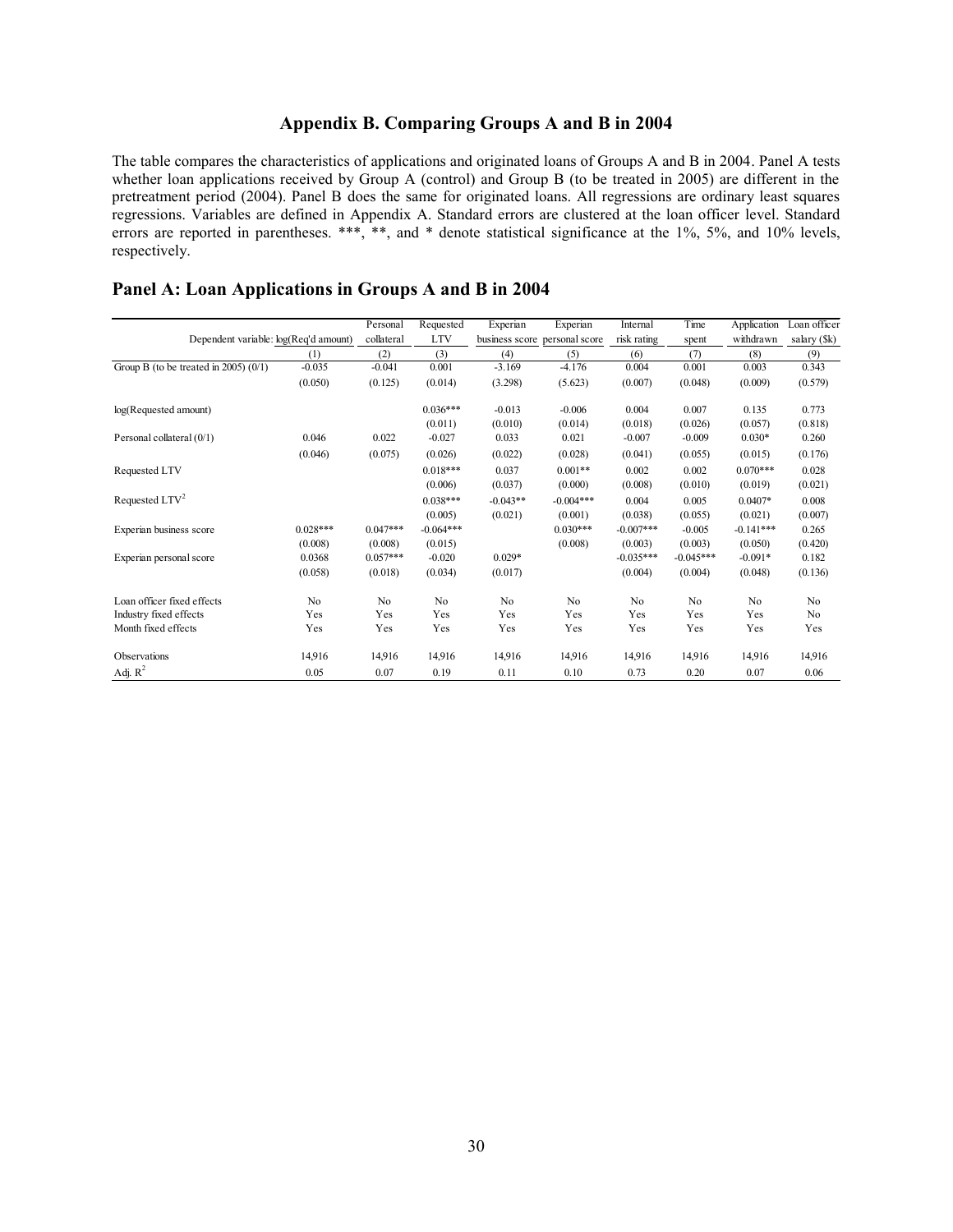#### **Panel B: Originated Loans in Groups A and B in 2004**

|                                         | log(Originated amount)                      | Personal   | Originated LTV     |               | Experian       | Experian       | Internal    |
|-----------------------------------------|---------------------------------------------|------------|--------------------|---------------|----------------|----------------|-------------|
|                                         | Dependent variable: - log(Requested amount) | collateral | -Requested LTV (%) | Interest rate | business score | personal score | risk rating |
|                                         | (1)                                         | (2)        | (3)                | (4)           | (5)            | (6)            | (7)         |
| Group B (to be treated in 2005) $(0/1)$ | $-0.020$                                    | 0.325      | $-0.038$           | 0.001         | 1.070          | 1.586          | 0.003       |
|                                         | (0.050)                                     | (0.568)    | (0.061)            | (0.016)       | (2.204)        | (2.431)        | (0.009)     |
| log(Requested amount)                   |                                             | 0.481      |                    | $0.034***$    | $-0.010$       | $-0.006$       | 0.003       |
|                                         |                                             | (0.439)    |                    | (0.010)       | (0.009)        | (0.012)        | (0.015)     |
| Personal collateral                     | 0.053                                       |            | 0.042              | $-0.023$      | 0.032          | 0.018          | $-0.006$    |
|                                         | (0.045)                                     |            | (0.065)            | (0.021)       | (0.021)        | (0.019)        | (0.037)     |
| Requested LTV                           |                                             | 0.024      |                    | $0.016***$    | 0.033          | $0.001**$      | 0.002       |
|                                         |                                             | (0.021)    |                    | (0.005)       | (0.035)        | (0.000)        | (0.007)     |
| Requested LTV <sup>2</sup>              |                                             | 0.006      |                    | $0.037***$    | $-0.035***$    | $-0.004***$    | 0.004       |
|                                         |                                             | (0.004)    |                    | (0.005)       | (0.022)        | (0.001)        | (0.032)     |
| Experian business score                 | $0.024***$                                  | 0.198      | $0.034***$         | $-0.055***$   |                | $0.024***$     | $-0.006***$ |
|                                         | (0.008)                                     | (0.242)    | (0.008)            | (0.012)       |                | (0.007)        | (0.002)     |
| Experian personal score                 | 0.041                                       | $0.167*$   | $0.037***$         | $-0.018$      | $0.022*$       |                | $-0.032***$ |
|                                         | (0.087)                                     | (0.089)    | (0.007)            | (0.029)       | (0.013)        |                | (0.004)     |
| Loan officer fixed effects              | No                                          | No         | No                 | No            | No             | No             | No          |
| Industry fixed effects                  | Yes                                         | Yes        | Yes                | Yes           | Yes            | Yes            | Yes         |
| Month fixed effects                     | Yes                                         | Yes        | Yes                | Yes           | Yes            | Yes            | Yes         |
| Observations                            | 4,740                                       | 4,740      | 4,740              | 4,740         | 4,740          | 4,740          | 4,740       |
| Adj. $R^2$                              | 0.07                                        | 0.05       | 0.11               | 0.21          | 0.12           | 0.10           | 0.69        |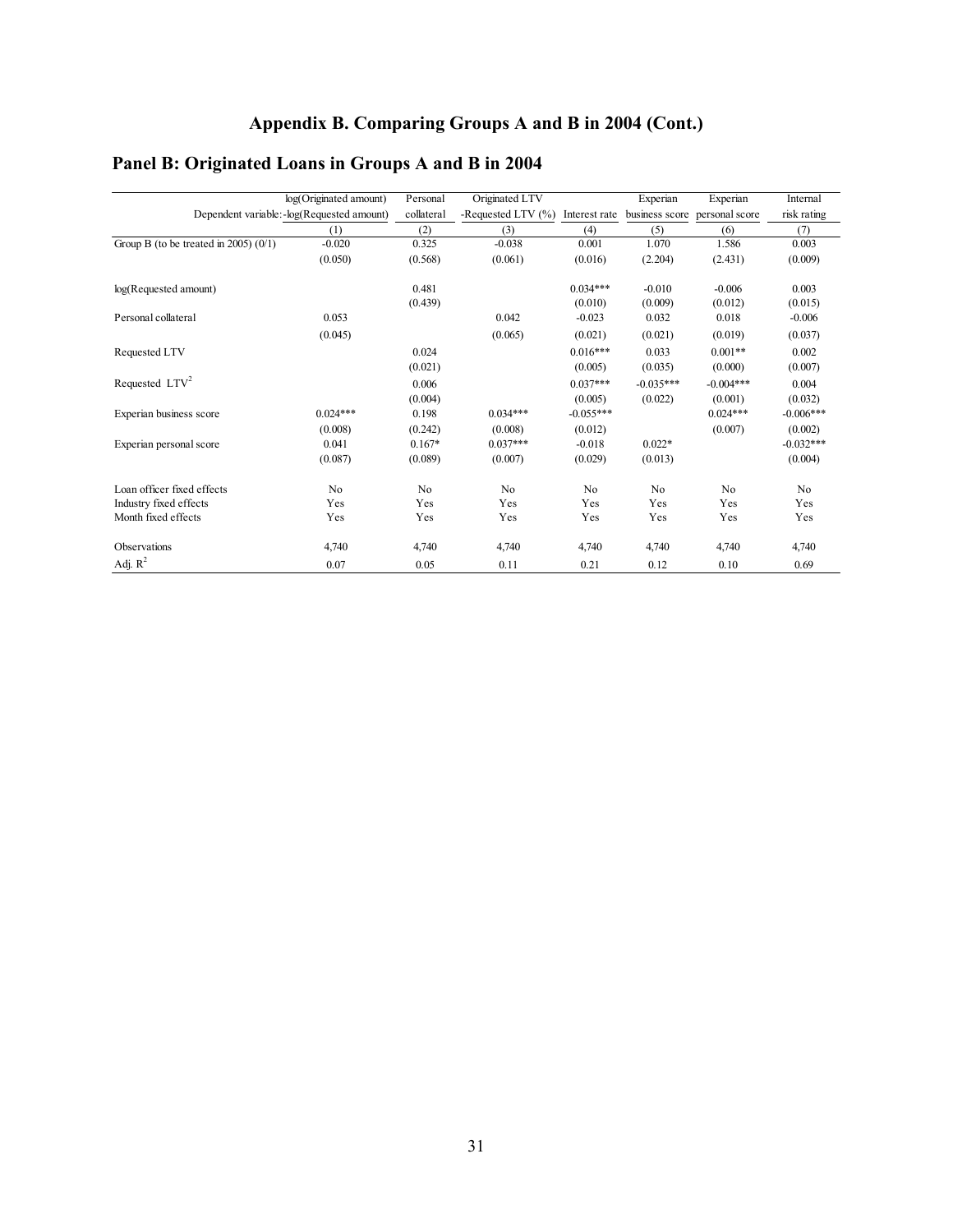## **Appendix C. Calculating Residuals**

The table presents analysis used to calculate abnormal application approval, as well as abnormal leverage and loan amount. The sample contains only applications (Column (1)) and approved loans (Columns (2) and (3)) from the control group: Group A in 2004 and 2005, and Group B in 2004. All regressions are ordinary least squares (OLS) regressions. Variables are defined in Appendix A. Standard errors are clustered at the loan officer level. Standard errors are reported in parentheses. \*\*\*, \*\*, and \* denote statistical significance at the 1%, 5%, and 10% levels, respectively.

| Sample:                     | Applications (Control only) |              | Approved loans (Control only) |
|-----------------------------|-----------------------------|--------------|-------------------------------|
| Dependent variable:         | Loan approved $(0/1)$       | <b>LTV</b>   | log(Loan amount)              |
|                             | (1)                         | (2)          | (3)                           |
| log(Requested amount)       | $-0.3007**$                 | 0.0256       | $-0.0164$                     |
|                             | (0.0700)                    | (0.0224)     | (0.0122)                      |
| Personal collateral $(0/1)$ | $0.0215***$                 | $-0.0395***$ | $0.0818**$                    |
|                             | (0.0077)                    | (0.0070)     | (0.0344)                      |
| Experian business score     | $-0.1397***$                | $-0.0063***$ | $0.0032***$                   |
|                             | (0.0481)                    | (0.0004)     | (0.0008)                      |
| Experian personal score     | $-0.1295***$                | $-0.0052***$ | $0.0093***$                   |
|                             | (0.0391)                    | (0.0012)     | (0.0003)                      |
| LTV (Requested)             | $0.0471***$                 | $-0.6075***$ | $-0.8142***$                  |
|                             | (0.0139)                    | (0.0838)     | (0.2224)                      |
| $LTV2$ (Requested)          | $-0.0796***$                | $-0.7031***$ | $0.6948***$                   |
|                             | (0.0162)                    | (0.0774)     | (0.1485)                      |
| Loan officer fixed effects  | Yes                         | Yes          | Yes                           |
| Industry fixed effects      | Yes                         | Yes          | Yes                           |
| Month fixed effects         | Yes                         | Yes          | Yes                           |
| <b>Observations</b>         | 22,480                      | 10,470       | 10,470                        |
| Adj. $R^2$                  | 0.17                        | 0.14         | 0.10                          |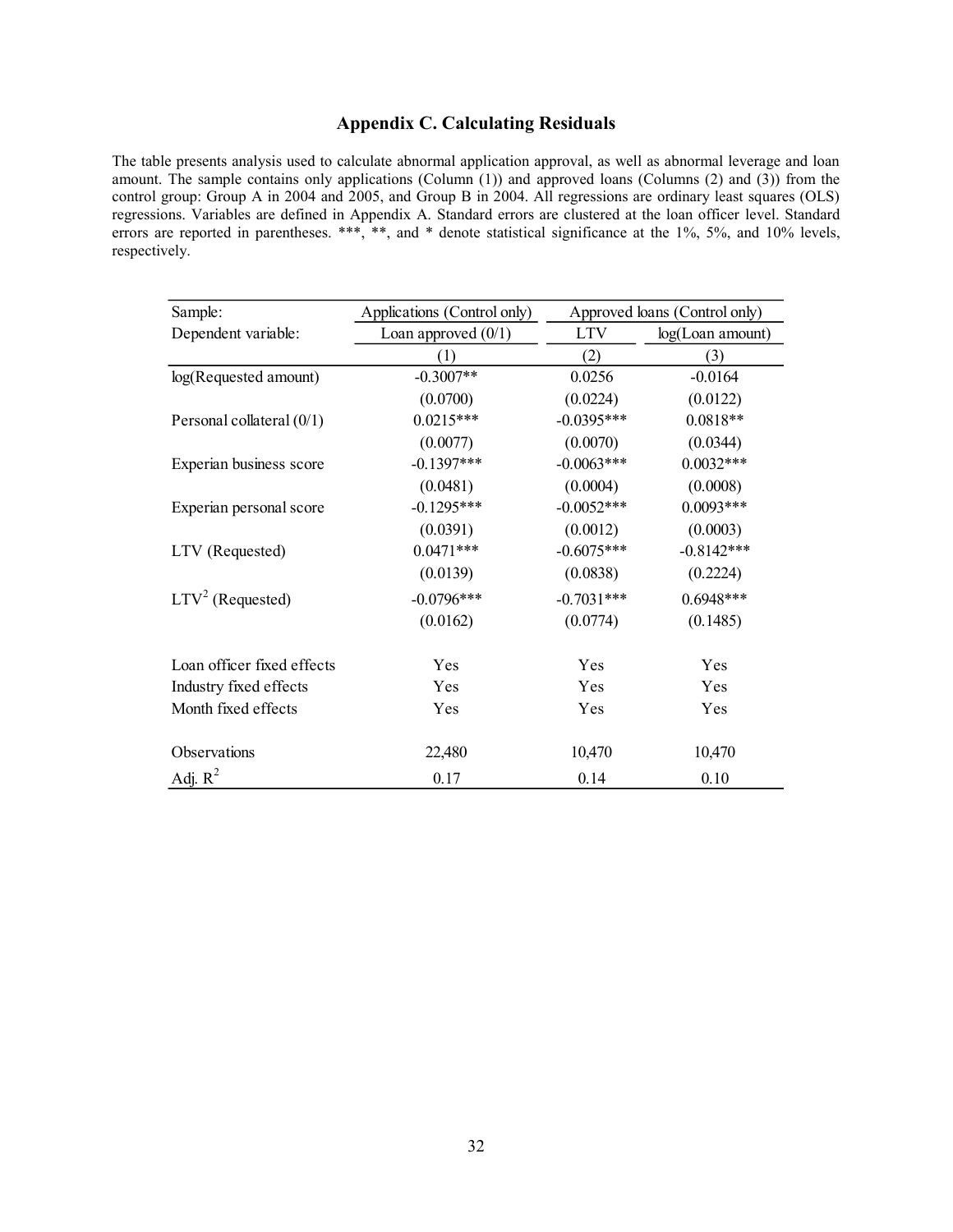## **Table 1. Summary Statistics**

The table presents summary statistics for the data used in the study. Panel A presents summary statistics for loan applications. Panel B presents summary statistics for the originated loans. Panel C presents summary statistics for data aggregated at the loan officer–month level. Variables are defined in Appendix A.

#### **Panel A: Loan Applications**

|                                        |         |                   |         | 2005              |         |                   |         |                     |  |
|----------------------------------------|---------|-------------------|---------|-------------------|---------|-------------------|---------|---------------------|--|
|                                        |         | Group A (Control) |         | Group B (Control) |         | Group A (Control) |         | Group B (Treatment) |  |
|                                        | Mean    | St Dev            | Mean    | St Dev            | Mean    | St Dev            | Mean    | St Dev              |  |
| # Applications                         | 6.920   |                   | 7,996   |                   | 7,564   |                   | 7,788   |                     |  |
| Requested amount (\$)                  | 455,240 | 336,805           | 426,480 | 378,698           | 454,141 | 369,635           | 444,137 | 381,829             |  |
| Personal collateral (0/1)              | 0.255   | 0.436             | 0.261   | 0.439             | 0.280   | 0.449             | 0.239   | 0.427               |  |
| Requested LTV $(\% )$                  | 61.283  | 43.001            | 65.301  | 44.029            | 65.161  | 46.873            | 63.049  | 43.483              |  |
| Experian business score (100-250)      | 200.863 | 72.228            | 195.884 | 75.868            | 195.988 | 75.273            | 200.359 | 68.471              |  |
| Experian personal score (400-850)      | 731.847 | 70.305            | 725.405 | 68.063            | 725.908 | 74.394            | 728.057 | 76.723              |  |
| Internal risk rating $(1-10)$          | 5.819   | 1.734             | 5.813   | 1.537             | 5.940   | 1.313             | 5.958   | 1.470               |  |
| Time spent (months)                    | 1.380   | 0.850             | 1.350   | 0.700             | 1.320   | 0.750             | 1.060   | 0.530               |  |
| Application approved $(0/1)$           | 0.449   | 0.497             | 0.436   | 0.496             | 0.512   | 0.500             | 0.592   | 0.491               |  |
| Withdrawn after being approved $(0/1)$ | 0.132   | 0.338             | 0.118   | 0.322             | 0.150   | 0.357             | 0.119   | 0.324               |  |

# **Panel B: Originated Loans**

|                                              |          |                   | 2004              |          | 2005              |          |                     |         |
|----------------------------------------------|----------|-------------------|-------------------|----------|-------------------|----------|---------------------|---------|
|                                              |          | Group A (Control) | Group B (Control) |          | Group A (Control) |          | Group B (Treatment) |         |
|                                              | Mean     | St Dev            | Mean              | St Dev   | Mean              | St Dev   | Mean                | St Dev  |
| # Originated loans                           | 2,192    |                   | 2,548             |          | 2,744             |          | 3,680               |         |
| Loan originated $(0/1)$                      | 0.306    | 0.461             | 0.322             | 0.467    | 0.357             | 0.499    | 0.466               | 0.476   |
| Requested amount (\$)                        | 302,074  | 305,891           | 302,966           | 301,933  | 303,082           | 306,939  | 302,224             | 317,073 |
| Originated amount (\$)                       | 224,614  | 279,361           | 216,048           | 229,403  | 253,219           | 257,801  | 301,004             | 299,013 |
| $I(A$ mount approved $> A$ mount requested)  | 0.035    | 0.025             | 0.032             | 0.028    | 0.032             | 0.027    | 0.174               | 0.073   |
| Personal collateral (originated) (0/1)       | 0.270    | 0.409             | 0.280             | 0.403    | 0.300             | 0.420    | 0.250               | 0.404   |
| Requested LTV (%)                            | 79.060   | 20.930            | 78.440            | 19.280   | 79.030            | 17.040   | 78.520              | 18.400  |
| Originated LTV (%)                           | 72.986   | 31.477            | 76.237            | 30.899   | 74.901            | 33.105   | 77.033              | 26.049  |
| Experian business score (100-250)            | 184.870  | 68.946            | 186.115           | 78.924   | 185.500           | 93.091   | 196.095             | 87.015  |
| Experian personal score (400-850)            | 716.692  | 87.439            | 718.897           | 88.580   | 719.537           | 98.245   | 725.765             | 66.510  |
| Time spent (months)                          | 1.270    | 0.880             | 1.282             | 0.858    | 1.275             | 0.799    | 1.020               | 0.540   |
| Internal risk rating (1-10)                  | 5.230    | 1.840             | 5.380             | 1.520    | 5.440             | 1.300    | 4.930               | 1.530   |
| Interest rate $(\% )$                        | 9.910    | 5.020             | 9.850             | 4.890    | 9.580             | 4.880    | 9.650               | 4.930   |
| # Defaults                                   | 91       |                   | 107               |          | 119               |          | 192                 |         |
| Defaulted within 12 months $(0/1)$           | 0.042    | 0.199             | 0.042             | 0.201    | 0.043             | 0.204    | 0.052               | 0.222   |
| log(Originated amount)-log(Requested amount) | $-0.129$ | $-0.039$          | $-0.146$          | $-0.117$ | $-0.077$          | $-0.075$ | 0.014               | 0.104   |
| Originated LTV-Requested LTV                 | $-0.060$ | 0.104             | $-0.022$          | 0.116    | $-0.041$          | 0.158    | 0.007               | 0.080   |
| Residual from leverage regression            | 0.003    | 0.034             | 0.003             | 0.033    | 0.004             | 0.032    | 0.007               | 0.032   |
| Residual from loan size regression           | 0.004    | 0.038             | 0.003             | 0.040    | 0.004             | 0.042    | 0.071               | 0.039   |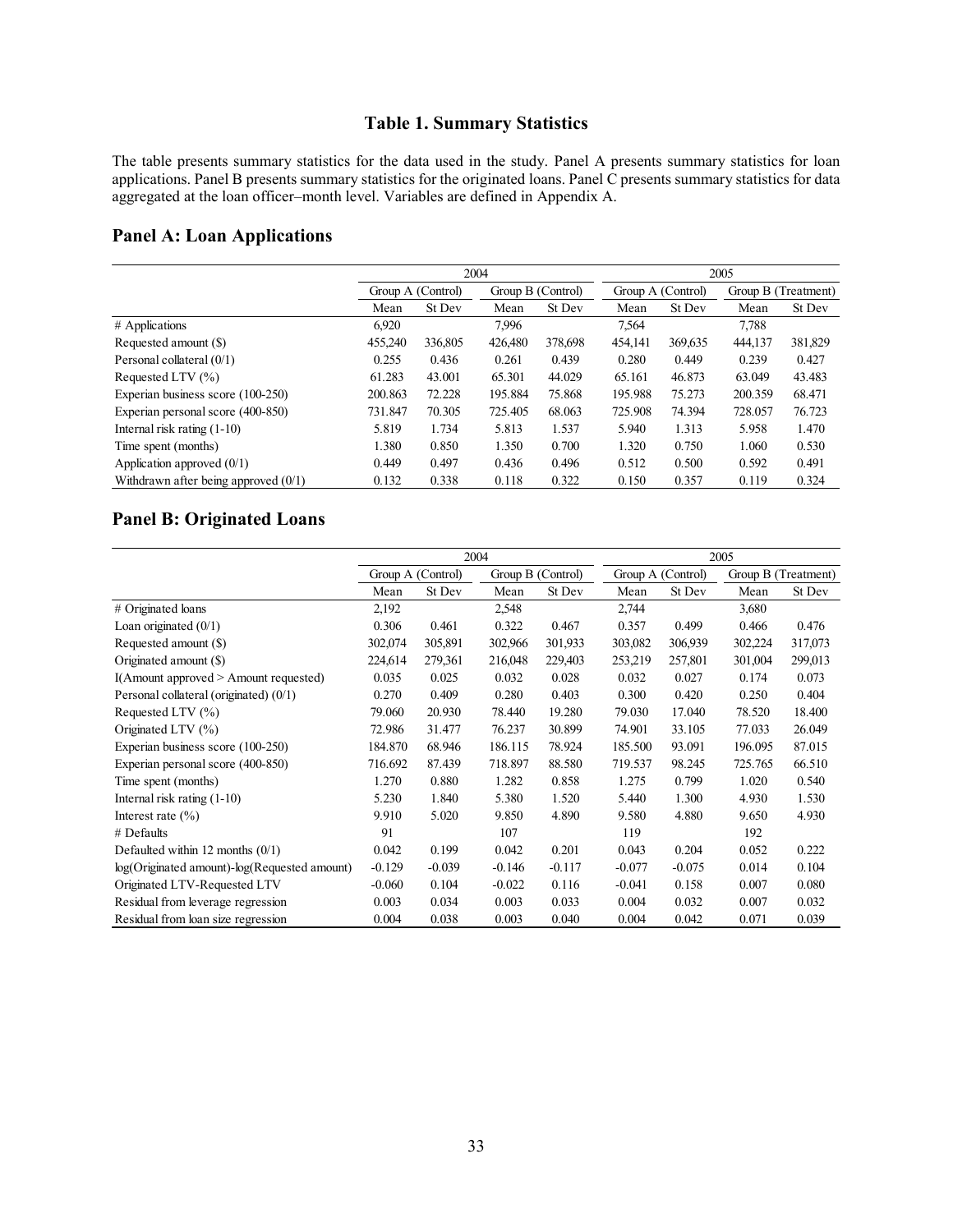# **Table 1. Summary Statistics (Cont.)**

|  | Panel C: Loan Officer–Month Data |  |  |
|--|----------------------------------|--|--|
|  |                                  |  |  |

|                                  |                   | 2004   |                   |        |        |                   | 2005   |                     |  |
|----------------------------------|-------------------|--------|-------------------|--------|--------|-------------------|--------|---------------------|--|
|                                  | Group A (Control) |        | Group B (Control) |        |        | Group A (Control) |        | Group B (Treatment) |  |
|                                  | Mean              | St Dev | Mean              | St Dev | Mean   | St Dev            | Mean   | St Dev              |  |
| $N$ (loan officer-month) = 3,192 |                   |        |                   |        |        |                   |        |                     |  |
| $#$ Loan officers                | 68                |        | 65                |        | 65     |                   | 65     |                     |  |
| log(Application avg amount ()    | 5.582             | 5.336  | 5.382             | 5.352  | 5.587  | 5.349             | 5.399  | 5.534               |  |
| log(Approved avg amount ()       | 5.293             | 5.562  | 5.296             | 5.485  | 5.290  | 5.433             | 5.525  | 5.661               |  |
| log(Originaled avg amount (\$k)) | 5.281             | 5.394  | 5.299             | 5.307  | 5.294  | 5.374             | 5.551  | 5.446               |  |
| $log(\# \text{Applications})$    | 3.794             | 1.885  | 3.795             | 1.884  | 3.799  | 1.865             | 3.812  | 1.842               |  |
| $log(\#$ Approved loans)         | 3.378             | 1.858  | 3.399             | 1.878  | 3.381  | 1.840             | 3.705  | 1.819               |  |
| $log($ # Originated loans)       | 3.373             | 1.861  | 3.396             | 1.861  | 3.391  | 1.834             | 3.816  | 1.840               |  |
| Salary (\$)                      | 43,292            | 32,941 | 43,023            | 32,114 | 43,139 | 32,327            | 47,305 | 32,672              |  |
| log(Salary(S))                   | 4.567             | 4.555  | 4.583             | 4.544  | 4.608  | 4.601             | 4.660  | 4.521               |  |
| Tenure (years)                   | 3.1               | 2.6    | 3.1               | 2.6    | 3.0    | 2.6               | 3.1    | 2.6                 |  |
| Male $(\% )$                     | 62.9              |        | 68.0              |        | 64.5   |                   | 66.9   |                     |  |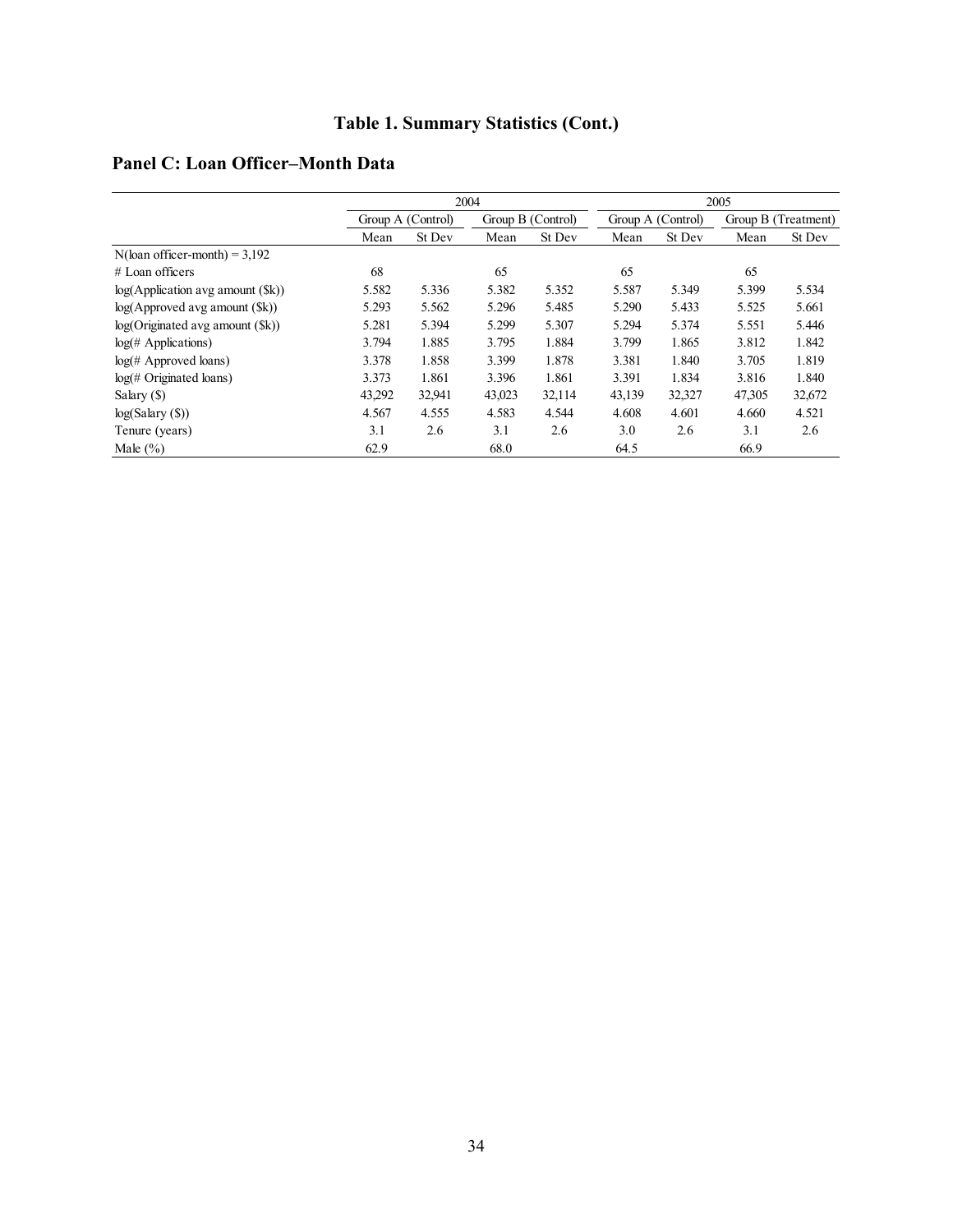#### **Table 2. Direct Effects of Loan Prospecting**

The table presents an analysis of the effects of loan prospecting: loan approval and origination rates, and average loan size (Panel A), turnaround time and withdrawal rate (Panel B), and default rate (Panel C). All regressions are ordinary least squares regressions. Variables are defined in Appendix A. Standard errors, reported in parentheses, are clustered at the month level. \*\*\*, \*\*, and \* denote statistical significance at the 1%, 5%, and 10% levels, respectively.

| Sample:                    |                  |                          | Approved applications (loan officer-month) |                         | Originated loans (loan officer-month) |                          |                           |            |  |
|----------------------------|------------------|--------------------------|--------------------------------------------|-------------------------|---------------------------------------|--------------------------|---------------------------|------------|--|
| Dependent variable:        |                  | $log(Avg$ amount $(\$))$ |                                            | $log(\#Approved loans)$ |                                       | $log(Avg$ amount $(\$))$ | $log(\#Originaled loans)$ |            |  |
|                            | $\left(1\right)$ | (2)                      | (3)                                        | (4)                     | (5)                                   | (6)                      | (7)                       | (8)        |  |
| Loan prospecting $(0/1)$   | $0.147***$       | $0.149***$               | $0.282***$                                 | $0.313***$              | $0.144***$                            | $0.145***$               | $0.276***$                | $0.305***$ |  |
|                            | (0.048)          | (0.040)                  | (0.058)                                    | (0.051)                 | (0.046)                               | (0.043)                  | (0.046)                   | (0.038)    |  |
| Loan officer fixed effects | Yes              | Yes                      | Yes                                        | Yes                     | Yes                                   | Yes                      | Yes                       | <b>Yes</b> |  |
| Month fixed effects        | No               | Yes                      | No                                         | Yes                     | No                                    | Yes                      | No                        | Yes        |  |
| <b>Observations</b>        | 3,192            | 3,192                    | 3,192                                      | 3,192                   | 3,192                                 | 3,192                    | 3,192                     | 3,192      |  |
| Adj. $R^2$                 | 0.13             | 0.15                     | 0.15                                       | 0.17                    | 0.16                                  | 0.17                     | 0.19                      | 0.20       |  |

**Panel A: Approval and Origination Rates and Average Loan Size** 

### **Panel B: Turnaround Time and Withdrawal Rate**

| Dependent variable:        |                  |             | #Months between application and decision |                    |                    | I(Application withdrawn) |
|----------------------------|------------------|-------------|------------------------------------------|--------------------|--------------------|--------------------------|
| Sample:                    | All applications |             |                                          | All approved loans | All approved loans |                          |
|                            | (1)              | (2)         | (3)                                      | (4)                | (5)                | (6)                      |
| Loan prospecting $(0/1)$   | $-0.104*$        | $-0.100**$  | $-0.157**$                               | $0.166***$         | $-0.057**$         | $-0.068**$               |
|                            | (0.056)          | (0.050)     | (0.062)                                  | (0.064)            | (0.028)            | (0.031)                  |
| Experian business score    | $-0.048***$      | $-0.042***$ | $-0.051***$                              | $-0.049***$        | $0.048***$         | $0.039**$                |
|                            | (0.017)          | (0.016)     | (0.019)                                  | (0.017)            | (0.016)            | (0.016)                  |
| Experian personal score    | $-0.042***$      | $-0.037**$  | $-0.046***$                              | $-0.043***$        | $0.039***$         | $0.028**$                |
|                            | (0.014)          | (0.014)     | (0.016)                                  | (0.014)            | (0.011)            | (0.014)                  |
| log(Requested amount)      | $0.019***$       | $0.017***$  | $0.021***$                               | $0.020***$         | $-0.017***$        | $-0.020***$              |
|                            | (0.007)          | (0.006)     | (0.007)                                  | (0.007)            | (0.005)            | (0.004)                  |
| Personal collateral (0/1)  | $-0.032$         | $-0.030$    | $-0.038$                                 | $-0.034$           | 0.031              | 0.025                    |
|                            | (0.063)          | (0.060)     | (0.066)                                  | (0.065)            | (0.062)            | (0.057)                  |
| Requested LTV              | $0.016***$       | $0.016***$  | $0.019***$                               | $0.017***$         | $-0.014***$        | $-0.014***$              |
|                            | (0.003)          | (0.003)     | (0.003)                                  | (0.003)            | (0.002)            | (0.002)                  |
| Requested $LTV^2$          | $0.068***$       | $0.068***$  | $0.079***$                               | $0.070***$         | $-0.062***$        | $-0.042***$              |
|                            | (0.016)          | (0.014)     | (0.016)                                  | (0.016)            | (0.013)            | (0.014)                  |
| Loan officer fixed effects | Yes              | Yes         | Yes                                      | Yes                | Yes                | Yes                      |
| Month fixed effects        | No               | Yes         | No                                       | Yes                | No                 | Yes                      |
| Observations               | 30,268           | 30,268      | 14,359                                   | 14,359             | 14,359             | 14,359                   |
| Adj. $R^2$                 | 0.18             | 0.19        | 0.21                                     | 0.22               | 0.07               | 0.09                     |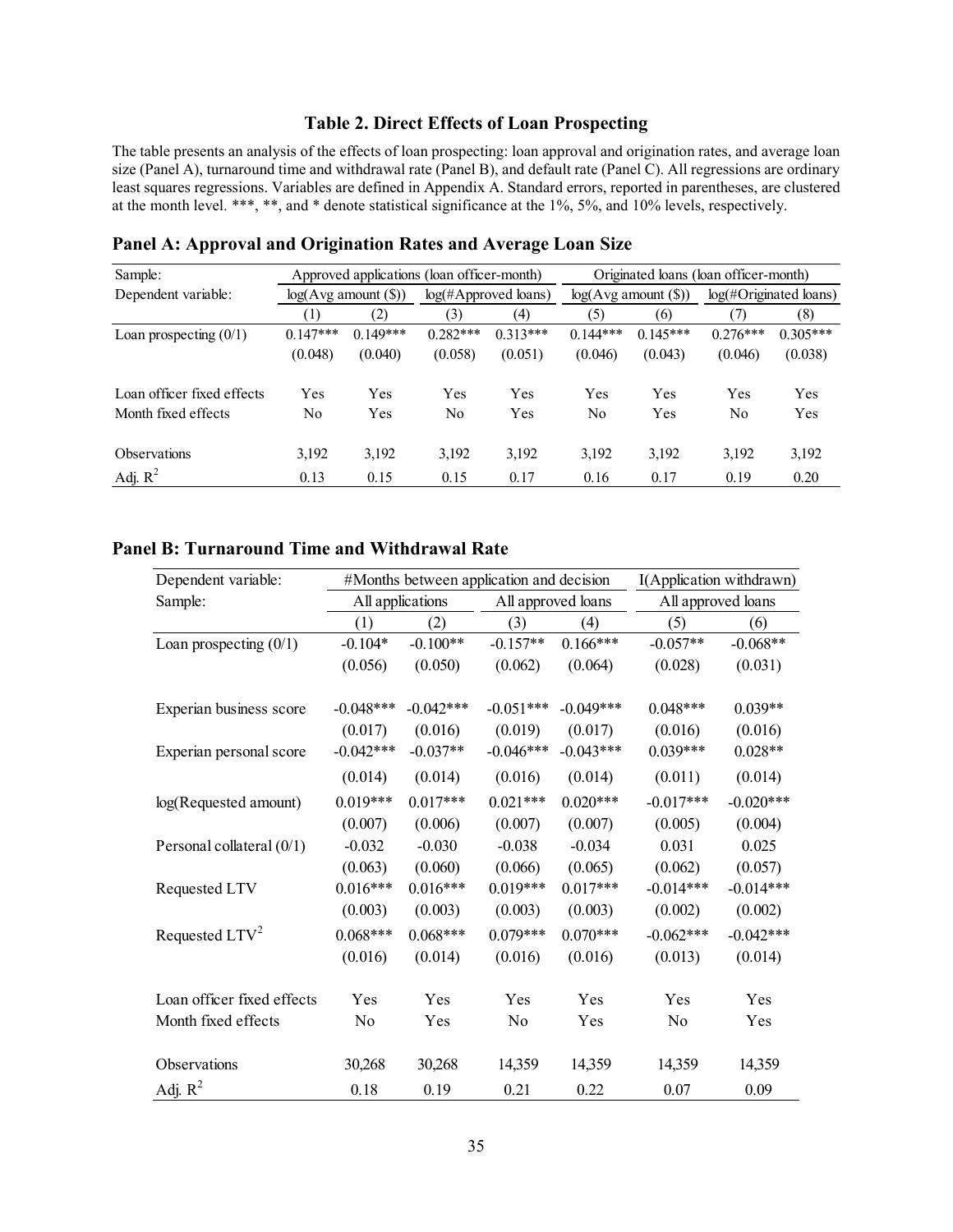#### **Table 3. Volume and Quality of Applications**

The table presents an analysis of the loan application volume and characteristics. Panel A uses a sample at the loan officer–month level and explores whether the dollar volume and the number of applications are different for applications made to loan officers who engaged in loan prospecting. Panel B tests whether the characteristics of loan applications are different for applications made to loan officers who engage in loan prospecting. Panel C tests whether loan applications received by the loan prospecting group were more likely to be approved based on characteristics. All regressions are ordinary least squares regressions. Variables are defined in Appendix A. In Panel A, standard errors are clustered at the month level. In Panels B and C, standard errors are clustered at the loan officer level. Standard errors are reported in parentheses. \*\*\*, \*\*, and \* denote statistical significance at the 1%, 5%, and 10% levels, respectively.

| Dependent variable:        | All applications (loan officer-month) |                                    |                  |                               |  |  |  |  |
|----------------------------|---------------------------------------|------------------------------------|------------------|-------------------------------|--|--|--|--|
| Denoted in:                |                                       | $log(Avg$ requested amount $(\$))$ |                  | $log(\# \text{Applications})$ |  |  |  |  |
|                            |                                       |                                    | $\left[3\right]$ | (4)                           |  |  |  |  |
| Loan prospecting $(0/1)$   | 0.019                                 | 0.013                              | 0.001            | 0.007                         |  |  |  |  |
|                            | (0.029)                               | (0.030)                            | (0.013)          | (0.025)                       |  |  |  |  |
| Loan officer fixed effects | No                                    | N <sub>0</sub>                     | N <sub>0</sub>   | N <sub>0</sub>                |  |  |  |  |
| Month fixed effects        | No                                    | Yes                                | N <sub>0</sub>   | Yes                           |  |  |  |  |
| <b>Observations</b>        | 3,192                                 | 3,192                              | 3,192            | 3,192                         |  |  |  |  |
| Adj. $R^2$                 | 0.07                                  | 0.13                               | 0.06             | 0.08                          |  |  |  |  |

#### **Panel A: Loan Application Volume in Treated and Control Groups**

#### **Panel B: Characteristics of Loan Applications**

|                            |                       |                | Personal   | Experian       | Experian       | Internal       |
|----------------------------|-----------------------|----------------|------------|----------------|----------------|----------------|
| Dependent variable:        | log(Requested amount) | Requested LTV  | collateral | business score | personal score | risk rating    |
|                            | [1]                   | (2)            | (3)        | (4)            | (5)            | (6)            |
| Loan prospecting $(0/1)$   | 0.016                 | 0.026          | 0.014      | 7.146          | 3.976          | 0.043          |
|                            | (0.064)               | (0.183)        | (0.056)    | (5.871)        | (5.068)        | (0.138)        |
| Loan officer fixed effects | No                    | N <sub>0</sub> | No         | No             | No             | N <sub>o</sub> |
| Industry fixed effects     | Yes                   | Yes            | Yes        | Yes            | Yes            | Yes            |
| Month fixed effects        | Yes                   | Yes            | Yes        | Yes            | Yes            | Yes            |
| <b>Observations</b>        | 30,268                | 30,268         | 30,268     | 30,268         | 30.268         | 30,268         |
| Adj. $R^2$                 | 0.07                  | 0.06           | 0.09       | 0.06           | 0.05           | 0.07           |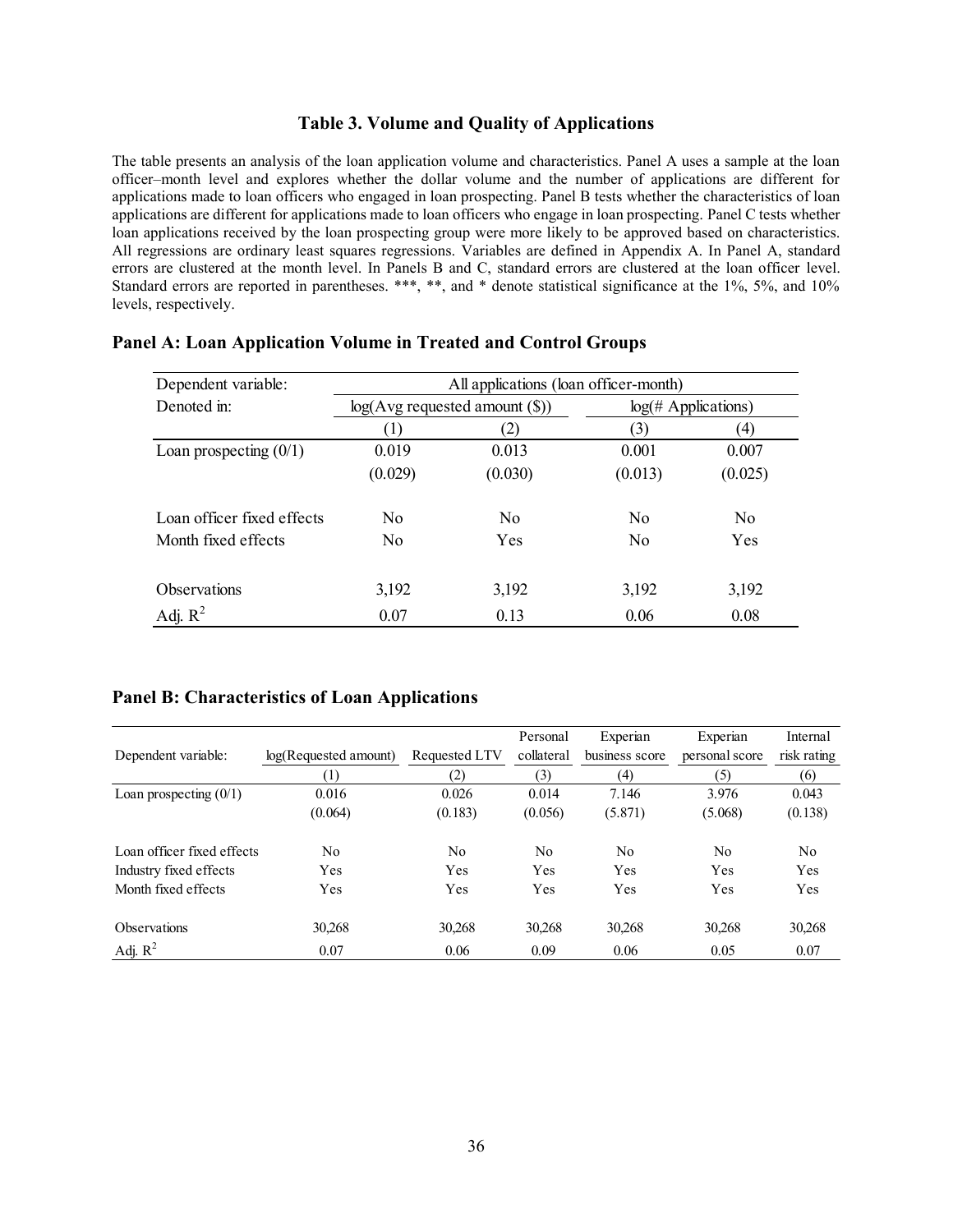| Table 3. Volume and Quality of Applications (Cont.) |  |  |  |
|-----------------------------------------------------|--|--|--|
|-----------------------------------------------------|--|--|--|

| Panel C: Are Loan Applications in the Treated Group More Likely to Be Approved? |  |  |  |
|---------------------------------------------------------------------------------|--|--|--|
|                                                                                 |  |  |  |

| Sample:                     | 2005 Applications |          |                                             |             |  |  |  |
|-----------------------------|-------------------|----------|---------------------------------------------|-------------|--|--|--|
| Dependent variable:         |                   |          | Application ex ante probability of apporval |             |  |  |  |
|                             | (1)               | (2)      | (3)                                         | (4)         |  |  |  |
| Loan prospecting $(0/1)$    | 0.008             | $-0.007$ | 0.004                                       | 0.001       |  |  |  |
|                             | (0.018)           | (0.019)  | (0.019)                                     | (0.019)     |  |  |  |
| Experian business score     |                   |          | $0.071***$                                  | $0.076***$  |  |  |  |
|                             |                   |          | (0.019)                                     | (0.020)     |  |  |  |
| Experian personal score     |                   |          | $0.063***$                                  | $0.094***$  |  |  |  |
|                             |                   |          | (0.016)                                     | (0.016)     |  |  |  |
| Internal risk rating        |                   |          | $-0.103**$                                  | $-0.084**$  |  |  |  |
|                             |                   |          | (0.026)                                     | (0.025)     |  |  |  |
| log(Requested amount)       |                   |          | $-0.049***$                                 | $-0.030***$ |  |  |  |
|                             |                   |          | (0.008)                                     | (0.008)     |  |  |  |
| Personal collateral $(0/1)$ |                   |          | 0.070                                       | 0.050       |  |  |  |
|                             |                   |          | (0.086)                                     | (0.087)     |  |  |  |
| Requested LTV               |                   |          | $-0.026***$                                 | $-0.028***$ |  |  |  |
|                             |                   |          | (0.003)                                     | (0.004)     |  |  |  |
| Requested $LTV^2$           |                   |          | $-0.120***$                                 | $-0.117***$ |  |  |  |
|                             |                   |          | (0.019)                                     | (0.018)     |  |  |  |
| Loan officer fixed effects  | N <sub>o</sub>    | Yes      | No                                          | Yes         |  |  |  |
| Industry fixed effects      | Yes               | Yes      | Yes                                         | Yes         |  |  |  |
| Month fixed effects         | Yes               | Yes      | Yes                                         | Yes         |  |  |  |
| Observations                | 15,352            | 15,352   | 15,352                                      | 15,352      |  |  |  |
| Adj. $R^2$                  | 0.14              | 0.17     | 0.15                                        | 0.17        |  |  |  |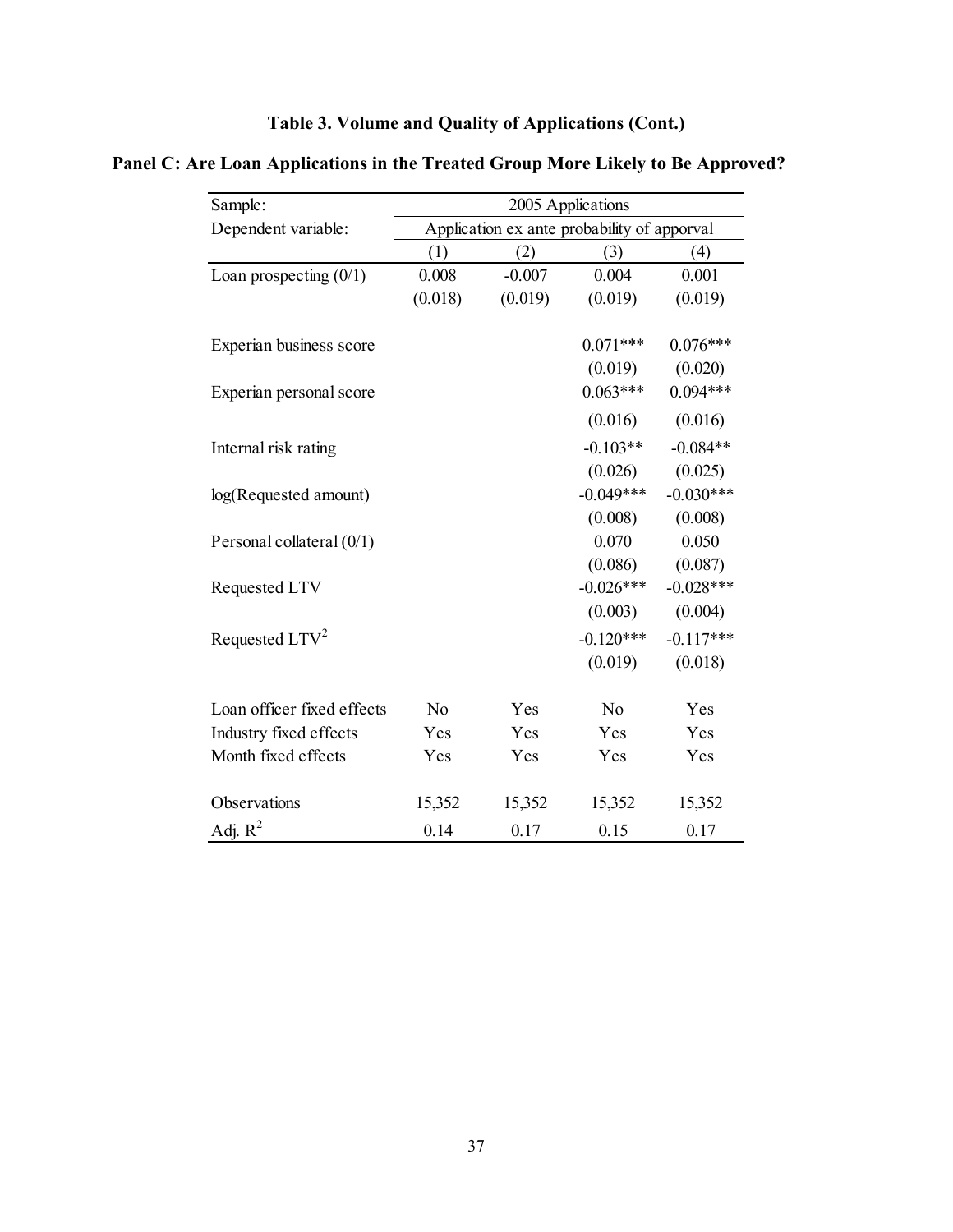#### **Table 4. Did the Bank Approve Applications of Lower Observed Credit Quality?**

The table presents regressions testing whether the lending standards of the Bank changed along with the change in the scope of loan officer activities. Panel A tests whether there is a significant difference in the credit quality of loans that were approved in the treatment and control groups. Panel B tests whether there is a difference in the expected default likelihood of loans that were approved by the treatment and control groups. Panel A uses only 2005 data, as the calculation of expected default uses 2004 data. All regressions are ordinary least squares regressions. Variables are defined in Appendix A. . Standard errors, reported in parentheses, are clustered at the loan officer level. \*\*\*, \*\*, and \* denote statistical significance at the 1%, 5%, and 10% levels, respectively.

| Sample:                     | All approved applications |                |             |               |  |  |  |
|-----------------------------|---------------------------|----------------|-------------|---------------|--|--|--|
| Dependent variable:         | Experian                  | Experian       | Internal    |               |  |  |  |
|                             | business score            | personal score | risk rating | Interest rate |  |  |  |
|                             | (1)                       | (2)            | (3)         | (4)           |  |  |  |
| Loan prospecting $(0/1)$    | 5.333                     | 3.129          | 0.045       | 0.007         |  |  |  |
|                             | (5.880)                   | (5.286)        | (0.139)     | (0.047)       |  |  |  |
| log(Approved amount)        | $0.041**$                 | $0.045**$      | $0.041***$  | $0.049***$    |  |  |  |
|                             | (0.016)                   | (0.020)        | (0.016)     | (0.019)       |  |  |  |
| Personal collateral $(0/1)$ | $0.018***$                | $0.020***$     | $0.014***$  | $0.022***$    |  |  |  |
|                             | (0.006)                   | (0.006)        | (0.005)     | (0.007)       |  |  |  |
| Approved LTV                | $0.037***$                | $0.040***$     | $0.029**$   | $0.041**$     |  |  |  |
|                             | (0.012)                   | (0.015)        | (0.012)     | (0.016)       |  |  |  |
| Approved LTV <sup>2</sup>   | $0.007***$                | $0.008***$     | $0.006***$  | $0.007***$    |  |  |  |
|                             | (0.002)                   | (0.002)        | (0.002)     | (0.002)       |  |  |  |
| Loan officer fixed effects  | Yes                       | Yes            | Yes         | Yes           |  |  |  |
| Industry fixed effects      | Yes                       | Yes            | Yes         | Yes           |  |  |  |
| Month fixed effects         | Yes                       | Yes            | Yes         | Yes           |  |  |  |
| Observations                | 14,359                    | 14,359         | 14,359      | 14,359        |  |  |  |
| Adj. $R^2$                  | 0.36                      | 0.28           | 0.27        | 0.18          |  |  |  |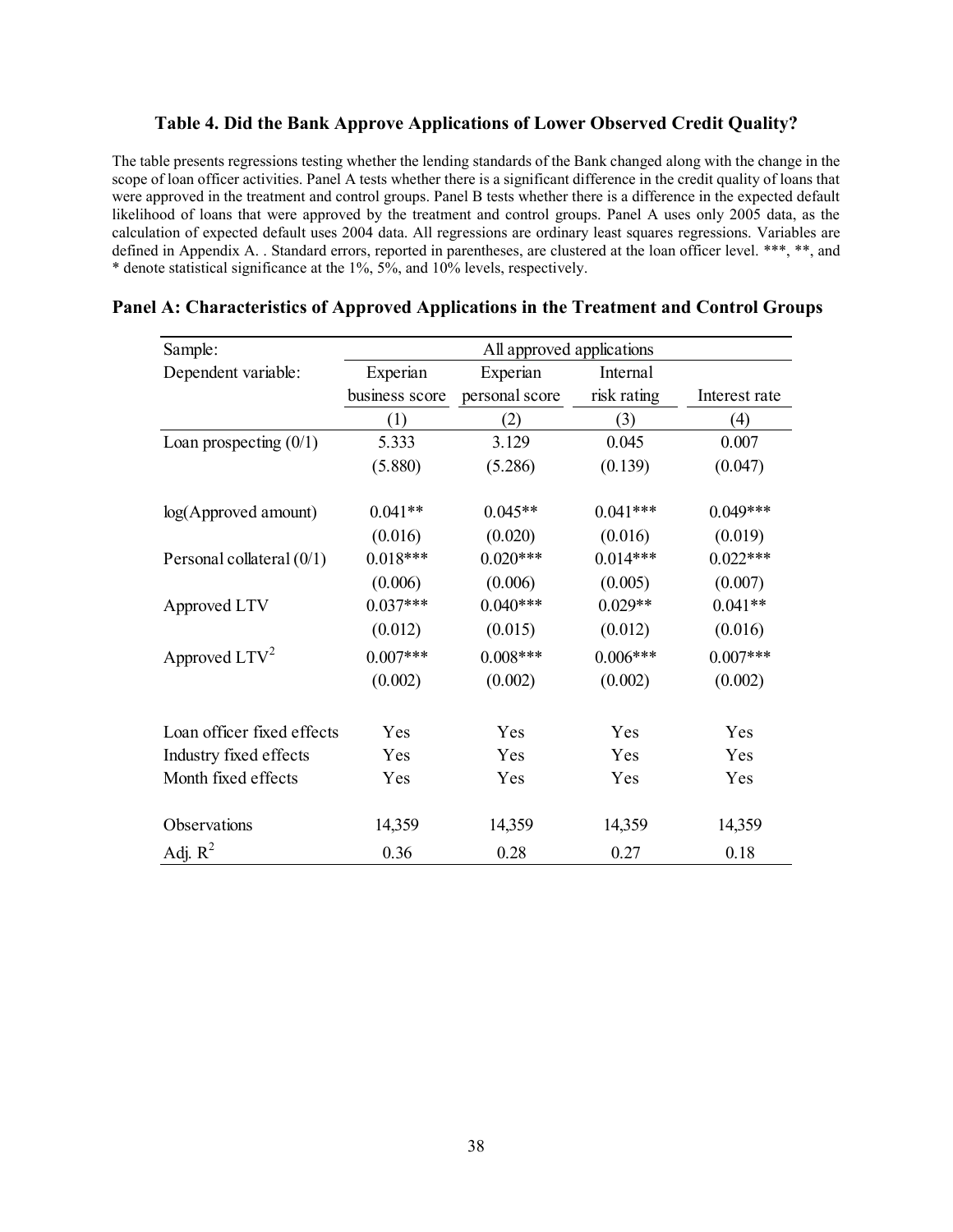**Table 4. Did the Bank Approve Applications of Lower Observed Credit Quality? (Cont.)** 

| Sample:                           | All 2005 applications        | All 2005 approved loans |                |  |
|-----------------------------------|------------------------------|-------------------------|----------------|--|
| Dependent variable:               | Application approved $(0/1)$ | log(Loan amount)        | Interest rate  |  |
|                                   | (1)                          | (2)                     | (3)            |  |
| Predicted default likelihood      | $-0.024**$                   | $-0.027**$              | $0.047**$      |  |
|                                   | (0.011)                      | (0.011)                 | (0.022)        |  |
| $\times$ Loan prospecting $(0/1)$ | 0.003                        | $0.056**$               | $0.054**$      |  |
|                                   | (0.009)                      | (0.025)                 | (0.025)        |  |
| Loan prospecting $(0/1)$          | $0.027**$                    | 0.017                   | $0.037*$       |  |
|                                   | (0.012)                      | (0.013)                 | (0.023)        |  |
| Loan officer fixed effects        | N <sub>o</sub>               | N <sub>o</sub>          | N <sub>o</sub> |  |
| Industry fixed effects            | Yes                          | Yes                     | Yes            |  |
| Month fixed effects               | No                           | No                      | No             |  |
| Observations                      | 15,352                       | 8,485                   | 8,485          |  |
| Adj. $R^2$                        | 0.21                         | 0.07                    | 0.14           |  |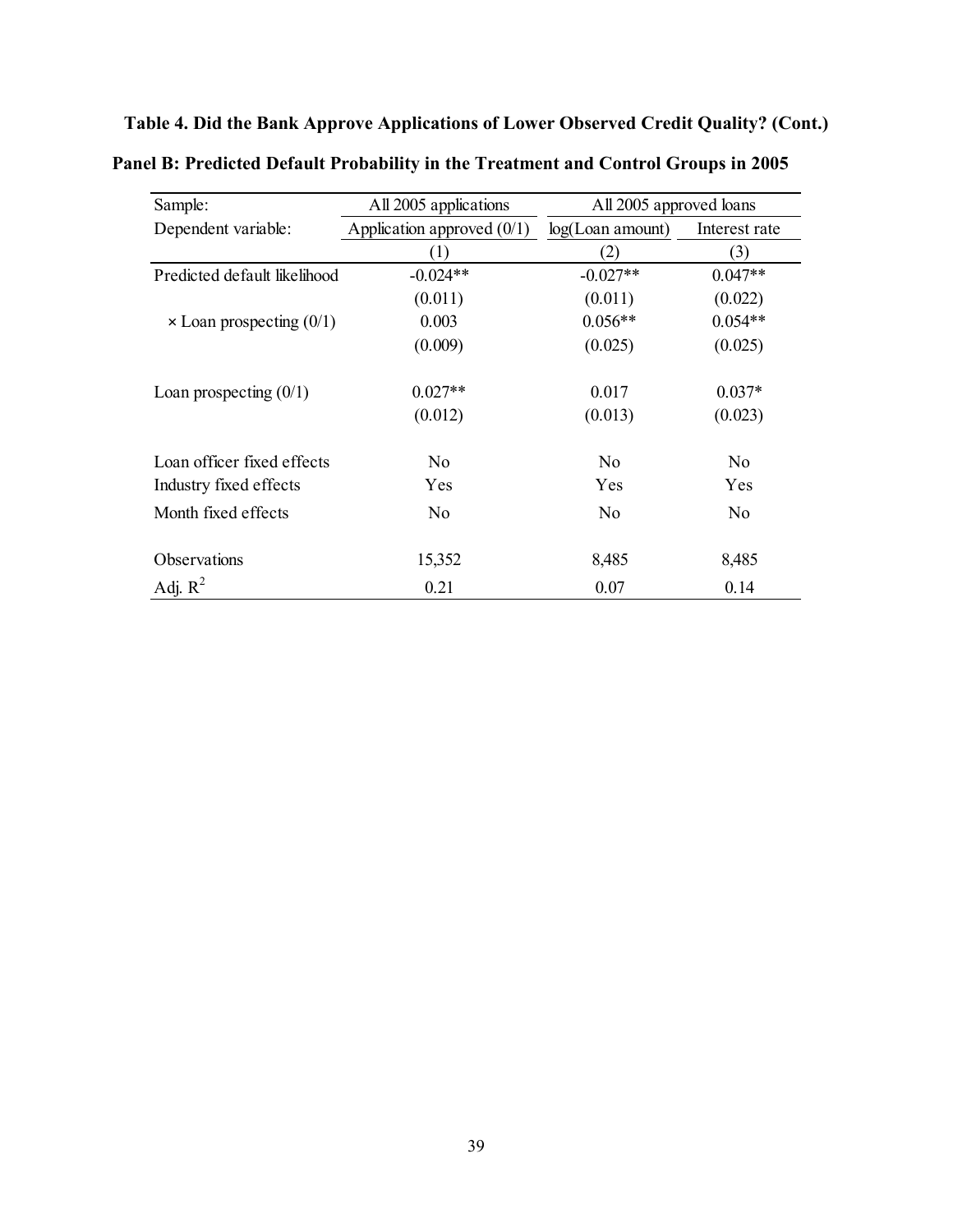## **Table 5. Focusing on Hard Information**

The table presents an analysis of the effects of loan prospecting on the approval of loans, with respect to credit quality. The table uses a sample of all applications. All regressions are ordinary least square regressions. Variables are defined in Appendix A. Standard errors, reported in parentheses, are clustered at the loan officer level. \*\*\*, \*\*, and \* denote statistical significance at the 1%, 5%, and 10% levels, respectively.

| Sample:                          | All applications |            |                              |            |                |             |
|----------------------------------|------------------|------------|------------------------------|------------|----------------|-------------|
| Dependent variable:              |                  |            | Application approved $(0/1)$ |            |                |             |
|                                  | (1)              | (2)        | (3)                          | (4)        | (5)            | (6)         |
| Loan prospecting $(0/1)$         | $0.007***$       | $0.009***$ | $0.005**$                    | $0.004***$ | $0.029***$     | $0.004**$   |
|                                  | (0.002)          | (0.002)    | (0.002)                      | (0.002)    | (0.001)        | (0.001)     |
| $\times$ Experian business score |                  |            | $0.019***$                   | $0.015***$ | $0.014***$     | $0.013**$   |
|                                  |                  |            | (0.003)                      | (0.001)    | (0.005)        | (0.005)     |
| $\times$ Experian personal score |                  |            | 0.005                        | $0.008**$  | $0.004***$     | 0.008       |
|                                  |                  |            | (0.003)                      | (0.003)    | (0.001)        | (0.005)     |
| $\times$ Internal risk rating    |                  |            | 0.016                        | 0.015      | 0.016          | 0.016       |
|                                  |                  |            | (0.014)                      | (0.011)    | (0.012)        | (0.011)     |
| Experian business score          |                  |            |                              |            | 0.003          | $0.016***$  |
|                                  |                  |            |                              |            | (0.010)        | (0.006)     |
| Experian personal score          |                  |            |                              |            | $0.006**$      | $0.013***$  |
|                                  |                  |            |                              |            | (0.003)        | (0.003)     |
| Internal risk rating             |                  |            |                              |            | $-0.026***$    | $-0.024***$ |
|                                  |                  |            |                              |            | (0.006)        | (0.005)     |
| log(Requested amount)            |                  |            |                              |            | $0.005***$     | 0.004       |
|                                  |                  |            |                              |            | (0.001)        | (0.004)     |
| Personal collateral (0/1)        |                  |            |                              |            | 0.011          | 0.008       |
|                                  |                  |            |                              |            | (0.037)        | (0.015)     |
| Requested LTV                    |                  |            |                              |            | $-0.008***$    | $-0.002$    |
|                                  |                  |            |                              |            | (0.000)        | (0.002)     |
| Requested $LTV^2$                |                  |            |                              |            | $-0.032***$    | $-0.018***$ |
|                                  |                  |            |                              |            | (0.005)        | (0.003)     |
| Loan officer fixed effects       | N <sub>o</sub>   | Yes        | N <sub>o</sub>               | Yes        | N <sub>o</sub> | Yes         |
| Industry fixed effects           | Yes              | Yes        | Yes                          | Yes        | Yes            | Yes         |
| Month fixed effects              | Yes              | Yes        | Yes                          | Yes        | Yes            | Yes         |
| Observations                     | 30,268           | 30,268     | 30,268                       | 30,268     | 30,268         | 30,268      |
| Adj. $R^2$                       | 0.14             | 0.14       | 0.15                         | 0.15       | 0.15           | 0.15        |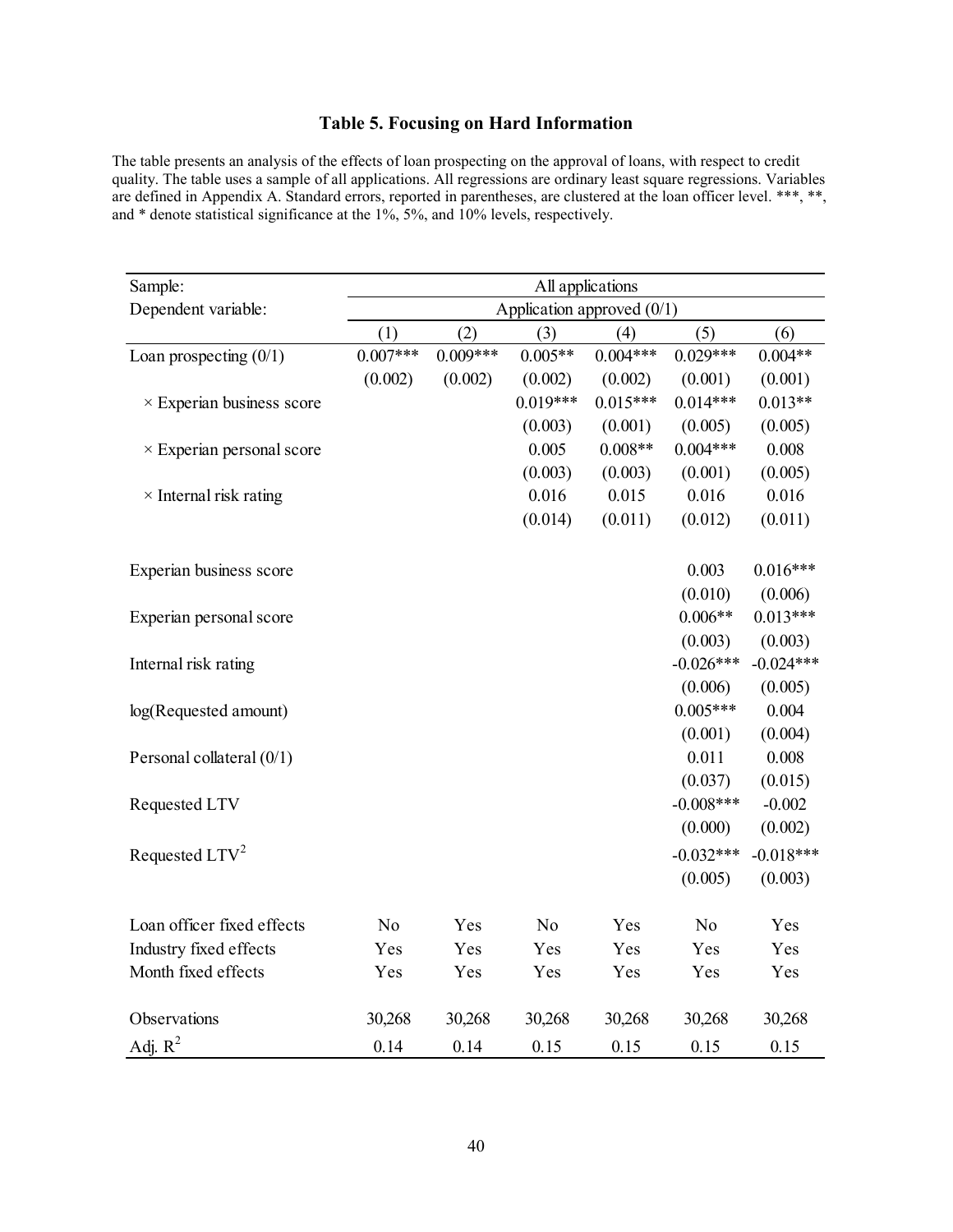# **Table 6. Default Rates**

The table presents an analysis of the default rates following the loan prospecting experiment. All regressions are ordinary least squares regressions. Variables are defined in Appendix A. Standard errors, reported in parentheses, are clustered at the month level. \*\*\*, \*\*, and \* denote statistical significance at the 1%, 5%, and 10% levels, respectively.

| Sample:                    |                  |            | All originated loans               |                   |
|----------------------------|------------------|------------|------------------------------------|-------------------|
| Dependent variable:        |                  |            | Defaulted within 12 months $(0/1)$ |                   |
|                            | $\left(1\right)$ | (2)        | (3)                                | $\left( 4\right)$ |
| Loan prospecting $(0/1)$   | $0.012***$       | $0.012***$ | $0.012***$                         | $0.011***$        |
|                            | (0.003)          | (0.003)    | (0.004)                            | (0.003)           |
| Interest rate $(\% )$      |                  |            | $0.039***$                         | $0.035**$         |
|                            |                  |            | (0.014)                            | (0.014)           |
| Loan officer fixed effects | Yes              | Yes        | Yes                                | Yes               |
| Industry fixed effects     | N <sub>0</sub>   | <b>Yes</b> | N <sub>o</sub>                     | Yes               |
| Month fixed effects        | N <sub>0</sub>   | Yes        | N <sub>o</sub>                     | Yes               |
| Observations               | 11,164           | 11,164     | 11,164                             | 11,164            |
| Adj. $R^2$                 | 0.21             | 0.21       | 0.23                               | 0.23              |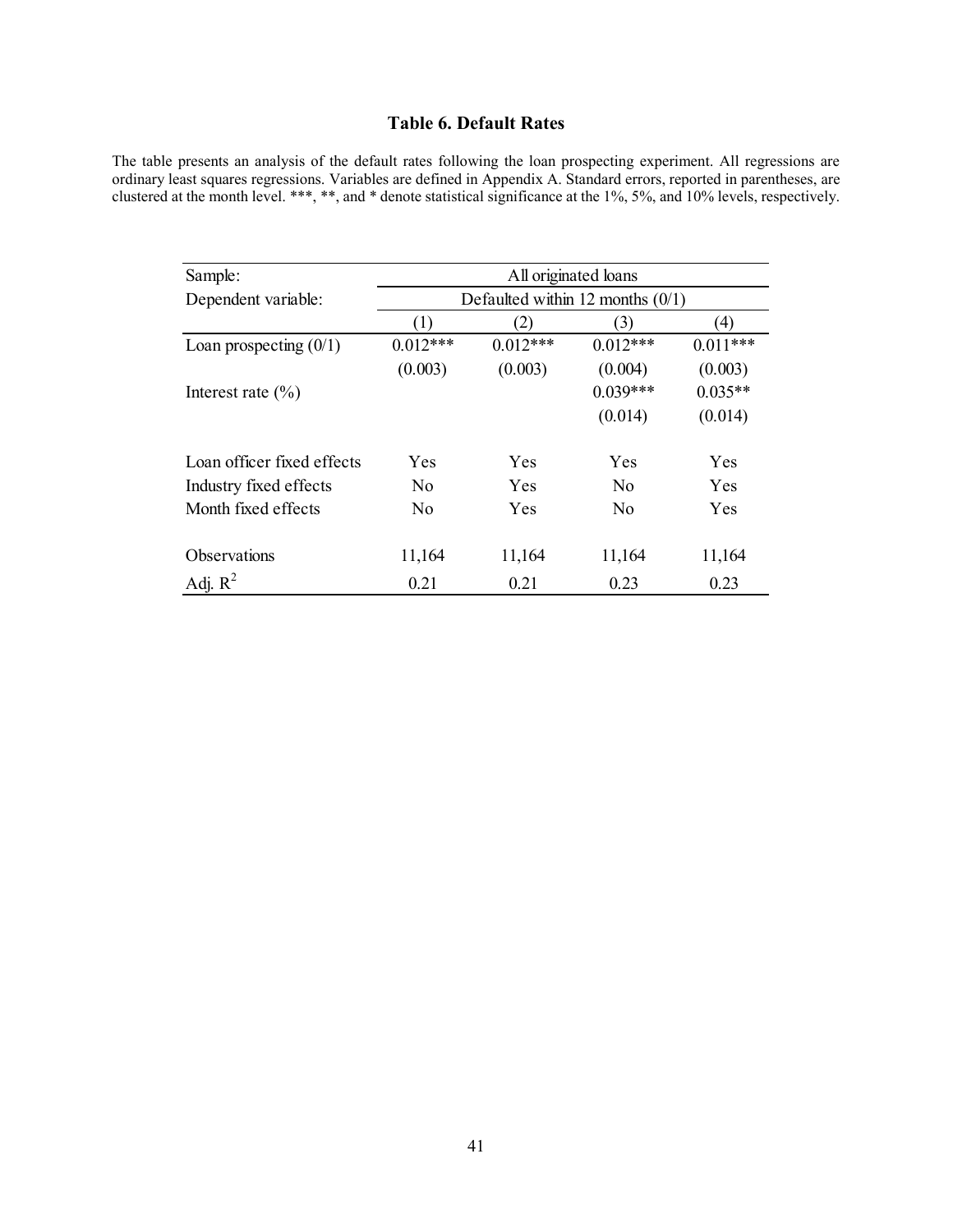## **Table 7. Performance Driver: Large Loan Amounts**

The table explores the relation between loan amount and loan performance. All regressions are ordinary least square regressions. Variables are defined in Appendix A. Standard errors, reported in parentheses, are clustered at the loan officer level. \*\*\*, \*\*, and \* denote statistical significance at the 1%, 5%, and 10% levels, respectively.

| Sample:                                         | All originated loans               |            |            |            |  |  |
|-------------------------------------------------|------------------------------------|------------|------------|------------|--|--|
| Dependent variable:                             | Defaulted within 12 months $(0/1)$ |            |            |            |  |  |
|                                                 | (1)                                | (2)        | (3)        | (4)        |  |  |
| Loan prospecting $(0/1)$                        | $0.013***$                         | $0.006***$ | $0.005*$   | $0.007***$ |  |  |
|                                                 | (0.004)                            | (0.002)    | (0.003)    | (0.002)    |  |  |
| $\times$ I(Amount approved > Amount requested)  |                                    | $0.018***$ |            |            |  |  |
|                                                 |                                    | (0.005)    |            |            |  |  |
| $\times$ log(Originated loan amount) (residual) |                                    |            | $0.013**$  |            |  |  |
|                                                 |                                    |            | (0.005)    |            |  |  |
| $\times$ Originated LTV (residual)              |                                    |            |            | $0.013***$ |  |  |
|                                                 |                                    |            |            | (0.005)    |  |  |
|                                                 |                                    |            |            |            |  |  |
| I(Amount approved > Amount requested)           |                                    | $0.028**$  |            |            |  |  |
|                                                 |                                    | (0.012)    |            |            |  |  |
| log(Originated loan amount) (residual)          |                                    |            | $0.016*$   |            |  |  |
|                                                 |                                    |            | (0.008)    |            |  |  |
| Originated LTV (residual)                       |                                    |            |            | $0.036**$  |  |  |
|                                                 |                                    |            |            | (0.014)    |  |  |
|                                                 |                                    |            |            |            |  |  |
| log(Originated loan amount)                     | $0.077***$                         | 0.028      |            | $0.075***$ |  |  |
|                                                 | (0.022)                            | (0.021)    |            | (0.025)    |  |  |
| Personal collateral (0/1)                       | $-0.038$                           | $-0.054$   | $-0.056$   | $-0.043$   |  |  |
|                                                 | (0.033)                            | (0.034)    | (0.034)    | (0.034)    |  |  |
| Experian business score                         | $-0.001$                           | $-0.001$   | $-0.001$   | $-0.001$   |  |  |
|                                                 | (0.001)                            | (0.001)    | (0.001)    | (0.001)    |  |  |
| Experian personal score                         | $-0.001$                           | $-0.001$   | $-0.001$   | $-0.001$   |  |  |
|                                                 | (0.001)                            | (0.001)    | (0.001)    | (0.001)    |  |  |
| Originated LTV                                  | $0.014**$                          | $0.015**$  | $0.015**$  |            |  |  |
|                                                 | (0.006)                            | (0.007)    | (0.007)    |            |  |  |
| Originated $LTV^2$                              | $0.035***$                         | $0.032***$ | $0.030***$ |            |  |  |
|                                                 | (0.002)                            | (0.002)    | (0.002)    |            |  |  |
| Interest rate $(\% )$                           | $0.038***$                         | $0.047***$ | $0.046***$ | $0.037***$ |  |  |
|                                                 | (0.013)                            | (0.014)    | (0.014)    | (0.012)    |  |  |
| Loan officer fixed effects                      | Yes                                | Yes        | Yes        | Yes        |  |  |
| Industry fixed effects                          | Yes                                | Yes        | Yes        | Yes        |  |  |
| Month fixed effects                             | Yes                                | Yes        | Yes        | Yes        |  |  |
|                                                 |                                    |            |            |            |  |  |
| Observations                                    | 11,164                             | 11,164     | 11,164     | 11,164     |  |  |
| Adj. $R^2$                                      | 0.21                               | 0.21       | 0.22       | 0.23       |  |  |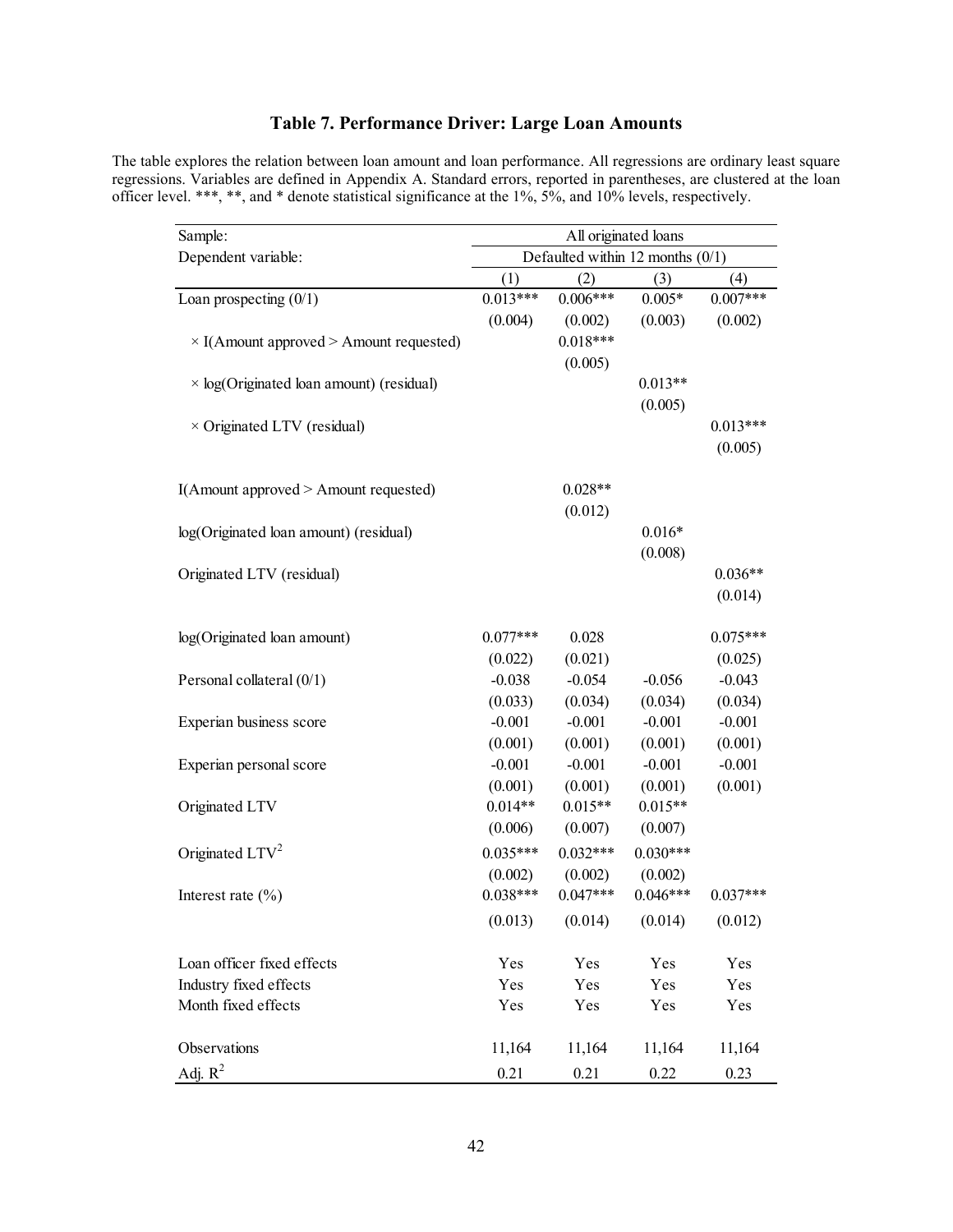### **Table 8. Performance Driver: Breakdown of the Credit Model**

The table tests the hypothesis that the Bank's credit model broke down during the loan prospecting experiment. Panel A tests whether default is correlated with different information types. Panel B tests whether default is correlated with predicted default in the control and in the treatment groups. All regressions are ordinary least square regressions. Variables are defined in Appendix A. Standard errors, reported in parentheses, are clustered at the loan officer level. \*\*\*, \*\*, and \* denote statistical significance at the 1%, 5%, and 10% levels, respectively.

| Sample:                          | All originated loans               |            |                |            |                |            |  |  |
|----------------------------------|------------------------------------|------------|----------------|------------|----------------|------------|--|--|
| Dependent variable:              | Defaulted within 12 months $(0/1)$ |            |                |            |                |            |  |  |
|                                  | (1)                                | (2)        | (3)            | (4)        | (5)            | (6)        |  |  |
| Loan prospecting $(0/1)$         | $0.014***$                         | $0.012***$ | $0.012**$      | $0.012**$  | $0.049***$     | $0.006**$  |  |  |
|                                  | (0.004)                            | (0.003)    | (0.002)        | (0.002)    | (0.002)        | (0.002)    |  |  |
| $\times$ Experian business score |                                    |            | $0.030***$     | $0.021***$ | $0.029***$     | $0.017*$   |  |  |
|                                  |                                    |            | (0.004)        | (0.006)    | (0.006)        | (0.010)    |  |  |
| $\times$ Experian personal score |                                    |            | 0.011          | $0.014***$ | $0.009*$       | 0.011      |  |  |
|                                  |                                    |            | (0.008)        | (0.005)    | (0.005)        | (0.009)    |  |  |
| $\times$ Internal risk rating    |                                    |            | $0.026***$     | $0.019**$  | $0.031***$     | $0.032***$ |  |  |
|                                  |                                    |            | (0.006)        | (0.009)    | (0.009)        | (0.009)    |  |  |
| Experian business score          |                                    |            | $-0.0198$      | $-0.0180$  | $-0.020$       | $-0.019$   |  |  |
|                                  |                                    |            | 0.0155         | 0.0138     | (0.016)        | (0.014)    |  |  |
| Experian personal score          |                                    |            | $-0.0164$      | $-0.0170$  | $-0.017**$     | $-0.018*$  |  |  |
|                                  |                                    |            | 0.0081         | 0.0098     | (0.008)        | (0.010)    |  |  |
| Internal risk rating             |                                    |            | 0.0374         | 0.0316     | $0.039***$     | 0.033      |  |  |
|                                  |                                    |            | 0.0139         | 0.0203     | (0.014)        | (0.021)    |  |  |
| log(Requested amount)            |                                    |            |                |            | $0.014***$     | $0.016***$ |  |  |
|                                  |                                    |            |                |            | (0.003)        | (0.005)    |  |  |
| Personal collateral (0/1)        |                                    |            |                |            | $-0.021$       | $-0.024$   |  |  |
|                                  |                                    |            |                |            | (0.048)        | (0.042)    |  |  |
| Requested LTV                    |                                    |            |                |            | $0.010***$     | $0.010***$ |  |  |
|                                  |                                    |            |                |            | (0.002)        | (0.002)    |  |  |
| Requested LTV <sup>2</sup>       |                                    |            |                |            | $0.050***$     | $0.047***$ |  |  |
|                                  |                                    |            |                |            | (0.009)        | (0.008)    |  |  |
| Loan officer fixed effects       | N <sub>o</sub>                     | Yes        | N <sub>o</sub> | Yes        | N <sub>o</sub> | Yes        |  |  |
| Industry fixed effects           | Yes                                | Yes        | Yes            | Yes        | Yes            | Yes        |  |  |
| Month fixed effects              | Yes                                | Yes        | Yes            | Yes        | Yes            | Yes        |  |  |
|                                  |                                    |            |                |            |                |            |  |  |
| Observations                     | 11,164                             | 11,164     | 11,164         | 11,164     | 11,164         | 11,164     |  |  |
| Adj. $R^2$                       | 0.21                               | 0.21       | 0.23           | 0.25       | 0.26           | 0.27       |  |  |

#### **Panel A: Information Types and Default**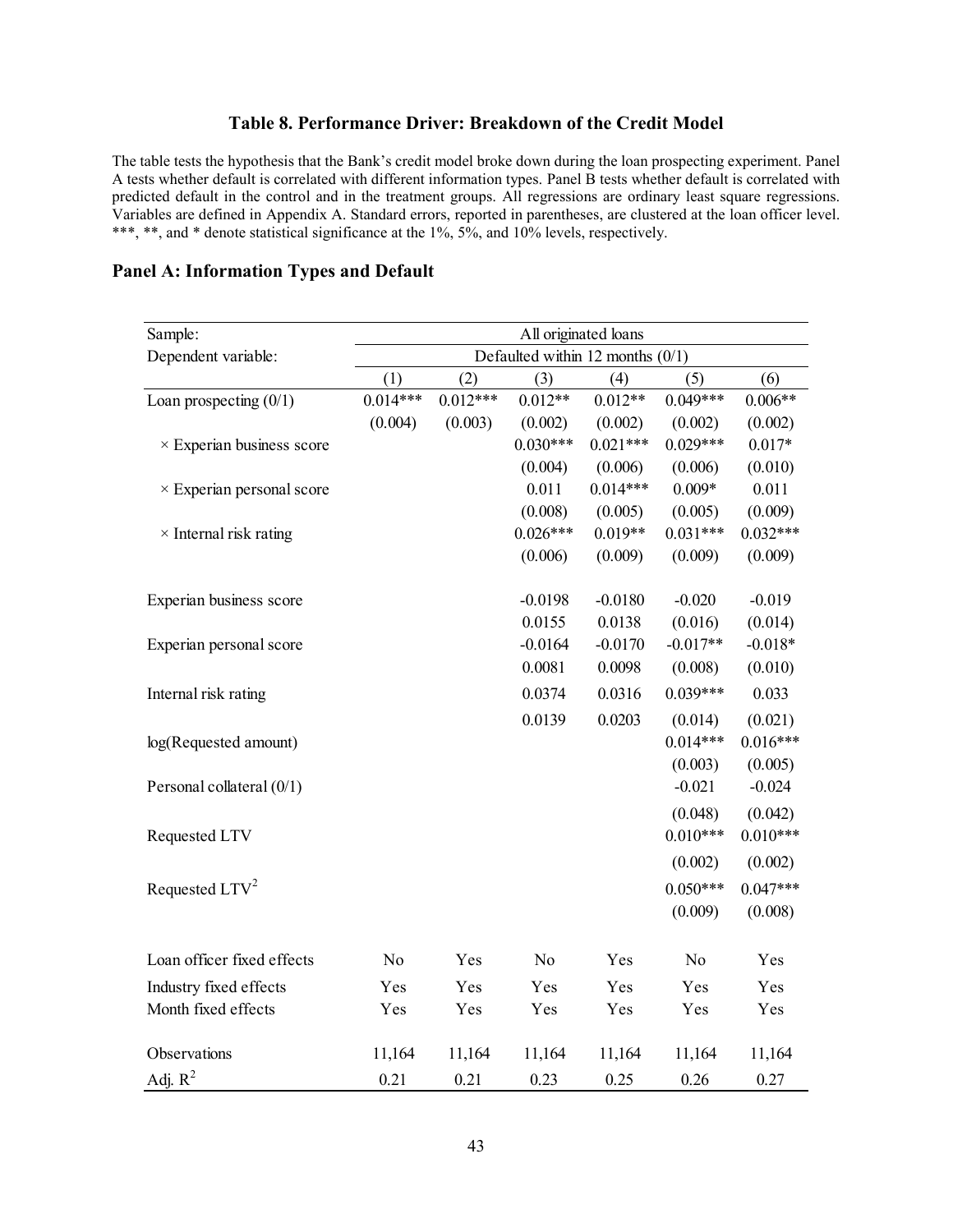# **Table 8. Breakdown of the Credit Model (Cont.)**

| Sample:                               | 2005 Originated loans | 2005 Originated loans |                           |
|---------------------------------------|-----------------------|-----------------------|---------------------------|
|                                       | (Group A)             | (Group B)             | All 2005 Originated loans |
| Dependent variable:                   | Default $(0/1)$       | Default $(0/1)$       | Default $(0/1)$           |
|                                       | (1)                   | (2)                   | (3)                       |
| Loan prospecting $(0/1)$              |                       |                       | $0.010***$                |
|                                       |                       |                       | (0.004)                   |
| $\times$ Predicted default likelihood |                       |                       | $-0.015***$               |
|                                       |                       |                       | (0.006)                   |
| $\times$ Internal risk rating         |                       |                       | $0.010**$                 |
|                                       |                       |                       | (0.005)                   |
| $\times$ Interest rate                |                       |                       | $-0.019***$               |
|                                       |                       |                       | (0.003)                   |
| Predicted default likelihood          | $0.022**$             | 0.003                 | $0.022**$                 |
|                                       | (0.009)               | (0.006)               | (0.009)                   |
| Internal risk rating                  | $-0.015*$             | $-0.002$              | $-0.014*$                 |
|                                       | (0.008)               | (0.005)               | (0.008)                   |
| Interest rate                         | $0.043***$            | $0.024***$            | $0.046***$                |
|                                       | (0.004)               | (0.004)               | (0.003)                   |
| Loan officer fixed effects            | Yes                   | Yes                   | Yes                       |
| Industry fixed effects                | Yes                   | Yes                   | Yes                       |
| Month fixed effects                   | Yes                   | Yes                   | Yes                       |
| Observations                          | 2,744                 | 3,680                 | 6,424                     |
| Adj. $R^2$                            | 0.09                  | 0.09                  | 0.10                      |

# **Panel B: Predicted Default Likelihood and Actual Default**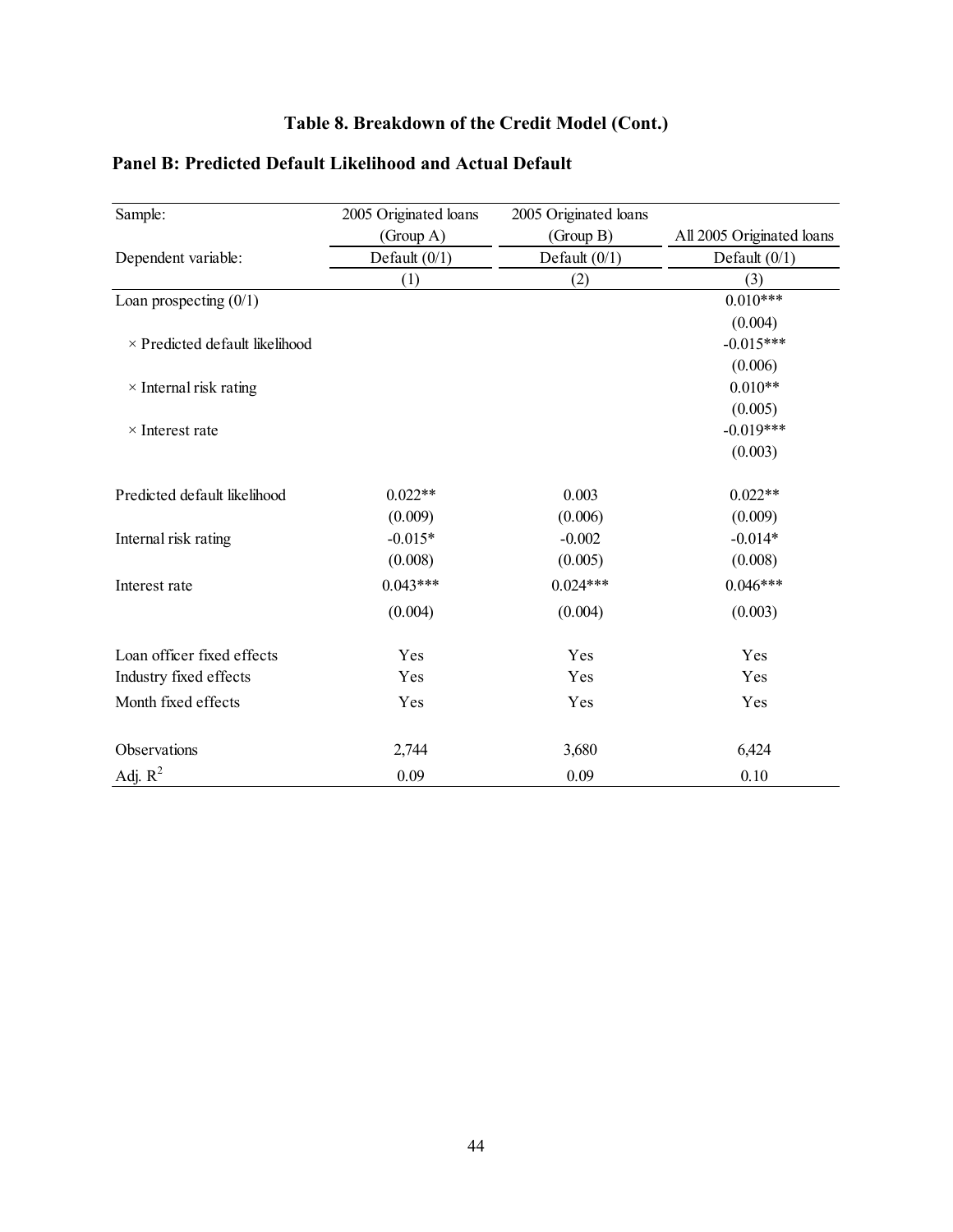# **Table 8. Breakdown of the Credit Model (Cont.)**

| Sample:                               |                                    | 2005 Originated loans, where   |                            |                 |
|---------------------------------------|------------------------------------|--------------------------------|----------------------------|-----------------|
|                                       |                                    |                                | residual(log(loan amount)) |                 |
|                                       | I(\$ Approved $\leq$ \$ Requested) | $I(S$ Approved > \$ Requested) | $\leq 1SD$                 | >1SD            |
|                                       | (Less aggressive)                  | (Aggressive)                   | (Less aggressive)          | (Aggressive)    |
| Dependent variable:                   | Default $(0/1)$                    | Default $(0/1)$                | Default $(0/1)$            | Default $(0/1)$ |
|                                       | (1)                                | (2)                            | (3)                        | (4)             |
| Loan prospecting $(0/1)$              | $0.010**$                          | 0.008                          | 0.009                      | 0.012           |
|                                       | (0.005)                            | (0.007)                        | (0.006)                    | (0.008)         |
| $\times$ Predicted default likelihood | $-0.007$                           | $-0.016**$                     | $-0.004$                   | $-0.015**$      |
|                                       | (0.005)                            | (0.008)                        | (0.006)                    | (0.007)         |
| $\times$ Internal risk rating         | 0.007                              | 0.008                          | 0.004                      | 0.008           |
|                                       | (0.010)                            | (0.009)                        | (0.008)                    | (0.013)         |
| $\times$ Interest rate                | $-0.014$                           | $-0.013$                       | $-0.008$                   | $-0.019*$       |
|                                       | (0.019)                            | (0.017)                        | (0.019)                    | (0.011)         |
| Predicted default likelihood          | $0.019**$                          | $0.015*$                       | $0.015**$                  | $0.018***$      |
|                                       | (0.009)                            | (0.008)                        | (0.006)                    | (0.005)         |
| Internal risk rating                  | $-0.013*$                          | $-0.015**$                     | $-0.009$                   | $-0.016**$      |
|                                       | (0.007)                            | (0.007)                        | (0.007)                    | (0.007)         |
| Interest rate                         | $0.046***$                         | $0.038***$                     | $0.035***$                 | $0.045***$      |
|                                       | (0.003)                            | (0.008)                        | (0.003)                    | (0.003)         |
| Loan officer fixed effects            | Yes                                | Yes                            | Yes                        | Yes             |
| Industry fixed effects                | Yes                                | Yes                            | Yes                        | Yes             |
| Month fixed effects                   | Yes                                | Yes                            | Yes                        | Yes             |
| Observations                          | 5,525                              | 899                            | 3,195                      | 3,229           |
| Adj. $R^2$                            | 0.09                               | 0.07                           | 0.07                       | 0.06            |

# **Panel C: Predicted Default Likelihood and Non-"Normative" Lending**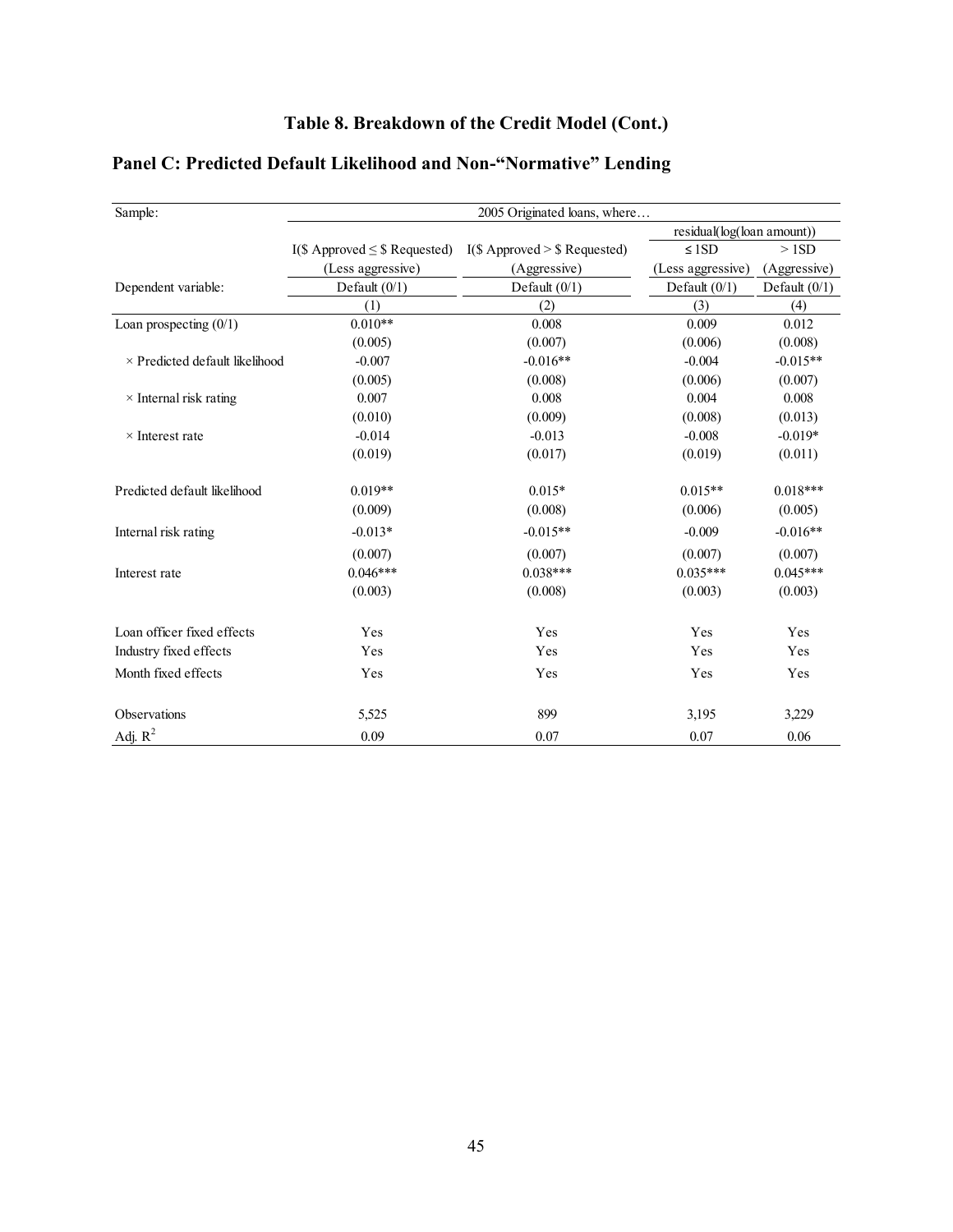### **Table 9. Loan Officer Characteristics and Loan Origination**

The table tests the relation between loan officer characteristics (tenure, gender) and the loan origination process. Panel A tests the relation between the likelihood of loan approval and loan officer characteristics (Columns (1) to (4)), and the relation between loan amounts and loan officer characteristics (Columns (5) to (8)). Panel B tests the relation between loan officers' compensation and loan officer characteristics. All regressions are ordinary least square regressions. Variables are defined in Appendix A. Standard errors, reported in parentheses, are clustered at the loan officer level. \*\*\*, \*\*, and \* denote statistical significance at the 1%, 5%, and 10% levels, respectively.

| Dependent variable:                | Approved loan $(0/1)$ |             |             |             | log(Loan amount) |            |             |             |
|------------------------------------|-----------------------|-------------|-------------|-------------|------------------|------------|-------------|-------------|
|                                    | (1)                   | (2)         | (3)         | (4)         | (5)              | (6)        | (7)         | (8)         |
| Loan prospecting $(0/1)$           | $0.054***$            | $0.033***$  | $0.041***$  | $0.052***$  | $0.103***$       | $0.058***$ | $0.032***$  | $0.023**$   |
|                                    | (0.018)               | (0.006)     | (0.002)     | (0.006)     | (0.010)          | (0.010)    | (0.011)     | (0.010)     |
| $\times$ Tenure above median (0/1) |                       | $0.025**$   |             | $0.005*$    |                  | $0.051**$  |             | $0.054***$  |
|                                    |                       | (0.009)     |             | (0.003)     |                  | (0.025)    |             | (0.017)     |
| $\times$ Male (0/1)                |                       |             | $0.020***$  | 0.003       |                  |            | $0.070***$  | $0.050**$   |
|                                    |                       |             | (0.001)     | (0.003)     |                  |            | (0.023)     | (0.018)     |
| Tenure above median $(0/1)$        |                       | 0.003       |             | 0.004       |                  | 0.002      |             | 0.003       |
|                                    |                       | (0.002)     |             | (0.013)     |                  | (0.012)    |             | (0.002)     |
| Male $(0/1)$                       |                       |             | 0.002       | $0.005**$   |                  |            | $0.005**$   | 0.001       |
|                                    |                       |             | (0.002)     | (0.002)     |                  |            | (0.002)     | (0.004)     |
| Experian business score            | 0.003                 | 0.003       | 0.004       | $0.006***$  | 0.001            | 0.002      | 0.004       | $0.007***$  |
|                                    | (0.002)               | (0.005)     | (0.004)     | (0.002)     | (0.002)          | (0.003)    | (0.009)     | (0.000)     |
| Experian personal score            | $0.005***$            | $0.008***$  | $0.010***$  | $0.008***$  | $0.003***$       | 0.001      | $0.004**$   | $0.006***$  |
|                                    | (0.000)               | (0.001)     | (0.002)     | (0.000)     | (0.001)          | (0.001)    | (0.002)     | (0.000)     |
| Internal risk rating               | $0.008***$            | 0.004       | 0.005       | 0.003       | 0.006            | $0.004***$ | 0.002       | 0.001       |
|                                    | (0.000)               | (0.008)     | (0.008)     | (0.007)     | (0.007)          | (0.000)    | (0.009)     | (0.002)     |
| log(Requested amount)              | 0.000                 | 0.001       | 0.001       | 0.001       | $0.877***$       | $0.857***$ | $0.878***$  | $0.860***$  |
|                                    | (0.000)               | (0.004)     | (0.001)     | (0.004)     | (0.123)          | (0.122)    | (0.121)     | (0.120)     |
| Personal collateral (0/1)          | 0.002                 | 0.005       | 0.001       | 0.005       | 0.010            | 0.005      | 0.007       | 0.002       |
|                                    | (0.026)               | (0.004)     | (0.025)     | (0.014)     | (0.018)          | (0.008)    | (0.028)     | (0.001)     |
| Requested LTV                      | $-0.000$              | $-0.002$    | $-0.001***$ | $-0.002***$ | $-0.006***$      | $-0.000*$  | $-0.005***$ | $-0.002***$ |
|                                    | (0.000)               | (0.001)     | (0.000)     | (0.000)     | (0.000)          | (0.000)    | (0.000)     | (0.000)     |
| Requested LTV <sup>2</sup>         | $-0.001$              | $-0.006***$ | $-0.003$    | $-0.008***$ | $-0.002***$      | $-0.003$   | $-0.004**$  | $-0.001$    |
|                                    | (0.002)               | (0.002)     | (0.004)     | (0.002)     | (0.000)          | (0.003)    | (0.002)     | (0.001)     |
| Industry fixed effects             | Yes                   | Yes         | Yes         | Yes         | Yes              | Yes        | Yes         | Yes         |
| Month fixed effects                | Yes                   | Yes         | Yes         | Yes         | Yes              | Yes        | Yes         | Yes         |
| Observations                       | 30,268                | 30,268      | 30,268      | 30,268      | 14,916           | 14,916     | 14,916      | 14,916      |
| Adj. $R^2$                         | 0.28                  | 0.28        | 0.29        | 0.29        | 0.41             | 0.41       | 0.42        | 0.42        |

#### **Panel A: Loan Officer Characteristics and Decision Making**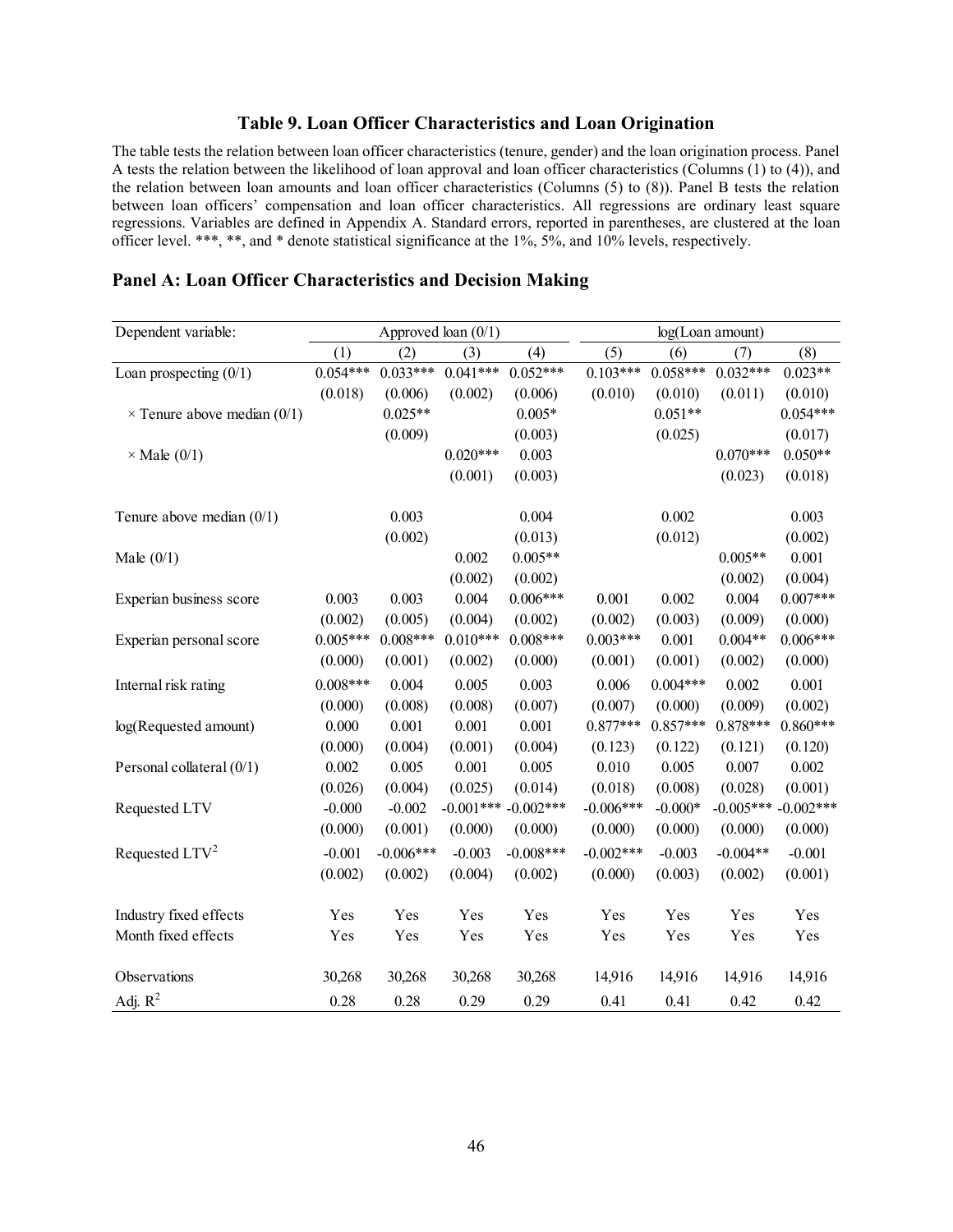# **Table 9. Gender, Career Concerns, and Aggressive Loan Origination (Cont.)**

| Dependent variable:                | log(Comparison (S)) |            |            |            |  |  |  |
|------------------------------------|---------------------|------------|------------|------------|--|--|--|
|                                    | (1)                 | 2)         | (3)        | (4)        |  |  |  |
| Loan prospecting $(0/1)$           | $0.082***$          | $0.075***$ | $0.066***$ | $0.060***$ |  |  |  |
|                                    | (0.020)             | (0.014)    | (0.016)    | (0.015)    |  |  |  |
| $\times$ Tenure above median (0/1) |                     | $0.025**$  |            | $0.021**$  |  |  |  |
|                                    |                     | (0.011)    |            | (0.011)    |  |  |  |
| $\times$ Male (0/1)                |                     |            | $0.036***$ | $0.038***$ |  |  |  |
|                                    |                     |            | (0.011)    | (0.010)    |  |  |  |
| Tenure above median $(0/1)$        |                     | 0.006      |            | 0.005      |  |  |  |
|                                    |                     | (0.014)    |            | (0.014)    |  |  |  |
| Male $(0/1)$                       |                     |            | 0.007      | 0.006      |  |  |  |
|                                    |                     |            | (0.012)    | (0.011)    |  |  |  |
| Month fixed effects                | Yes                 | Yes        | Yes        | Yes        |  |  |  |
| Observations                       | 3,192               | 3,192      | 3,192      | 3,192      |  |  |  |
| Adj. $R^2$                         | 0.54                | 0.57       | 0.69       | 0.70       |  |  |  |

# **Panel B: Loan Officer Characteristics and Compensation**